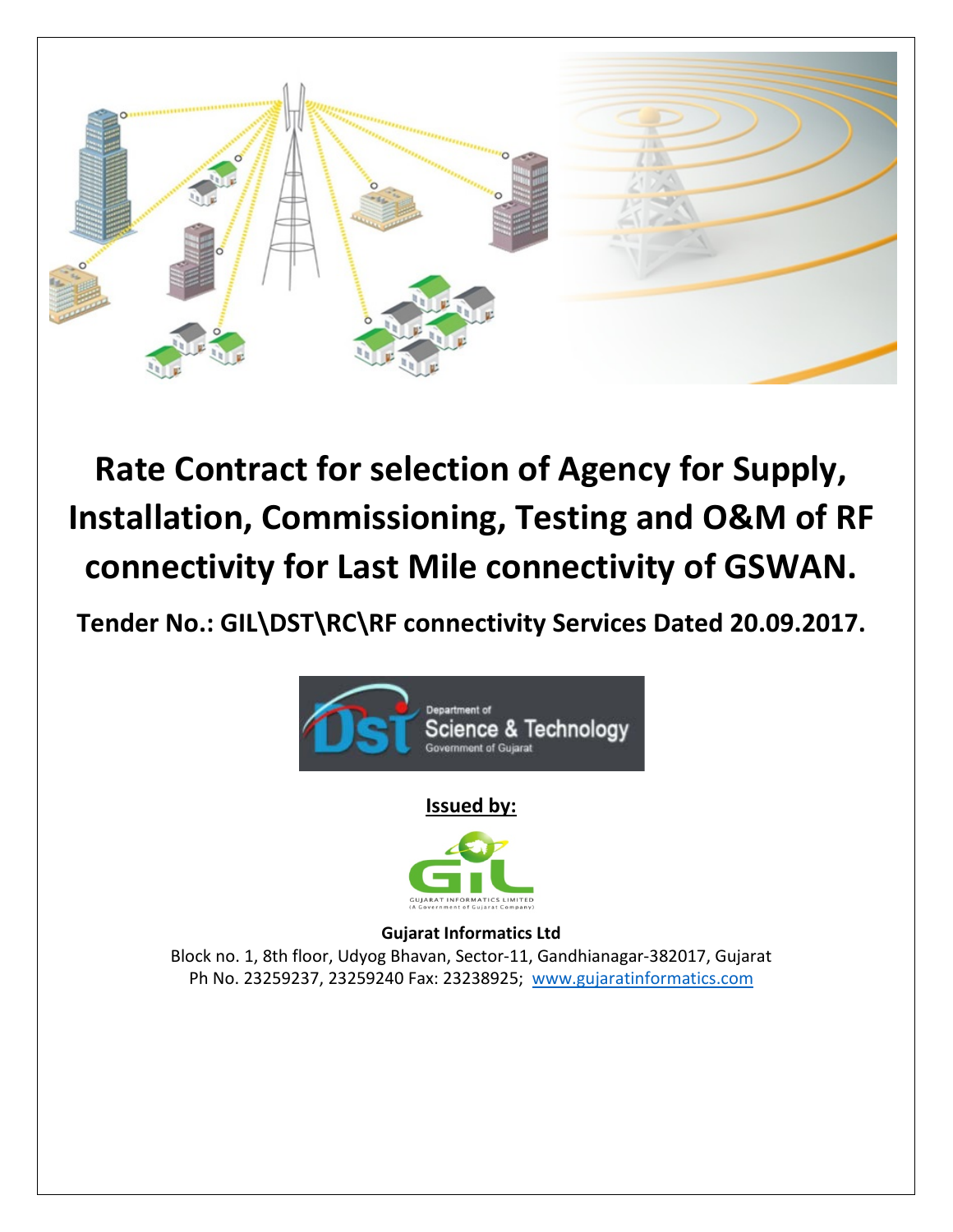

#### **DISCLAIMER**

The information contained in this Request for Proposal (RFP) document or subsequently provided to Bidder(s), whether verbally or in documentary or any other form by or on behalf of the TENDERER or any of their employees or consultants, is provided to Bidder(s) on the terms and conditions set out in this RFP and such other terms and conditions subject to which such information is provided.

The purpose of this RFP is to provide interested parties with information that may be useful to them in eliciting their financial offers (the "Proposal") pursuant to this RFP. This RFP includes statements, which reflect various assumptions and assessments arrived at by the TENDERER, in relation to the RFP. Such assumptions, assessments and statements do not purport to contain all the information that each Bidder may require. This RFP may not be appropriate for all persons, and it is not possible for the TENDERER, its employees or Consultants to consider the investment objectives, financial situation and particular needs of each party who reads or uses this RFP. The assumptions, assessments, statements and information contained in this RFP, may not be complete, accurate, adequate or correct. Each Bidder should, therefore, conduct its own surveys and analysis and should check the accuracy, adequacy, correctness, reliability and completeness of the assumptions, assessments, statements and information contained in this RFP and obtain independent advice from appropriate sources before filling up the RFP. Any deviation in the specification or proposed solutions will be deemed as incapability of the respective Agency and shall not be considered for final evaluation process.

Information provided in this document to the Bidder(s) is on a wide range of matters, some of which depends upon interpretation of law. The information given is not an exhaustive account of statutory requirements and should not be regarded as a complete or authoritative statement of law. The TENDERER accepts no responsibility for the accuracy or otherwise for any interpretation or opinion on law expressed herein.

The TENDERER, its employees and advisors make no representation or warranty and shall have no liability to any person, including any Applicant or Bidder under any law, statute, rules or regulations or tort, principles of restitution or unjust enrichment or otherwise for any loss, damages, cost or expense which may arise from or be incurred or suffered on account of anything contained in this RFP or otherwise, including the accuracy, adequacy, correctness, completeness, delay or reliability of the RFP and any assessment, assumption, statement or information contained therein or deemed to form part of this RFP or arising in any way during the Bidding process.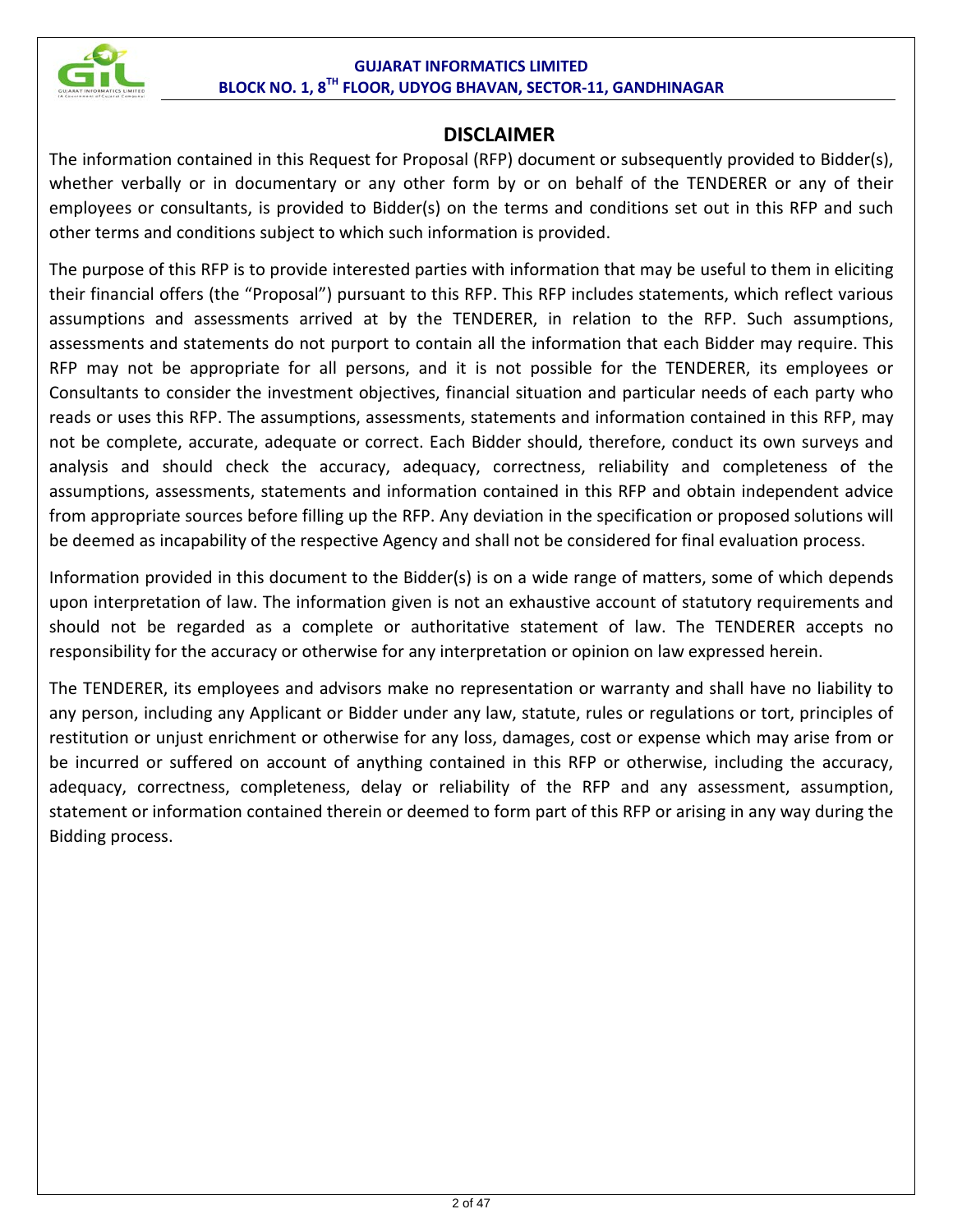

# *SECTION-I* KEY INFORMATION  $\&$ INSTRUCTIONS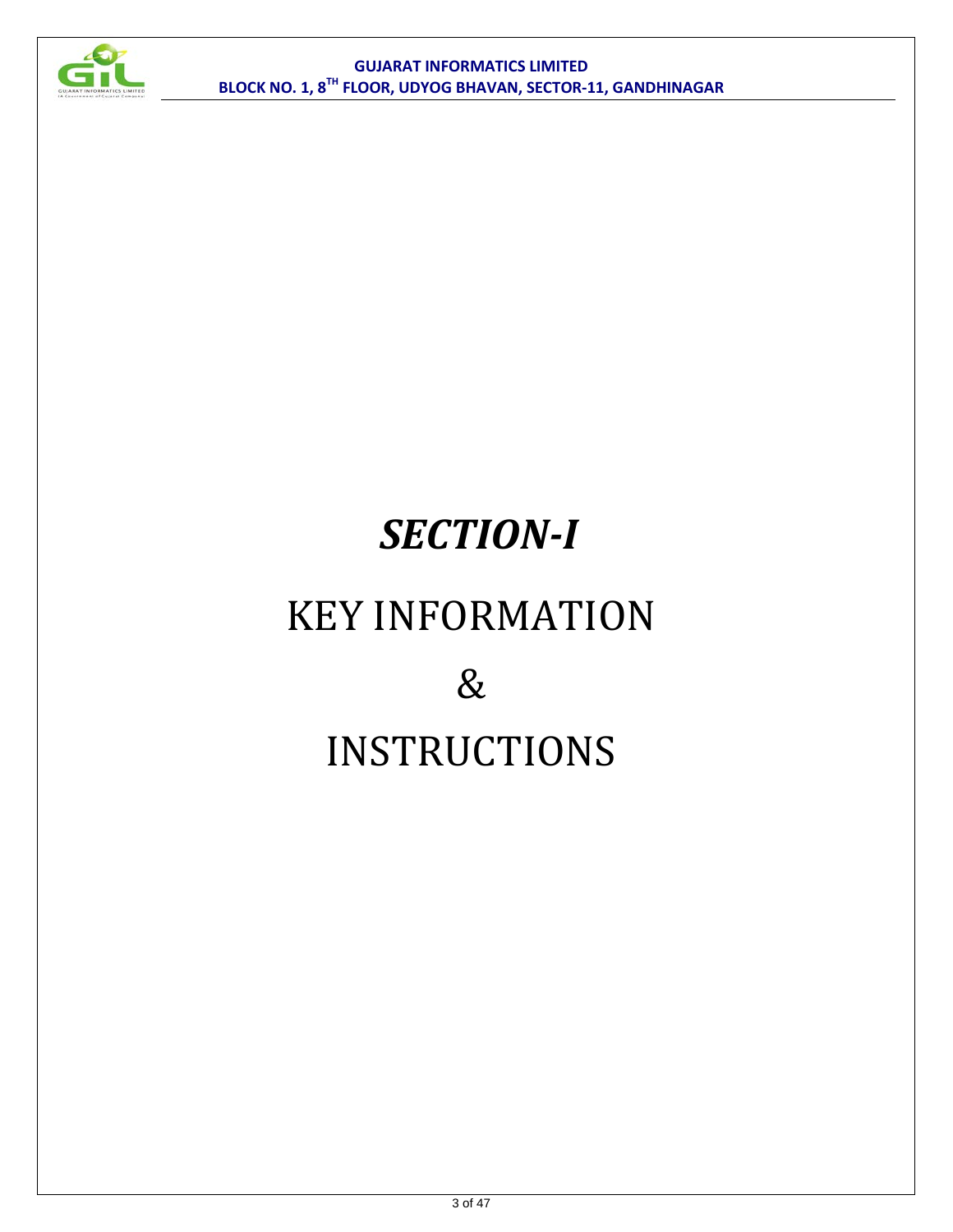

#### **INFORMATION REGARDING THE RFP**

Proposal in the form of BID is requested for the item(s) in complete accordance with the documents/attachments as perfollowing guidelines.

- $\checkmark$  This is a Bid for Supply, Installation, Commissioning, Testing and O&M of RF connectivity for Last Mile connectivity of GSWAN.
- $\checkmark$  Bidder shall upload their bids on https:/[/www.gil.nprocure.com.](http://www.gil.nprocure.com./)
- $\checkmark$  The Bid Security and non-refundable bid processing fees in a separate sealed envelope super scribed with the bid document number to GIL office.
- $\checkmark$  The bid shall specify time schedule of various activities.
- $\checkmark$  Bids complete in all respects should be uploaded on or before the BID DUE DATE.
- $\checkmark$  Services offered should be strictly as per requirements mentioned in this Bid document.
- $\checkmark$  Please spell out any unavoidable deviations, Clause/Article-wise in your bid under the heading Deviations.
- $\checkmark$  Once quoted, the bidder shall not make any subsequent price changes, whether resulting or arising out of any technical/commercial clarifications sought regarding the bid, even if any deviation or exclusion may be specifically stated in the bid. Such price changes shall render the bid liable for rejection. However, TENDERER reserve the right to revised financial offer.
- Bidder shall quote the prices of services as mentioned valid for **3 Year.**
- The duration of the Contract period for this activity will be of **5 years.**

| Section $-1$                                      | Key Information & Instructions |  |  |
|---------------------------------------------------|--------------------------------|--|--|
| Project Profile and Scope of Work<br>Section $-2$ |                                |  |  |
| Eligibility Criteria<br>Section $-3$              |                                |  |  |
| Section $-4$                                      | Instructions to the Bidders    |  |  |
| Section $-5$                                      | Price Bid                      |  |  |
| Annexures & Formats<br>Section $-6$               |                                |  |  |

#### **In addition to this RFP, the following sections attached are part of Bid Documents.**

#### **Instruction to the biddersfor online bid submission:**

- Tender documents are available only in electronic format which Bidders can download free of cost fromthe website [www.gil.gujarat.gov.in](http://www.gil.gujarat.gov.in/) and https://gil.nprocure.com
- The bids have been invited through e-tendering route i.e. the eligibility criteria, technical and financial stages shall be submitted online on the website [https://gil.nprocure.com](https://gil.nprocure.com/)
- Bidders who wish to participate in this bid will have to register on [https://gil.nprocure.com](https://gil.nprocure.com/) Further bidders who wish to participate in online bids will have to procure Digital Certificate as per Information Technology Act 2000 using which they can sign their electronic bids. Bidders can procure the same from (n) code solutions – a division of GNFC Ltd., or any other agency licensed by Controller of Certifying Authority, Govt. of India. Bidders who already have a valid Digital Certificate need not procure a new Digital Certificate.
- Interested and eligible Bidders are required to upload the eligibility related document in eligibility bid section, Technical related document in Technical bid section & Commercial Bid in Commercial bid section. The Bids should be accompanied by a bid security & bid processing fees (non-refundable) as specified in this Bid Document. The Technical & Commercial Bid must be uploaded to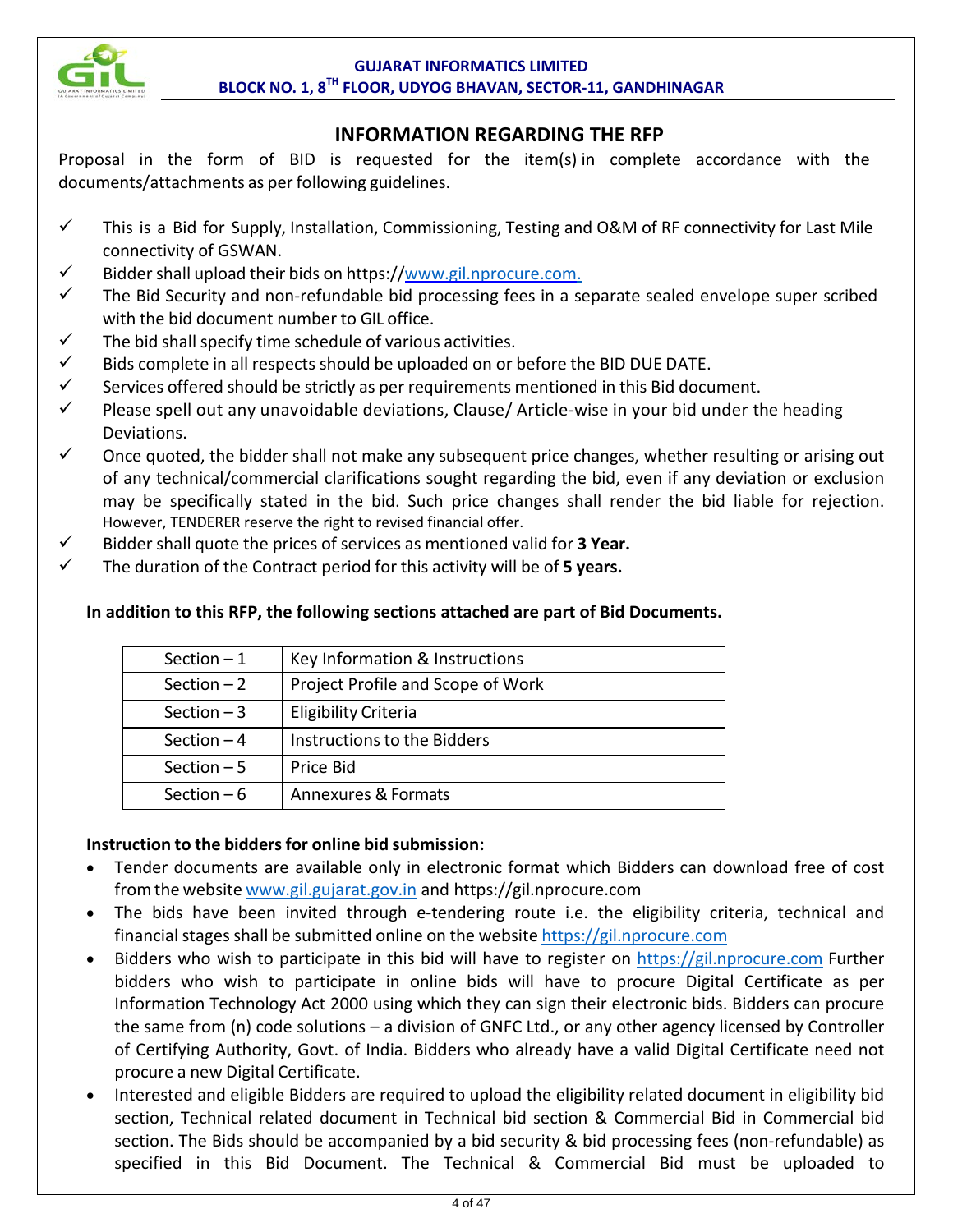

https://gil.nprocure.com & the Bid Security and bid processing fees must be delivered to the office of Gujarat Informatics Ltd on or before the last date and time of submission of the bid.

- The eligibility section and the Bid Security & bid processing fees section will be opened on the specified date &time in presence of the Bidders or their authorized representative who choose to attend. In the event of the date specified for bid receipt and opening being declared as a holiday for the office of Gujarat Informatics Ltd the due date for submission and opening of bids will be the following working day at the scheduled times.
- In case of any clarifications required, please contact **DGM (Tech), GIL** in writing 5 days before the Pre‐ Bid meeting date.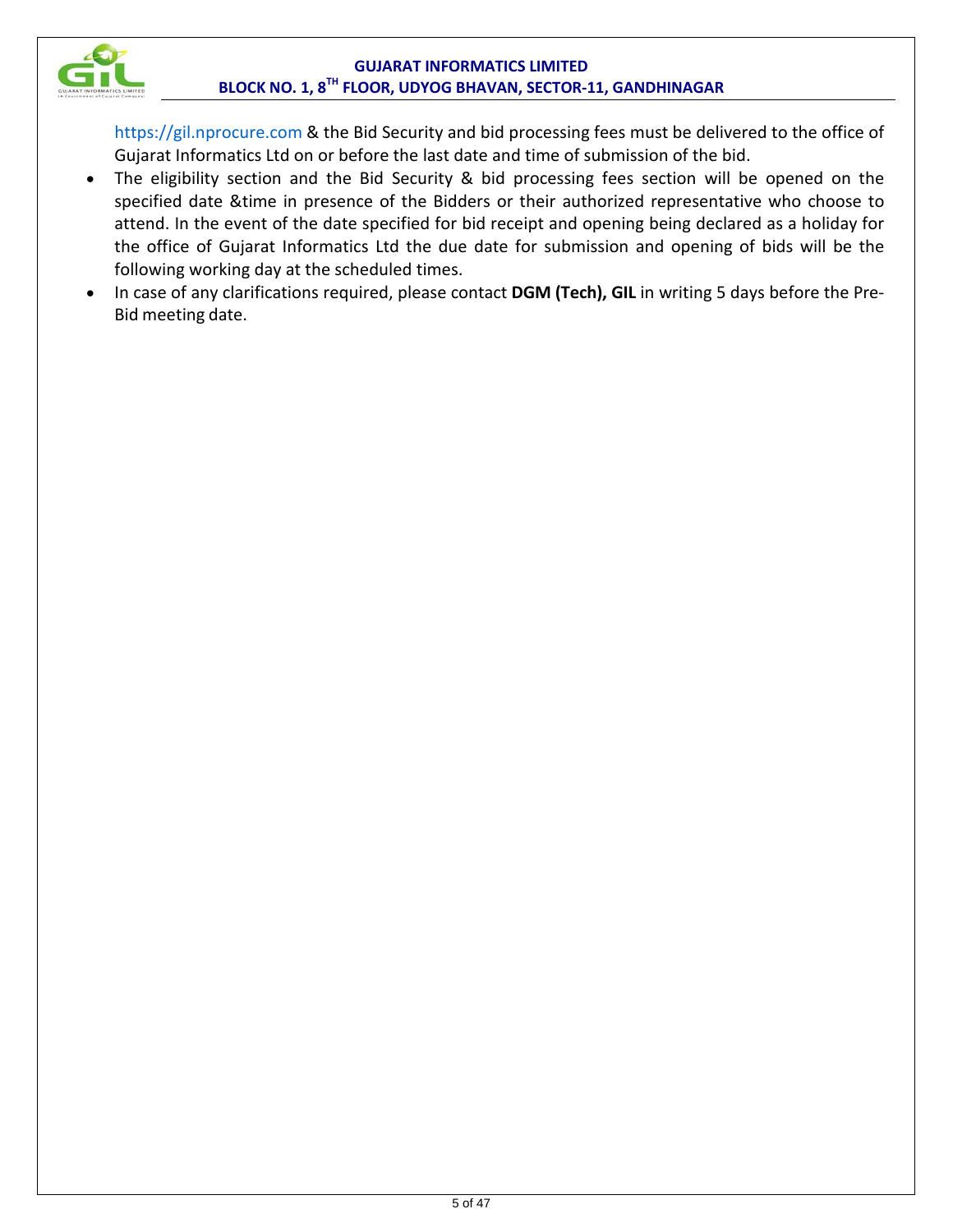

#### **Important Dates**

#### **Rate Contract for selection of Agency for Supply, Installation, Commissioning, Testing and O&M of RF connectivity for Last Mile connectivity of GSWAN.**

| 1. | <b>Contract Period</b>               | 5 Years                                                     |
|----|--------------------------------------|-------------------------------------------------------------|
| 2. | Pre-Bid Meeting time and venue       | 27/09/2017 at 1500 hrs at Gujarat Informatics Ltd.          |
| 3. |                                      |                                                             |
| 3. | Bid Due date and time                | 05/10/2017 up to 1500 Hrs                                   |
| 4. | Date of Opening of Un-priced bid     | 05/10/2017 at 1700 Hrs                                      |
| 5. | Date & Time of opening of            | Will be intimated to the qualified bidders at a later date. |
|    | <b>Commercial Bid</b>                |                                                             |
|    | Venue of opening of Commercial       | Gujarat Informatics Limited,                                |
| 6. | Bid/s                                | Block No. 1, 8th Floor, Udyog Bhawan, Gandhinagar-          |
|    |                                      | 382010                                                      |
|    | Bid Processing Fees (Non-refundable) |                                                             |
| 7. |                                      | Rs. 15,000 (Fifteen Thousand Only)                          |
| 8. | Bid security (EMD)                   | Rs.20,00,000/- (Rupees Twenty Lakh Only)                    |
| 9. | <b>GIL Contact person</b>            | DGM (Technical)                                             |

#### **NOTE: Please address all queries and correspondence to: DGM (Tech.) Gujarat Informatics Limited,** 8th Floor, Block No.1, Udyog Bhavan, Gandhinagar 382010,

**Phone:** 079 - 232 59239

**E-mail:** viveku@gujarat.gov.in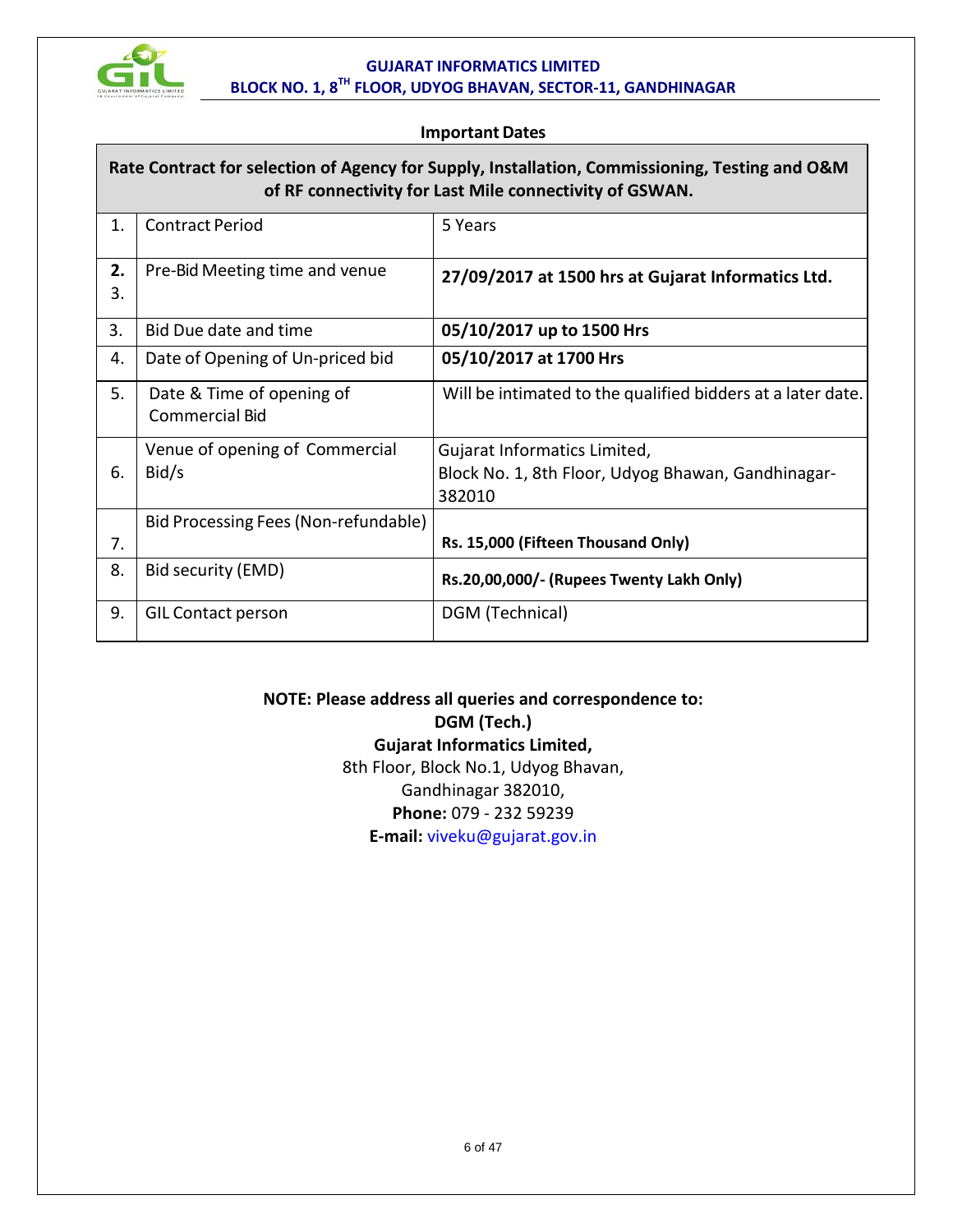

| 1.1 |                     | <b>Abbreviations</b>                                      |  |  |  |  |  |
|-----|---------------------|-----------------------------------------------------------|--|--|--|--|--|
|     | <b>Abbreviation</b> | <b>Description</b>                                        |  |  |  |  |  |
| AT  |                     | <b>Acceptance Testing</b>                                 |  |  |  |  |  |
|     | <b>BoQ</b>          | <b>Bill of Quantity</b>                                   |  |  |  |  |  |
|     | <b>DST</b>          | Department of Science & Technology, Government of Gujarat |  |  |  |  |  |
|     | <b>EMD</b>          | <b>Earnest Money Deposit</b>                              |  |  |  |  |  |
|     | <b>FAT</b>          | <b>Final Acceptance Testing</b>                           |  |  |  |  |  |
|     | Gol                 | Government of India                                       |  |  |  |  |  |
|     | GoG                 | Government of Gujarat                                     |  |  |  |  |  |
|     | GIL                 | <b>Gujarat Informatics Limited</b>                        |  |  |  |  |  |
| ICT |                     | Information Communication and Technology                  |  |  |  |  |  |
| IP  |                     | <b>Internet Protocol</b>                                  |  |  |  |  |  |
| Lol |                     | Letter of Intent                                          |  |  |  |  |  |
|     | <b>NOC</b>          | <b>Network Operations Center</b>                          |  |  |  |  |  |
|     | 0&M                 | <b>Operations and Maintenance</b>                         |  |  |  |  |  |
|     | <b>PBG</b>          | Performance Bank Guarantee                                |  |  |  |  |  |
|     | PoE                 | Power Over Ethernet                                       |  |  |  |  |  |
|     | SOP                 | <b>Standard Operating Procedure</b>                       |  |  |  |  |  |
|     | SoW                 | Scope of Work                                             |  |  |  |  |  |

#### **DEFINITIONS**

In this document, the following terms shall have following respective meanings:

- 1. **"Acceptance Test (AT)"** means the acceptance testing of the ordered product & services on completion of installation and commissioning under the project.
- 2. **"Acceptance Test Document"** means a document, which defines procedures for testing the RF Connectivity in GSWAN against requirements laid down in the Agreement.
- 3. **"Agreement"** means the Service Level Agreement to be signed between the successful bidder and TENDERER including all attachments, appendices, all documents incorporated by reference thereto together with any subsequent modifications, the RFP, the bid offer, the acceptance and all related correspondences, clarifications, presentations.
- 4. **"Authorized Representative/ Agency"** shall mean any person/ agency authorized by either of the parties.
- 5. **"Bidder"** means any agency providing similar solutions as per the scope of work of RFP. The word Bidder when used in the pre-award period shall be synonymous with Bidder, and when used after award of the Contract shall mean the successful Bidder with whom the TENDERER signs the Service Level Agreement for executing the project.
- 6. **"Contract"** is used synonymously with Agreement.
- 7. **"Corrupt Practice"** means the offering, giving, receiving or soliciting of anything of value or influence the action of a public official in the process of Contract execution.
- 8. **"Default Notice"** means the written notice of Default of the Agreement issued by one Party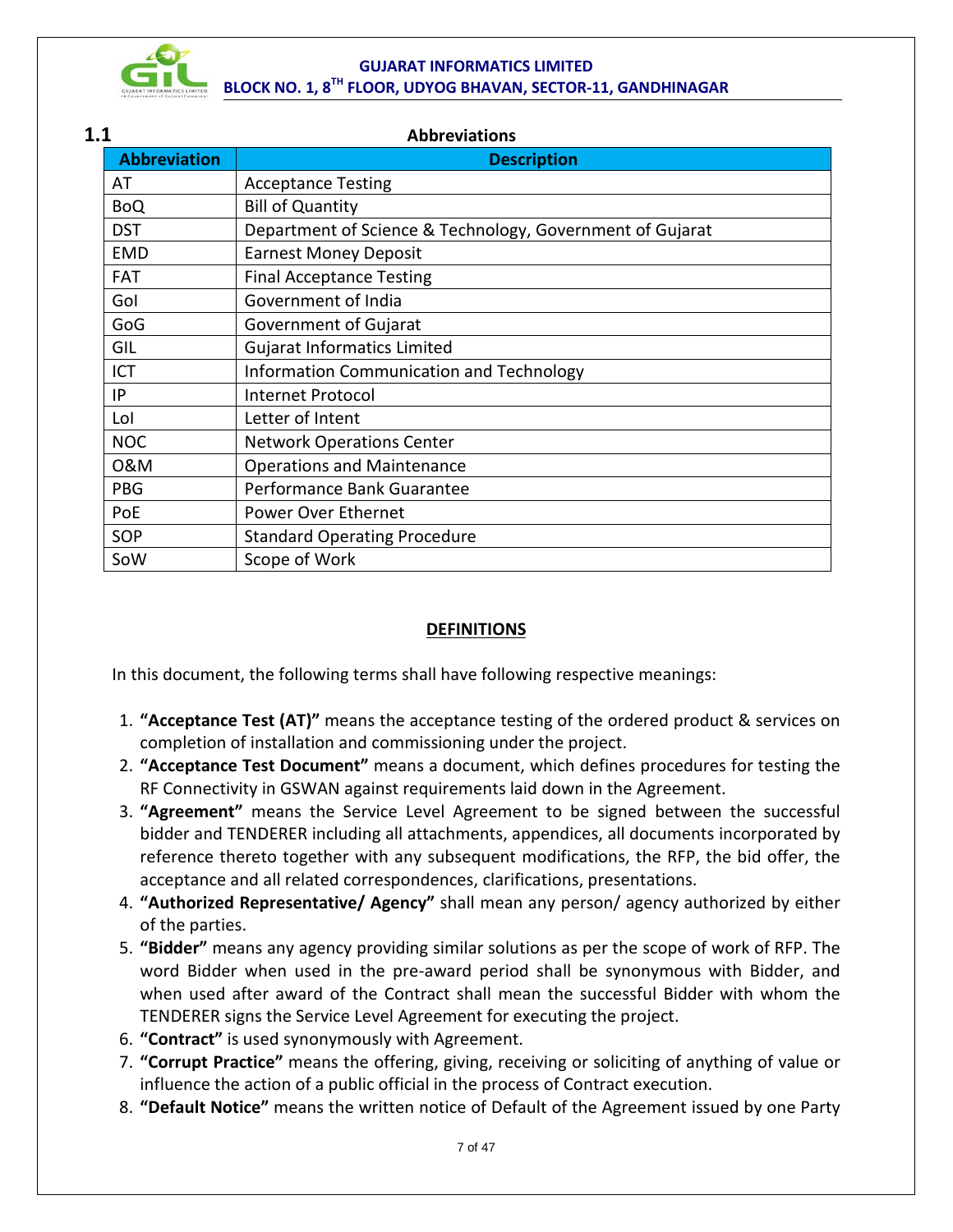

to the other in terms hereof.

- 9. **"Fraudulent Practice"** means a misrepresentation of facts in order to influence a procurement process or the execution of a Contract and includes collusive practice among Bidders (prior to or after Bid submission) designed to establish Bid prices at artificial noncompetitive levels and to deprive GoG of the benefits of free and open competition.
- 10. **"Good Industry Practice"** means the exercise of that degree of skill, diligence and prudence which would reasonably and ordinarily be expected from a reasonably skilled and experienced Operator engaged in the same type of undertaking under the same or similar circumstances.
- 11. **"Law"** shall mean any act, notification, by-law, rules and regulations, directive, ordinance, order or instruction having the force of law enacted or issued by the Central Government and/ or the Government of Gujarat or any other Government or regulatory authority or political subdivision of government agency.
- 12. **"LoI"** means Letter of Intent, which constitutes the intention of the GoG to place the Purchase Order with the successful bidder.
- 13. "**O&M Period**" means period of 5 years starting with the successful, installation and commissioning and FAT of the project components. The date of start of O&M shall start from the date of successful FAT of the equipment at the site location.
- 14. "**Planned link Outage**" means unavailability of network services due to infrastructure maintenance activities such as configuration changes, up‐gradation or changes to any supporting infrastructure.
- 15. **"Requirements"** shall mean and include schedules, details, description, statement of technical data, performance characteristics, standards (Indian as well as International) as applicable and specified in the Agreement.
- 16. **"Service"** means provision of Contracted services for the TENDERER.
- 17. **"Termination Notice"** means the written notice of termination of the Agreement issued by one Party to the other in terms hereof.
- 18. "**TENDERER**" here shall mean "Department of Science and Technology, Government of Gujarat" or its subsidiary company "M/s Gujarat Informatics Limited"
- 19. "**Unplanned link Outage**" means an instance other than the planned link outage in which no traffic can pass on the selected link through which offices are connected.
- 20. **"Uptime"** means the time period when specified services with specified technical and service standards as mentioned in the Tender Document are available to the TENDERER and its user organizations. The uptime will be calculated as follows:

Total time in a Quarter (in minutes) less total Service Down time (in minutes) in the Quarter.

- 21. **"% Uptime"** means ratio of 'up time' (in minutes) in a quarter to Total time (in minutes) in a quarter multiplied by 100.
- 22. **"Downtime**" means accumulated time during which the network is totally inoperable within the Scheduled Operation Time but outside the scheduled maintenance time.
- 23. **"Scheduled Maintenance Time / Scheduled downtime"** shall mean the time that the System is not in-service due to a scheduled work. Scheduled maintenance time is planned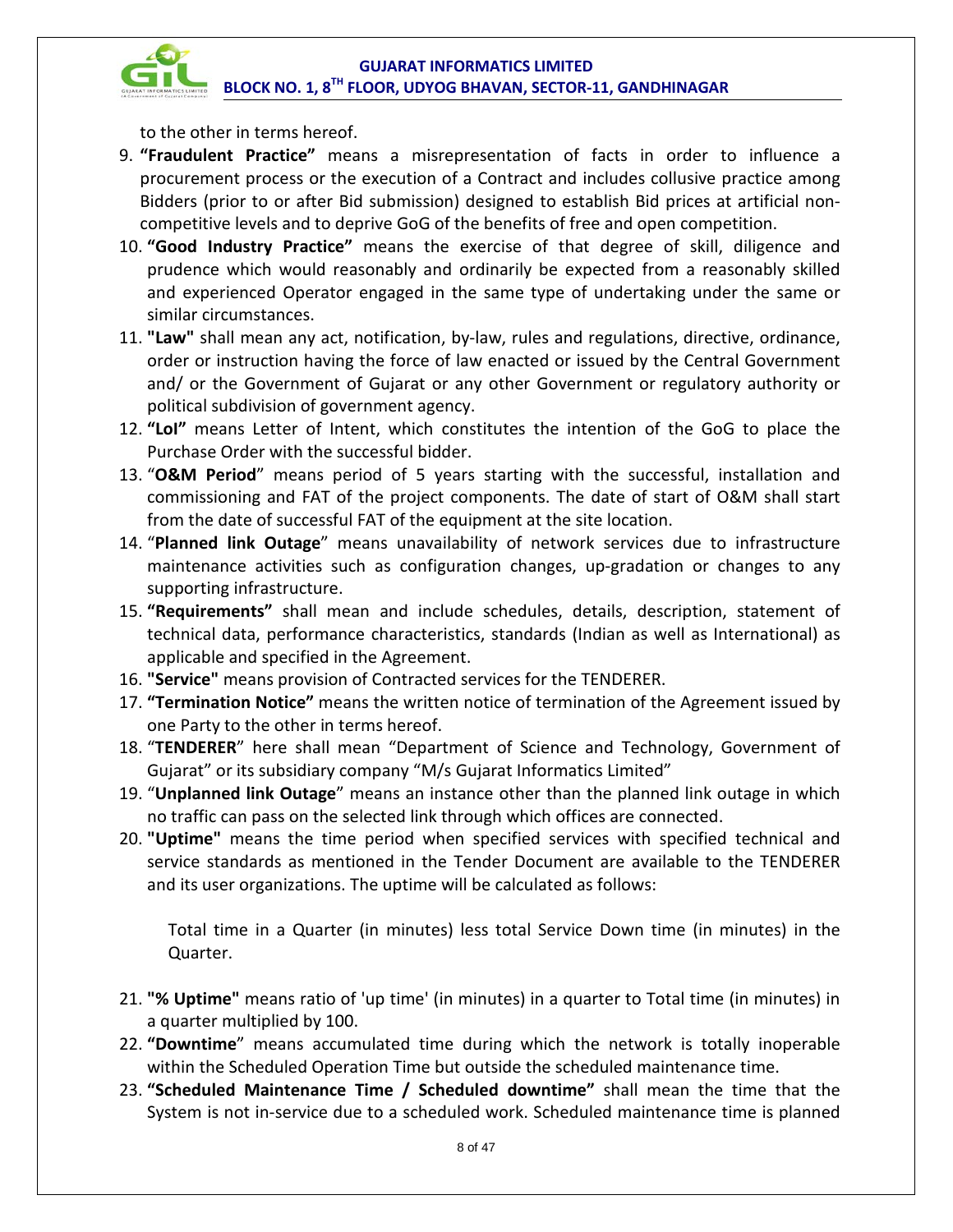

downtime with the prior permission (Minimum 48 Hour prior Notice) of the TENDERER.

- 24. **"Scheduled operation time"** means the scheduled operating hours of the System for the month. All scheduled maintenance time on the system would be deducted from the total operation time for the month to give the scheduled operation time. The total operation time for the network will be 24x7x365.
- 25. **"GSWAN – Gujarat State Wide Area Network"** is IT Backbone of the state of Gujarat.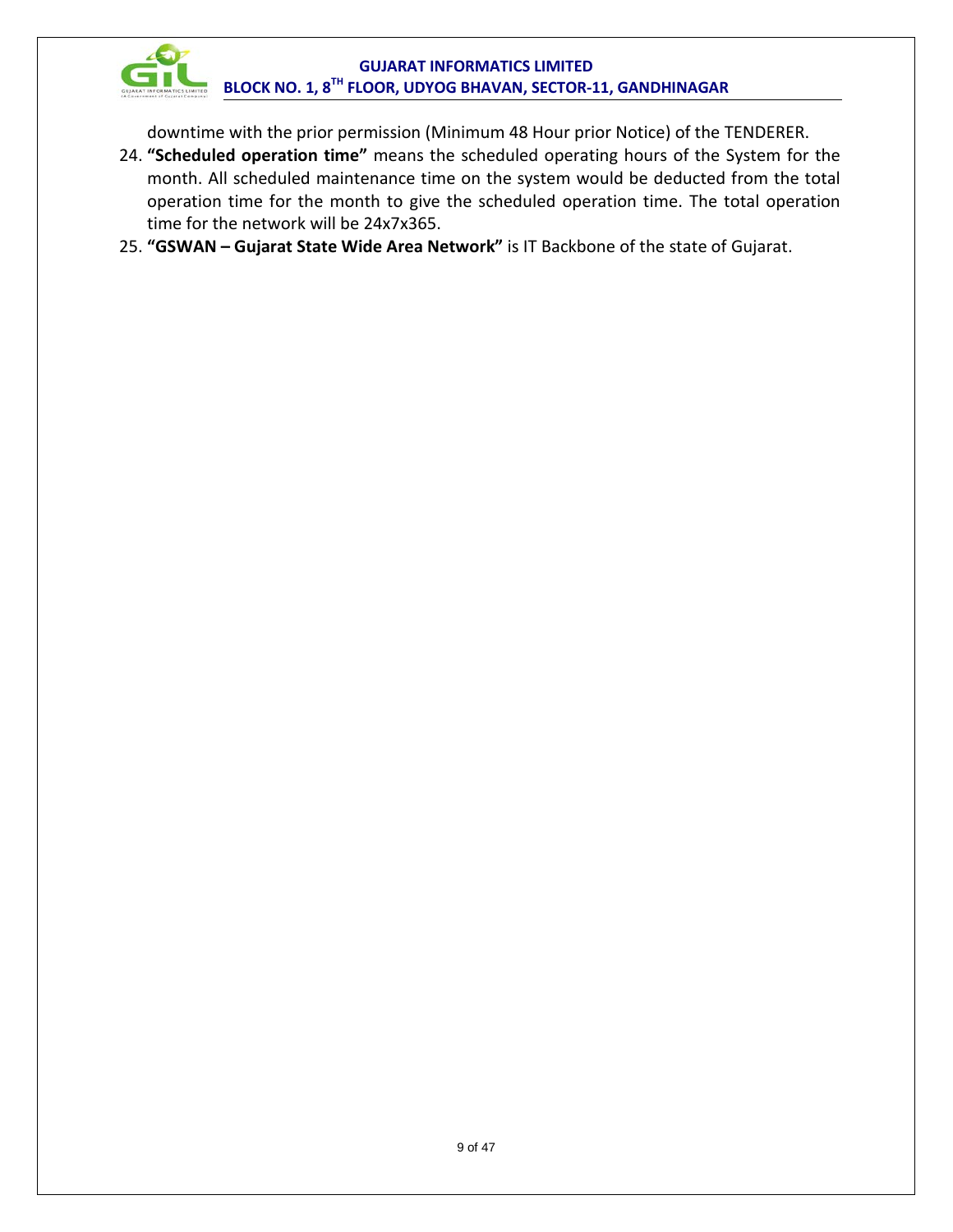

# *SECTION: II* PROJECT PROFILE AND SCOPE OF WORK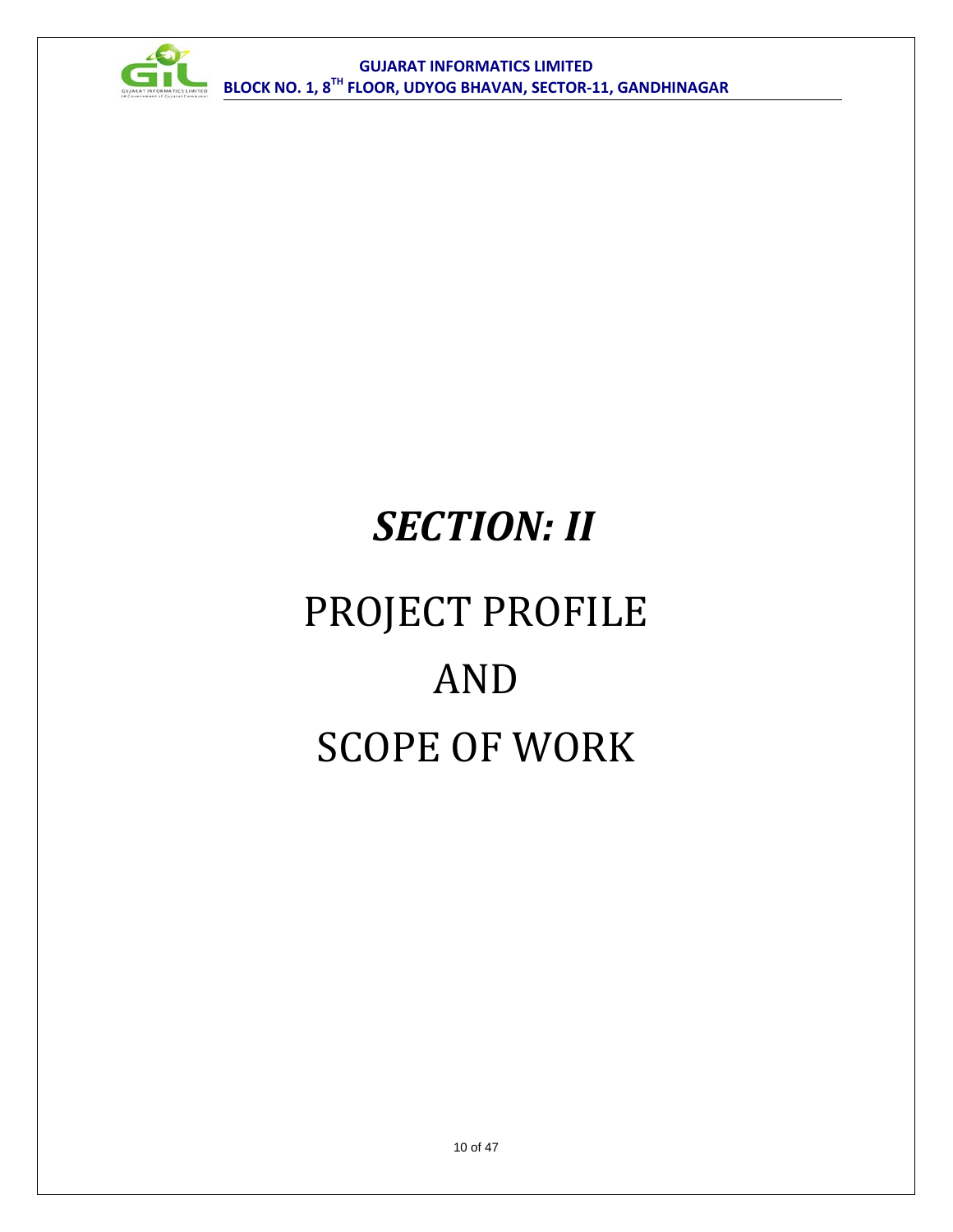

### **SECTION -2**

Gujarat Informatics Limited (GIL), on behalf of Department of Science and Technology, Government of Gujarat, is issuing this "Rate Contract for selection of Agency for Supply, Installation, Commissioning, Testing and O&M of RF connectivity for Last Mile connectivity of GSWAN".

#### **1. Introduction**

#### 1) **Background**

In the year 2006, Government of India approved the National eGovernance Plan (NeGP) with a vision to "make all Government services accessible to the common man in his locality, through common service delivery outlets and ensure efficiency, transparency & reliability of such services at affordable costs to realize the basic needs of the common man". In order to make this vision a reality, the Government of India (GoI) under the NeGP has identified multiple mission mode projects along with various e-Governance initiatives at the State level to provide increased number of services electronically. Therefore, as part of the National e-Governance Plan:

- **State Wide Area Network (SWAN)** has been envisaged as the converged backbone network for providing data, voice and video communications throughout a State/UT. SWAN is expected to cater to the information communication requirements of all the departments at the National, State and Block level.
- $\triangleright$  In order to cater the need of hosting of state level e-Governance applications and data, **State Data Centre Scheme** has been envisaged to establish Data Centers in all the States/UTs so that common secure IT infrastructure is created to host state level e-Governance applications/Data to enable seamless delivery of Government to Government (G2G), Government to Citizen (G2C) and Government to Business (G2B) services duly supported by State Wide Area Network and Common Service Centers established at the village level.

#### 2) **Existing Infrastructure**

Department of Science and technology, Government of Gujarat (GoG) was always at the fore front when we talk about the initiatives and key differential steps taken by the state governments throughout the country in the area of e-Governance and e-Services provided at the door step of the citizens. DST, GoG has implemented Gujarat State Wide Area Network (GSWAN) in the year 2001-02. The erstwhile project currently under the third phase of upgradation while Gujarat State Data Centre (GSDC) commissioned in the year 2008 currently under the second phase of upgradation.

DST, GoG has issued a work order for up gradation of entire IT Infrastructure created under the GSWAN with vision to provide internet services throughout the state to all the Government official working with the various Departments/Boards/Corporations/ PSUs etc. and to cater this multi fold requirement DST, GoG is also upgrading the bandwidth availability at each level by more than 10 times. Upgraded GSWAN is envisaged to be upgraded as next-generation intelligent network that can deliver a wide variety of advanced, value-added services. Integration components, including Layer 3 Network, Layer 2 Network, Traffic Engineering,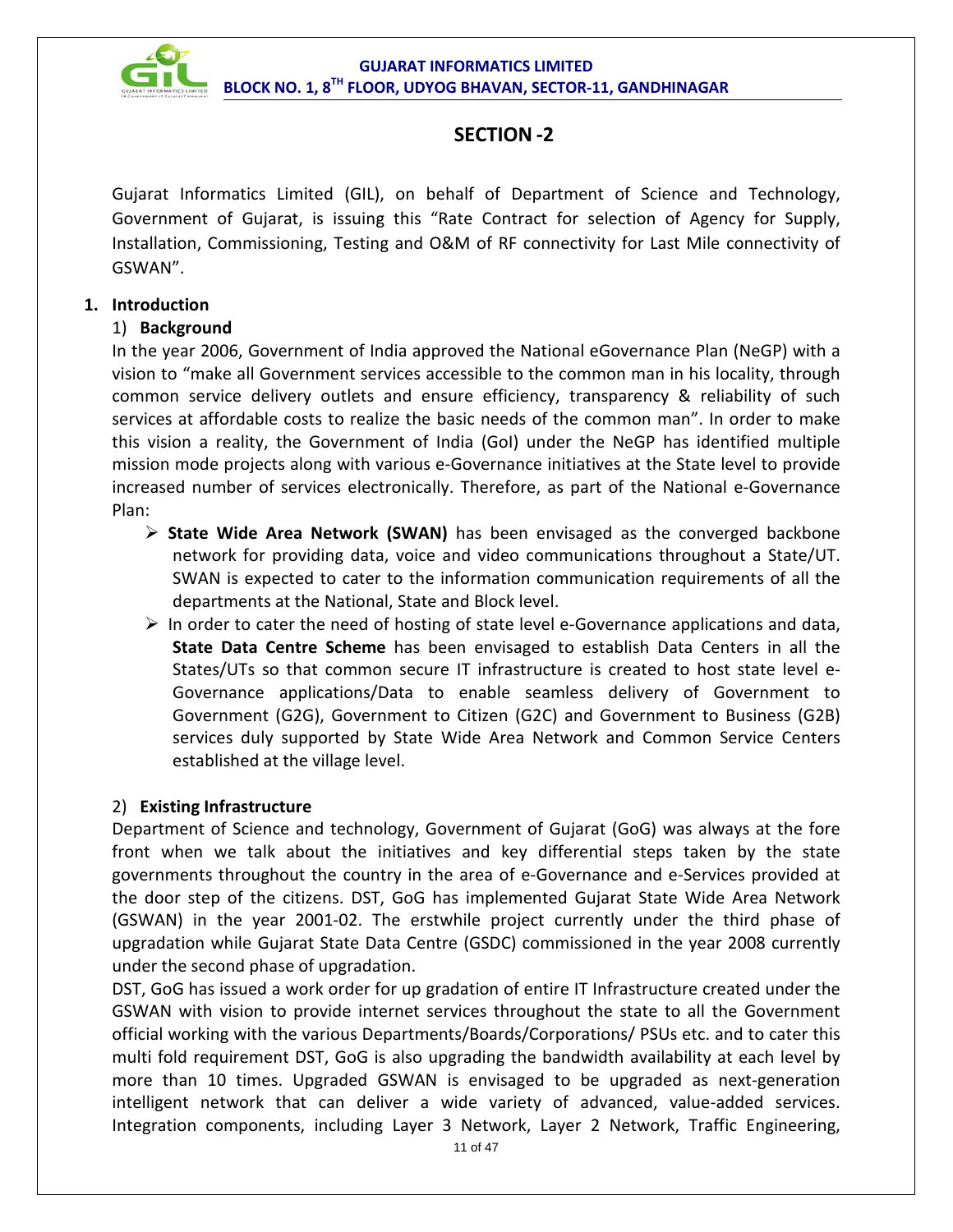

Quality of Service (QoS) and IPv6 will enable creation of a highly efficient, scalable, and secure GSWAN that will be able to cater the desired Service Level Uptime and Availability

#### **2. Scope of Work**

The TENDERER is planning to install high speed Radios in GSWAN to connect the remote locations in Point-to-Point configuration. The distance between two locations which is required to be connected in GSWAN will vary from 1km to 30kms. The work is to be completed on a turnkey basis and the RF links are to be maintained for a period of 5years from the date of completion of FAT.

The offered solution should provide **Point-to-Point connectivity** over wireless Radio.

The Scope of work under this RFP consists of following task:

- 1) The bidder will be responsible for end-to-end installation, commissioning and maintenance of the RF link up to the termination point on network equipment at the node
- 2) The RF link includes supply and installation of radios at both (base and remote) location along with all the necessary components like Antennas, Mounting structure (pole/Mast), clamps, cables(active/Passive), lightening arrester, earthing, aviation lamp, etc.
- 3) The distance between the GSWAN node and the remote location may vary from 1km to 30kms.
- 4) The RF links connected in the GSWAN should be able to deliver minimum throughput of 30mbps from day one.
- 5) Proposed wireless solution should conform to applicable WPC regulations for use of license-free spectrums in terms of EIRP. A declaration to this effect must be submitted which must be supplemented by periodic compliance reports during the project period.
- 6) The Radio's should be provided with at least 2(two) Ethernet 10/100 Base-Tx port to provide port level redundancy, for connecting to the network device provided by the Tenderer at the end locations. The port level redundancy means, if there is any fault on the ethernet port of the radio, the second port can be used to make the link live with minimum configuration level changes only.
- 7) The bidder is to provide the single make and model of the radio to provide the point-topoint connectivity.
- 8) The bidder shall carry out the survey/feasibility study wherever required, to identify and resolve all the RF/data path related issues for the proposed connectivity.
- 9) The bidder will be responsible for site readiness and transportation of material, erection and anchoring of support structure, earthing, lightening arrestor, STP/RF cable, aviation lamp, surge protection and other accessories.
- 10) It will be responsibility of the bidder to arrange and obtain all the necessary permissions at the base and remote location for the required erection of the support structure and installation.
- 11) The bidder will be provided with the required access, power at each location for installation and commissioning of the devices. However, it will be responsibility of the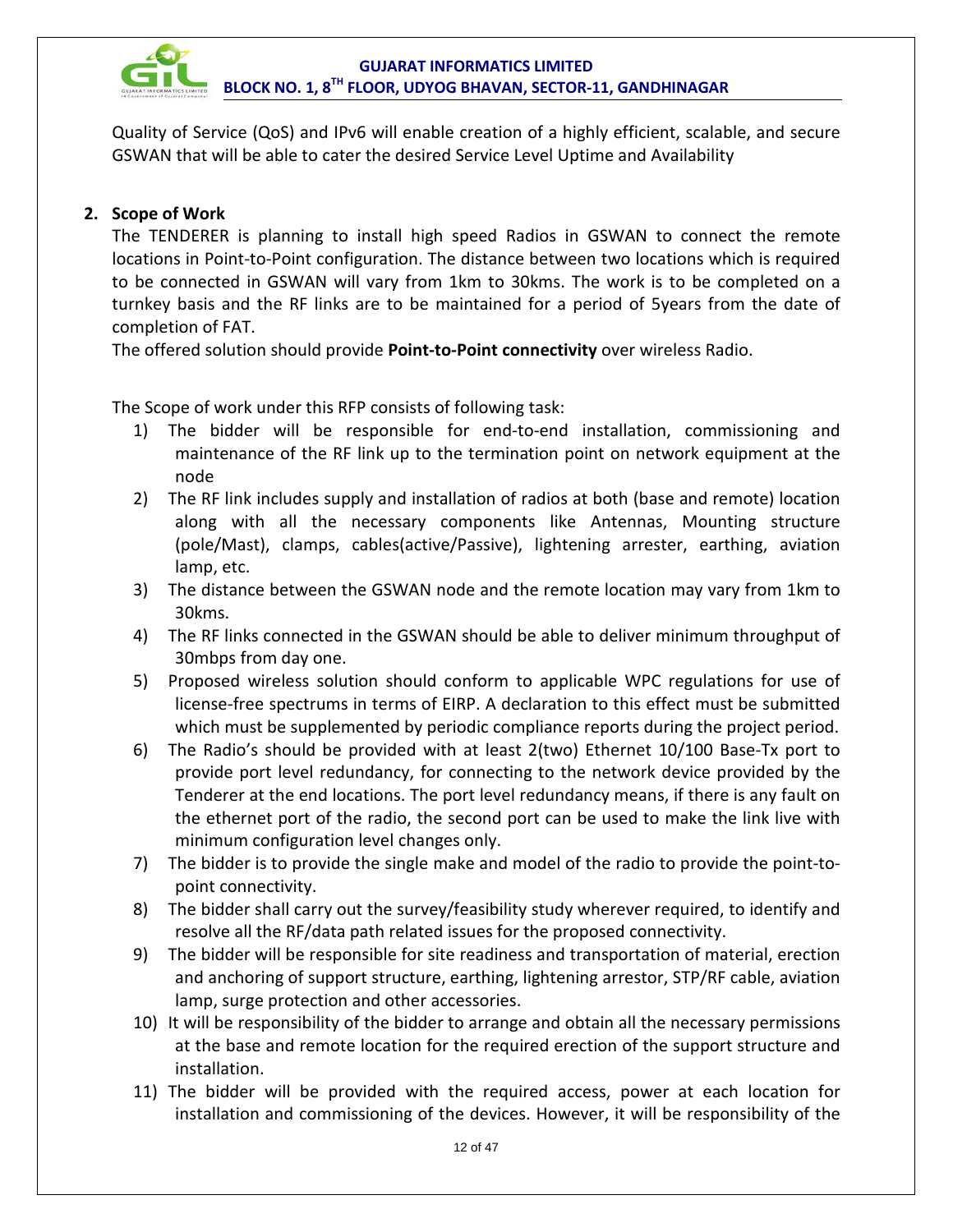

bidder to extend the electrical power at each site as per actual requirement.

- 12) The bidder has to complete the installation of the links within 15 working days from the date work order.
- 13) The bidder is required to maintain the required service levels i.e. uptime of 99.74%, failing which operational penalties will be levied.
- 14) The bidder will have to use the IP schema provided by Tenderer.
- 15) The bidder will be responsible to ensure that the wireless radios should be integrated and discoverable in the existing NMS tool of the TENDERER.
- 16) The bidder shall be bound to the Service Level Agreement under the contract and is supposed to provide the support service during the 5 years of Operation and Maintenance period.
- 17) **Complaint resolution**:
- a) The Tenderer will provide centralized helpdesk for assistance or registration of user complaints through various mediums like Call/SMS/Email of ticket generation system. Bidder is responsible for coordination with the Helpdesk operator for early resolution of the complaints/request booked at the centralized helpdesk provided by the TENDERER.
- b) On ticket generation at the centralized helpdesk, the calls pertaining to the RF connectivity, created under this RFP, will be allotted to the bidder for further resolutions of the complaints.
- c) After rectifying the compliant, bidder is required to update the resolution/call-closure on the centralized helpdesk.
- 18) The bidder will also be responsible for replacement of faulty equipment's at sites even in case of same due to power surge issues at the sites, without any additional cost to the tenderer
- 19) The Tenderer or its designated agency will monitor the performance of links during the operations period. The Tenderer or its designated agency will be responsible for verification, validation of all works/services under the terms & conditions of the agreement.
- 20) **Final Acceptance Test (FAT)**
- a) FAT of the installed link will be deemed to be commissioned after successful discovery of the Radios in the NMS tool.
- b) Further, the successful bidder, in co-ordination with the tenderer or its designated agency is required to conduct the following test to verify the health of the installed radios:
	- $\triangleright$  Signal Strength: As per TEC standards
	- $\triangleright$  Throughput/File Transfer: conduct a file transfer from any device connected to the radios to check the effective throughput of the link
- c) The successful bidder shall be responsible for obtaining installation and commissioning certificate (Sign-off) on completion of the work from the user department
- d) The Successful bidder shall be responsible for rectification of discrepancies identified by the TPA/any other authorized representative while conducting FAT. Further on rectification of all the discrepancies identified during the FAT will be re-conducted.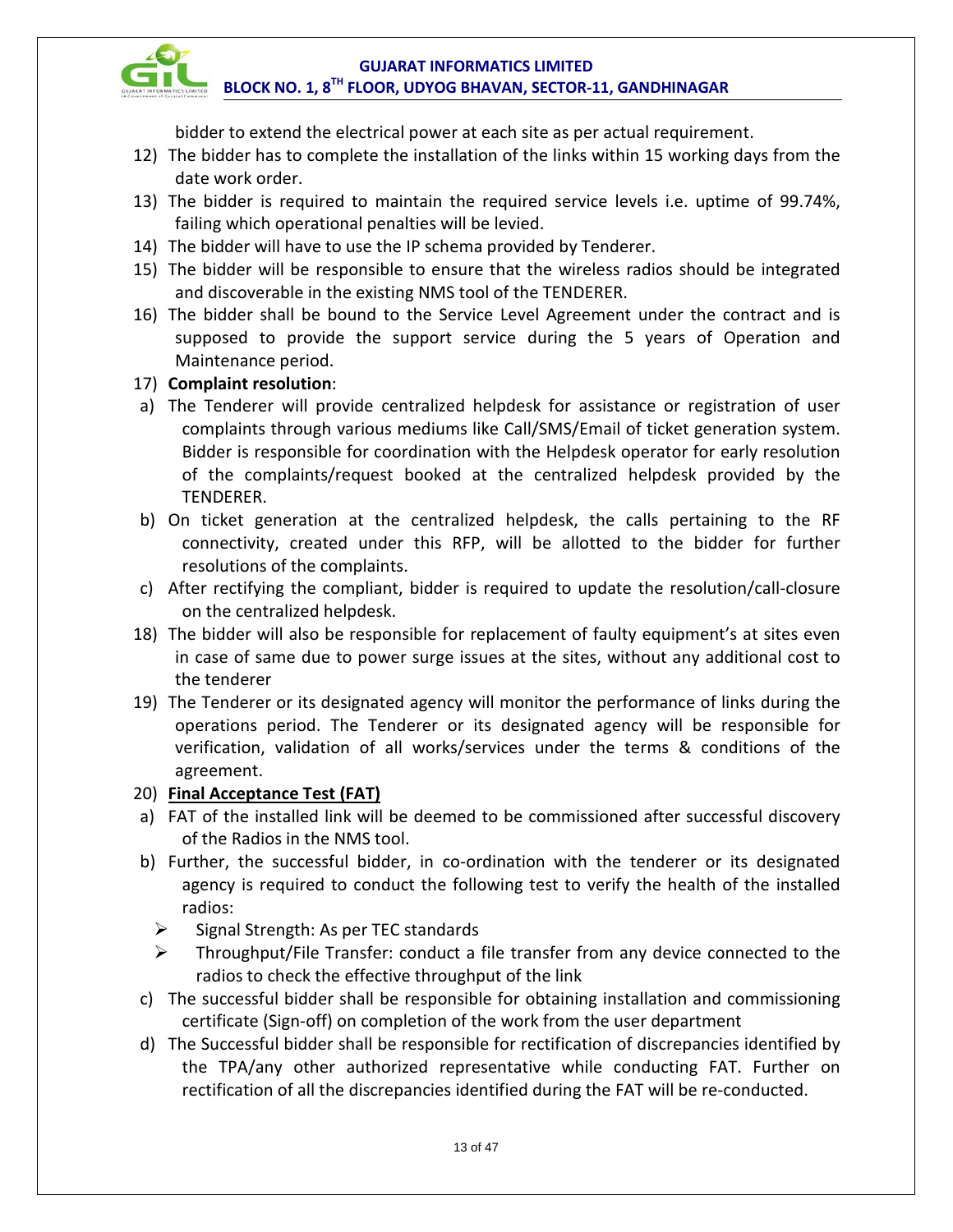

e) Documentation: The Successful Bidder shall provide technical documentation with equipment Installed. The document should consist of installation & commissioning report, certified work completion report from local office, invoice copy, details of material installed at the site.

#### **3. Operations and Maintenance**

- 1) The Successful Bidder shall be responsible for day to day operations and maintenance for a period of 5-years from the date of commissioning of the project.
- 2) It shall be the responsibility of the Successful Bidder to ensure that all software/firmware etc. should be updated for patches/release etc. periodically.
- 3) **Reactive Maintenance**: the bidder needs to ensure all the fault tickets logged in the helpdesk tool of the Tenderer are addressed and resolved in timely manner as per the SLA's defined
- 4) **Preventive Maintenance**: The bidder should perform the preventive maintenance of the link/equipment's every 6 months and provide a report for each and every link installed. The preventive Maintenance should include, but not limited to, following:
	- a) Check/Repair/Replace: connectors, clamp, antenna feeder, STP/Cat-6 cable, etc.
	- b) Dusting of the structure and Radio's
	- c) Check signal strength, realignment of antennae, etc.

#### 5) **Manpower:**

| Sr.       | <b>Description</b>               | <b>Qualification</b>                                                                                                                                                                   |  |  |
|-----------|----------------------------------|----------------------------------------------------------------------------------------------------------------------------------------------------------------------------------------|--|--|
| <b>No</b> |                                  |                                                                                                                                                                                        |  |  |
| 1.        | Project                          | • BE/ B. Tech (EC/CS/IT) / MCA/MBA                                                                                                                                                     |  |  |
|           | Manager                          | • Minimum 8 years of experience with handling & managing Large<br>scale WAN/MAN/WiFi Project having Min 50 locations as a<br><b>Technical Manager</b>                                  |  |  |
| 2.        | Technical<br>Support<br>Engineer | • BE/B.Tech or Diploma<br>• Minimum 3 years of experience in installation, troubleshooting<br>and handling and managing day to day activity of large scale<br>WAN/MAN/RF/Wi-Fi project |  |  |

- a) The bidder has to ensure that appropriate qualified manpower with requisite skill sets is deputed at the locations defined in the above table.
- b) The bidder shall depute
	- $\geq 1$ (one) Project Manager at Central location as specified by Tenderer
	- $\triangleright$  Proposed dedicated technical support engineer should be BE/B.Tech or Diploma holder with minimum 3 years of experience in installation, troubleshooting and handling and managing day to day activity of large scale WAN/MAN/RF/Wi-Fi project
	- $\triangleright$  The bidder needs to provide 1 dedicated Technical Support Engineer in district having more than 50 RF links
	- $\triangleright$  Sufficient manpower at other locations to meet the SLA
- c) This is minimum indicative list of resources and based on actual requirements, the bidder may deploy any number of resources to meet the SLA. The TENDERER shall not pay any cost for additional resources required to operate, maintain, monitor &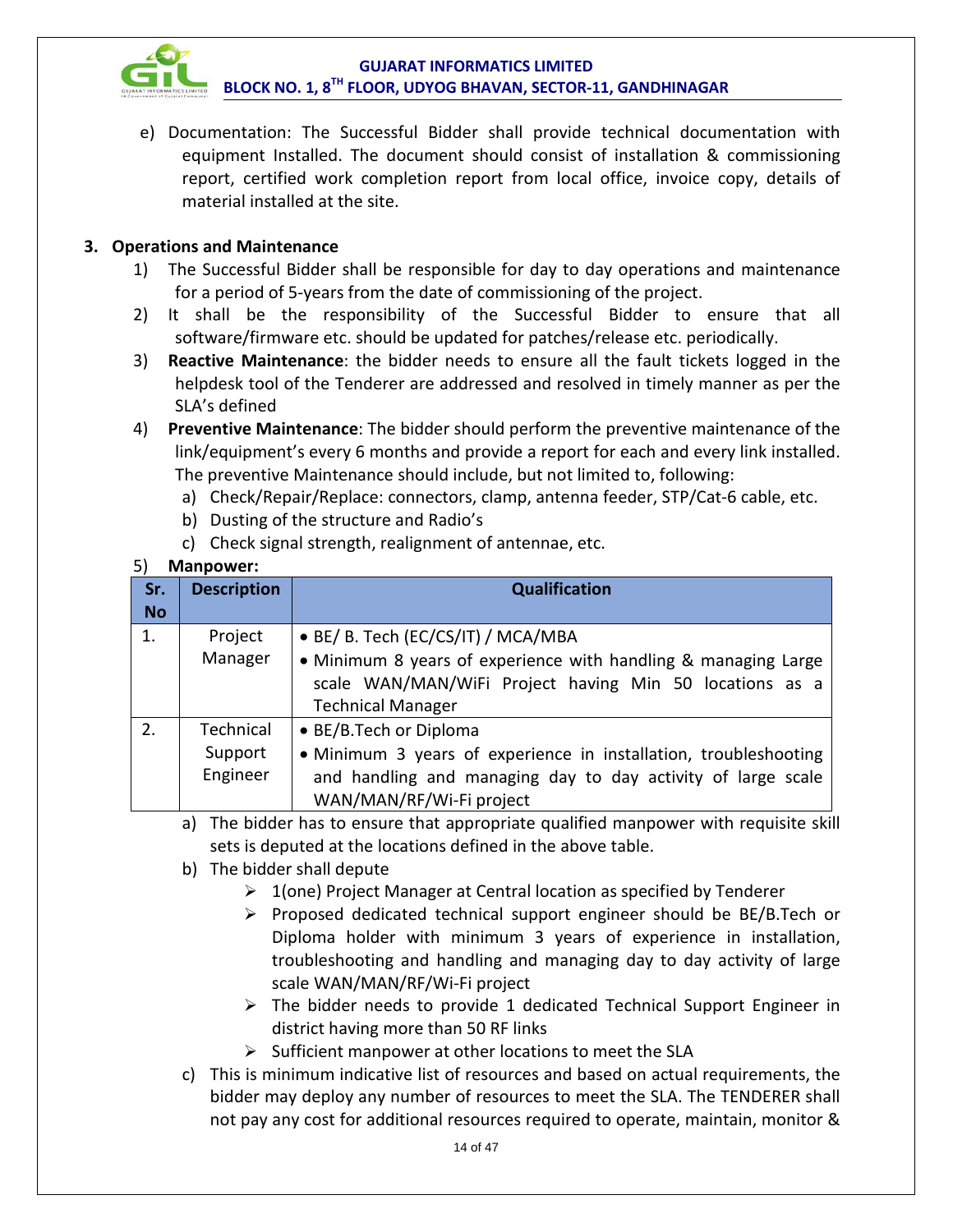manage the SLA. In case support staff is not available or is on leave, the bidder is required to provide the alternative personnel with same or higher technical capabilities of the non-available personnel.

- d) The bidder shall be responsible for the deployment, transportation, accommodation and other requirements of all its employees required for the execution of the work and for all costs / charges in connection thereof.
- e) The bidder shall provide and deploy "dedicated on site manpower" for carrying out the work, only those manpower resources who are skilled and experienced in their respective trades and who are competent to execute or manage / supervise the work in a proper and timely manner as per the RFP.
- f) The bidder shall maintain backup personnel and shall promptly provide replacement of every person removed pursuant to this section with an equally competent substitute from the pool of backup personnel.
- g) In case of change in its team composition owing to attrition the Successful Bidder shall ensure a reasonable amount of time-overlap in activities to ensure proper knowledge transfer and handover/takeover of documents and other relevant materials between the outgoing and the new member.
- 6) **Transfer of Ownership:** The ownership of the entire site infrastructure including IT & non-IT components installed/commissioned as a part of the project will have to be handed over to the tenderer upon completion of the contract duration.

| Sr.       | <b>Specification</b>                                                             |  |  |  |  |  |
|-----------|----------------------------------------------------------------------------------|--|--|--|--|--|
| <b>No</b> |                                                                                  |  |  |  |  |  |
|           | <b>Wireless Radio</b>                                                            |  |  |  |  |  |
| 1.        | Should support communication requirement including voice, video, data            |  |  |  |  |  |
|           | applications                                                                     |  |  |  |  |  |
| 2.        | Should operate in 5.8GHz frequency band (ISM band)                               |  |  |  |  |  |
| 3.        | Should support point-to-point mode                                               |  |  |  |  |  |
| 4.        | Should provide minimum throughput of 30Mbps                                      |  |  |  |  |  |
| 5.        | Should be able to connect locations at a distance of up to 30kms                 |  |  |  |  |  |
| 6.        | Should support different type of antenna (Uni-directional, Omni-directional,     |  |  |  |  |  |
|           | Sectorial, etc.)                                                                 |  |  |  |  |  |
| 7.        | Should have 10/100 Base-Tx Ethernet interface to connect to WAN/LAN port         |  |  |  |  |  |
| 8.        | Should support 802.3u encoding                                                   |  |  |  |  |  |
| 9.        | Should be manageable through Console, SNMP (v1, v2, v2c), Http/ssl.              |  |  |  |  |  |
| 10.       | Should support IPv6 from day 1                                                   |  |  |  |  |  |
| 11.       | Should be discoverable in the existing NMS tool                                  |  |  |  |  |  |
| 12.       | The outdoor unit should be IP65 compliant                                        |  |  |  |  |  |
| 13.       | Operating Ambient Temperature : 0 to 55 ºC                                       |  |  |  |  |  |
|           | The bidder has to take into consideration the internal temperature adjustment of |  |  |  |  |  |
|           | the bracket/Enclosure and other outdoor conditions at the location               |  |  |  |  |  |
| 14.       | Should have inbuilt surge protection mechanism                                   |  |  |  |  |  |
|           | 15 of 47                                                                         |  |  |  |  |  |

#### **4. Functional/Technical Specifications**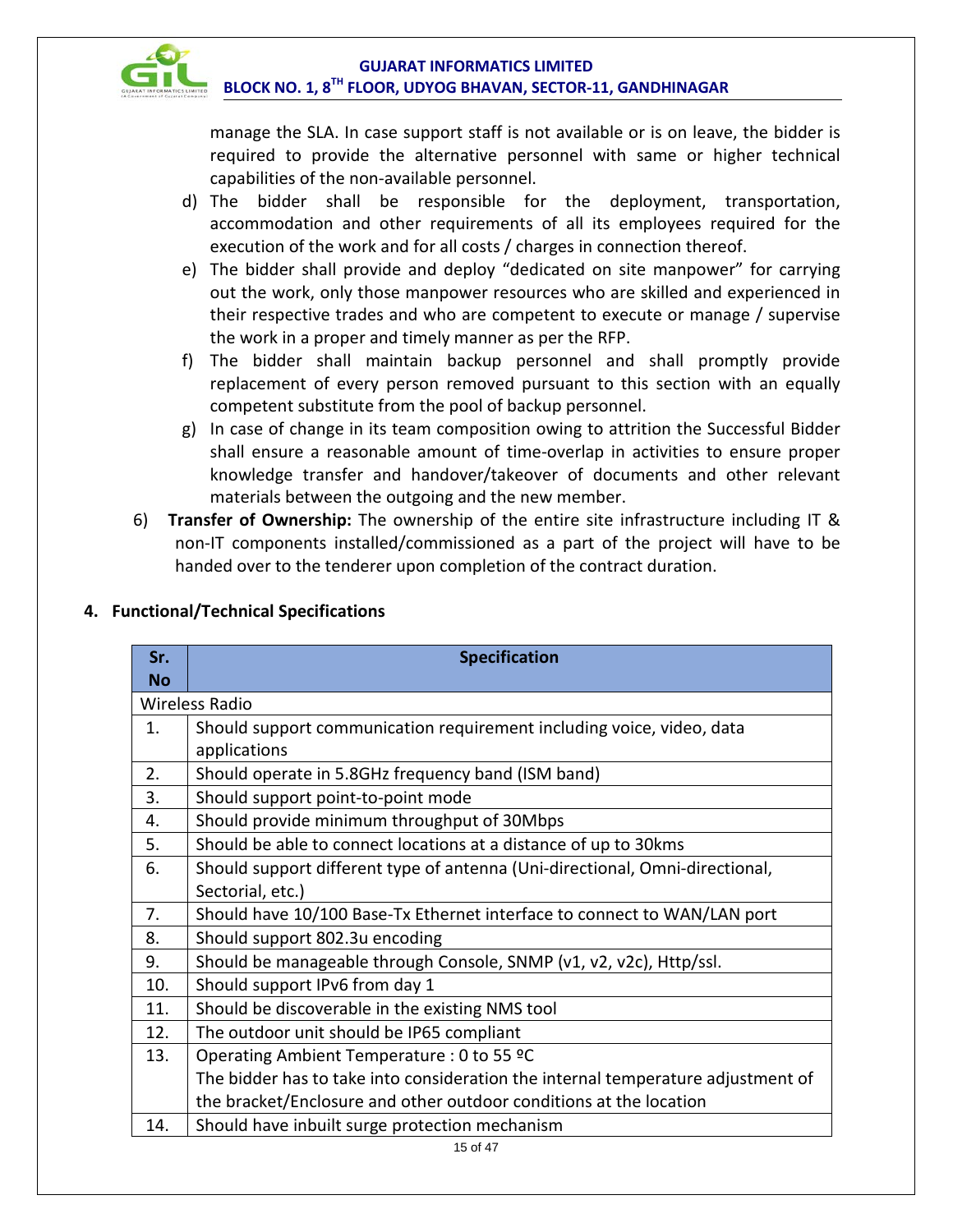

| 15. Should support traffic encryption                             |
|-------------------------------------------------------------------|
| 16. Should be WPC compliant / TEC approved at the time of bidding |

 $\overline{\phantom{a}}$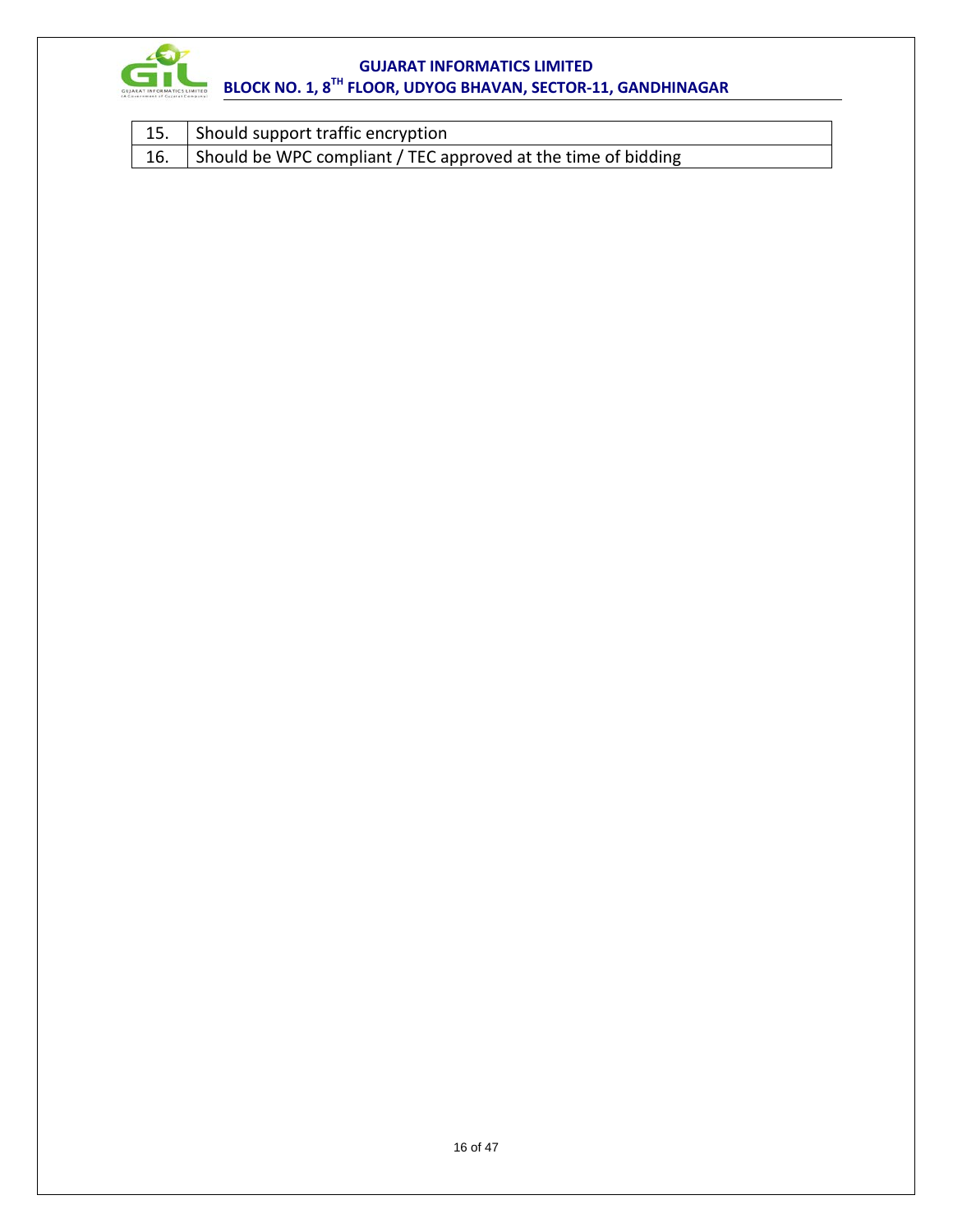

# *SECTION-III*

### ELIGIBILITY CRITERIA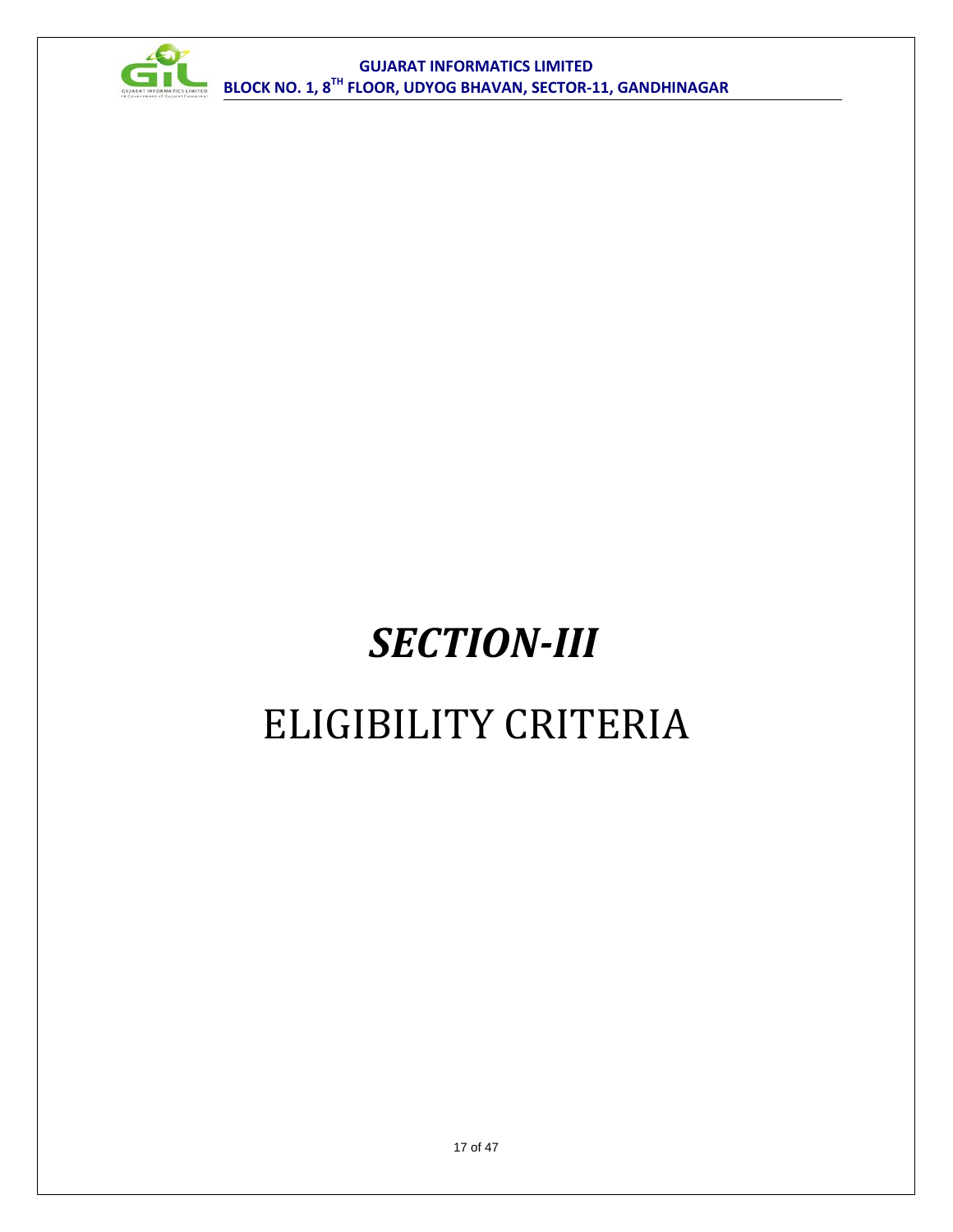

### **ELIGIBILITY CRITERIA**

The bids are hereby called from the bidders who fulfills following technical and functional eligibility criteria

| Sr.<br><b>No</b> | <b>Specific Requirement</b><br><b>Documents Required</b>                                                                                                                                                                                          |                                                                                                                                                                                                                                                                                             |  |  |
|------------------|---------------------------------------------------------------------------------------------------------------------------------------------------------------------------------------------------------------------------------------------------|---------------------------------------------------------------------------------------------------------------------------------------------------------------------------------------------------------------------------------------------------------------------------------------------|--|--|
| 1.               | Bidder should<br>be a company registered under<br>Companies Act, 1956 and should have been operating<br>for the last Five years as on the bid issuance date.                                                                                      | Certificates of incorporation<br><b>AND</b><br><b>Self-Declaration Certificates</b>                                                                                                                                                                                                         |  |  |
| 2.               | Average Annual Sales Turnover generated from IT/ITeS<br>Services (as per the published Balance sheets), should<br>be at least Rs. 8 crores during last three financial years<br>as on 31 March 2017.<br><b>AND</b>                                | Audited and Certified Balance Sheet<br>and Profit/Loss Account of last 3<br>Financial Years should be enclosed.<br>In case of Unaudited Balance Sheet for<br>FY 16-17, Provisional CA Certificate is<br>allowed                                                                             |  |  |
|                  | Average Annual turnover of last three years as on $31st$<br>march 2017 solely generated from Wireless links/ Wi-Fi<br>business should be Rs. 5 crores.                                                                                            |                                                                                                                                                                                                                                                                                             |  |  |
| 3.               | The bidder must have positive Net worth and should be<br>a Profit-making entity in each of the last three financial<br>years as on 31st March, 2017                                                                                               | Audited and Certified Balance Sheet<br>and Profit/Loss Account of last 3<br>Financial Years should be enclosed.<br>In case of Unaudited Balance Sheet for<br>FY 16-17, Provisional CA Certificate is<br>allowed<br>CA certificate mentioning net profit of the<br>bidder should be enclosed |  |  |
| 4.               | Bidder should not be under the effect of blacklisting by<br>any Ministry of Government of India or by any State<br>Government of any other State in India or by<br>Government of Gujarat or any of the Government PSUs<br>at the time of bidding. | A Self Certified letter                                                                                                                                                                                                                                                                     |  |  |
| 5.               | The bidder should have a Permanent Office in Gujarat<br>preferably at Ahmedabad or Gandhinagar<br>Or<br>should setup in 45 days from the award of Work Order.                                                                                     | Copies of any two of the followings:<br>Property Tax / Electricity / Telephone<br>Bill / VAT/ CST Registration / Lease<br>agreement.<br>Or<br>Undertaking to open an office in<br>Gujarat                                                                                                   |  |  |
| 6.               | The OEM should have minimum Annual Turnover of Rs.<br>50 Crore solely generated from the business of Wireless<br>Radio devices, globally during the financial year ending<br>31st March 2017<br><b>OR</b>                                         | Audited and Certified Balance Sheet<br>and Profit/Loss Account of Financial<br>Years ending 31 <sup>st</sup> March 2017 should<br>be enclosed.<br>In case of Unaudited Balance Sheet for                                                                                                    |  |  |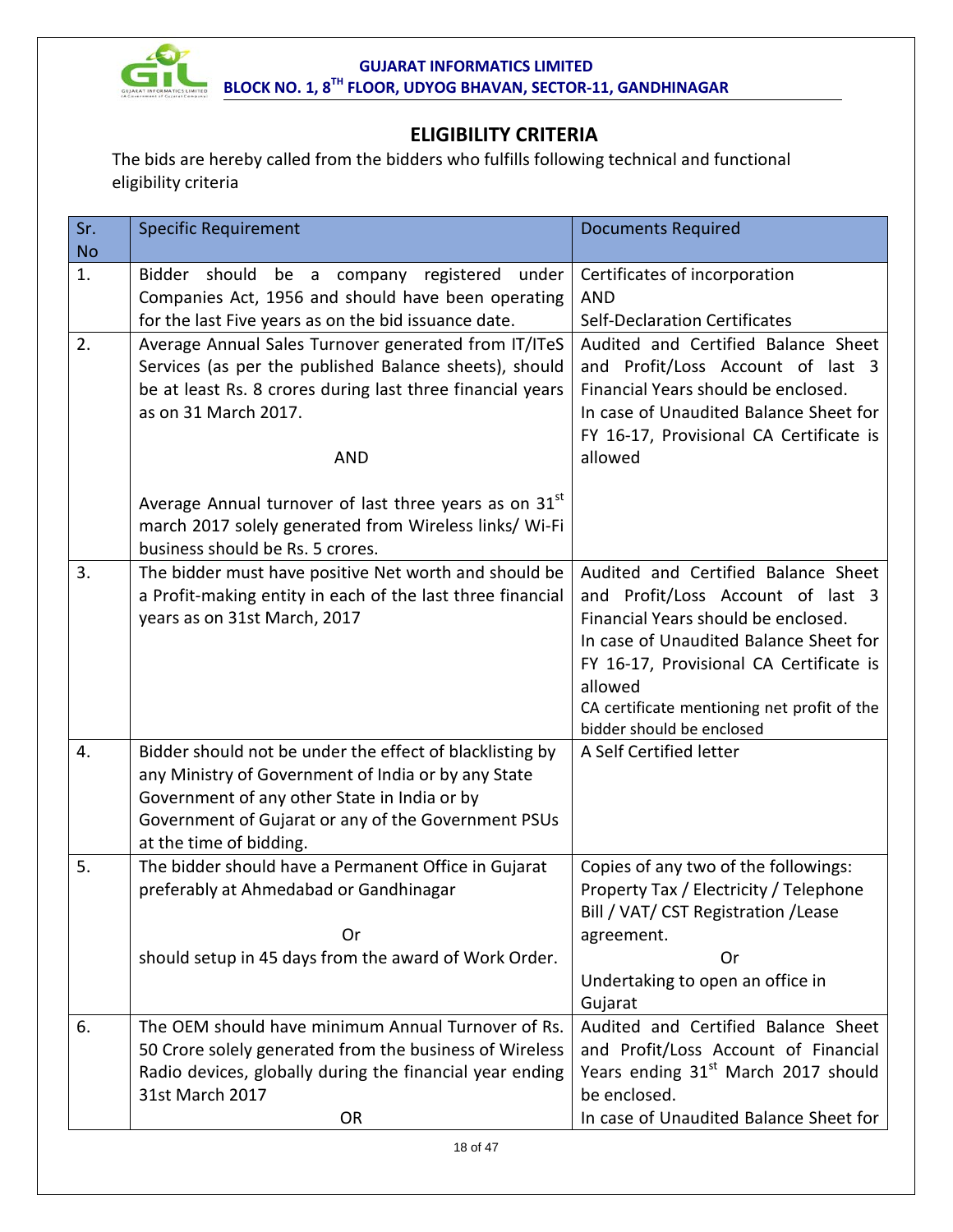

|                                                      | FY 16-17, Provisional CA Certificate is |
|------------------------------------------------------|-----------------------------------------|
|                                                      | allowed                                 |
| The OEM should have an install base of at least 5000 | OR                                      |
| Radio devices globally.                              |                                         |
|                                                      | Undertaking from OEM along with         |
|                                                      | supporting copy of the Work order       |

#### **NOTE:**

- 1. The bidder should submit authorization certificate of Original Equipment Manufacturer (OEM) specific to the bid.
- 2. In case the equipment's are imported, they should adhere to the requirement of Government of India Regulations (WPC Regulations) and should be 'Type Approved' at the time of bidding. The bidder will have to upload documentary evidence for the legalized import of all the Equipment's, just to ensure that the offered equipment's are approved by WPC. The Documents should valid for quoted equipment.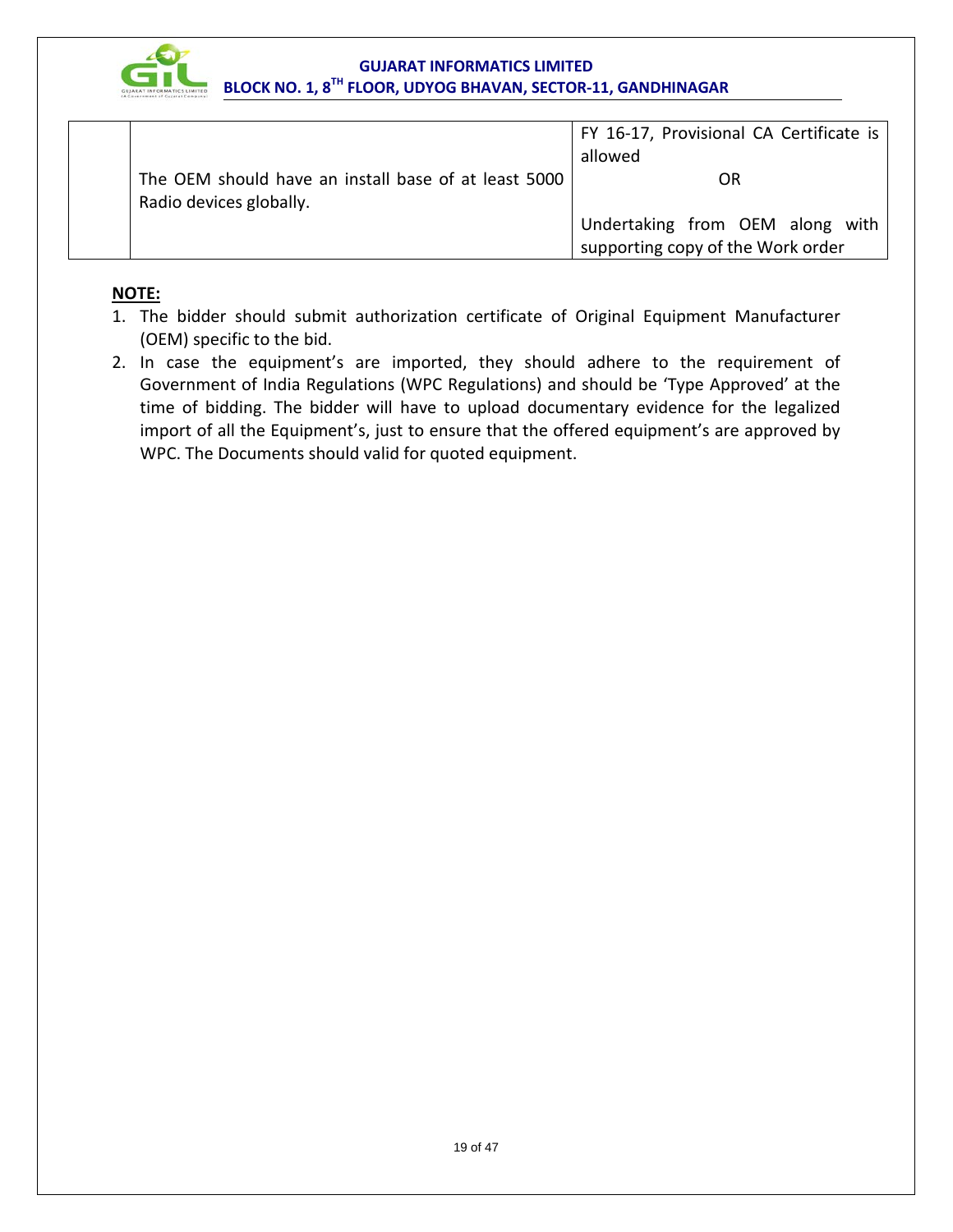

# *SECTION: IV*

# INSTRUCTIONS TO BIDDERS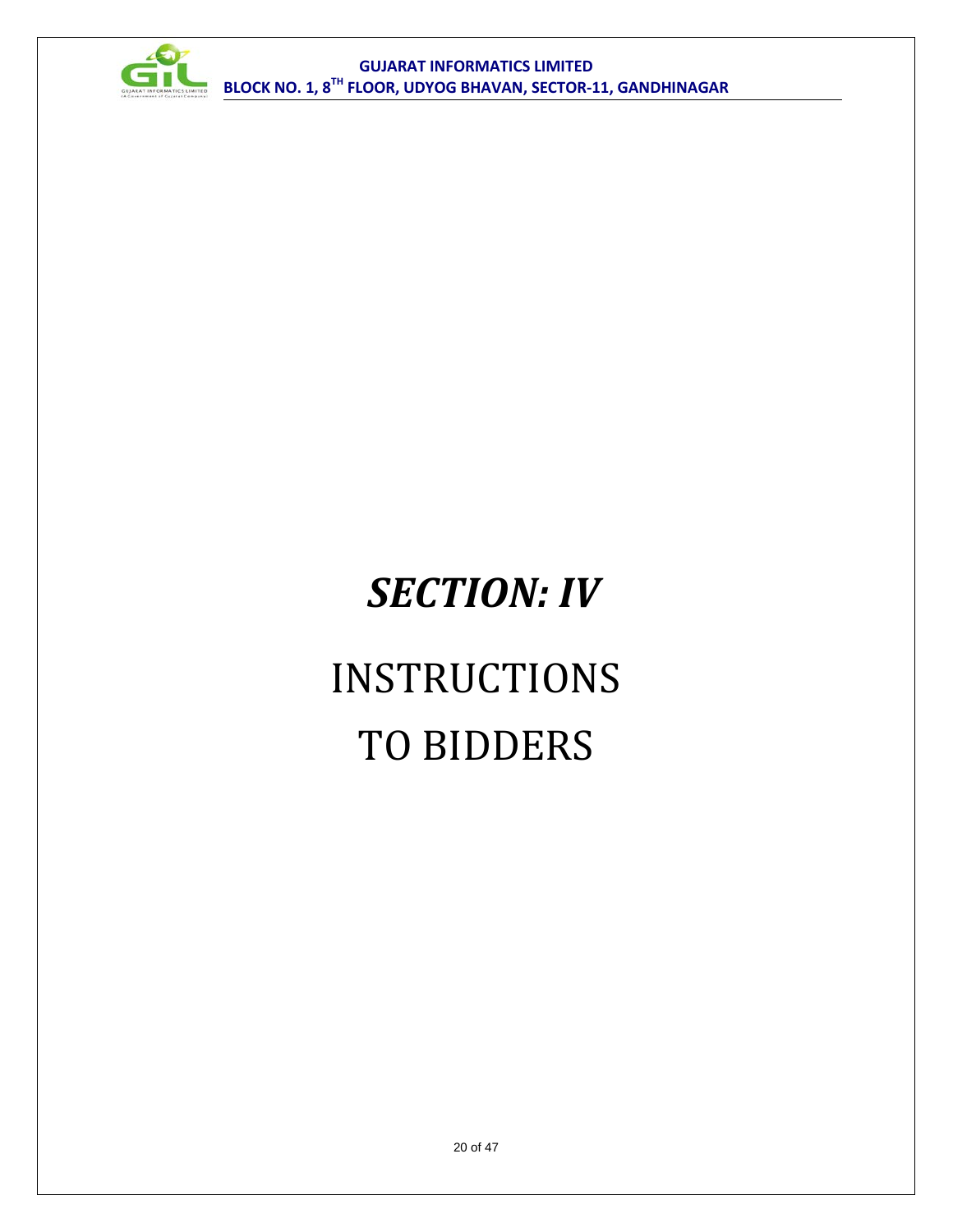

#### **SECTION -4**

#### **1. GENERAL INSTRUCTION TO BIDDERS**

All information supplied by Bidders may be treated as contractually binding on the Bidders on successful award of the assignment by the TENDERER on the basis of this tender document. No commitment of any kind, contractual or otherwise shall exist unless and until a formal written contract has been executed by or on behalf of the TENDERER. Any notification of preferred bidder status by the TENDERER shall not give rise to any enforceable rights by the Bidder. TENDERER may cancel this public procurement at any time prior to a formal written contract being executed by or on behalf of GIL.

This document supersedes and replaces any previous public documentation, communications, and Bidders should place no reliance on such communications. The TENDERER may terminate the RFP process at any time and without assigning any reason. The TENDERER make no commitments, express or implied, that this process will result in a business transaction with anyone.

#### **2. COST OF BIDDING**

- 1) The Bidder shall bear all costs associated with the preparation and submission of the Bid. TENDERER will in no case be responsible for those costs, regardless of the conduct or outcome of the bidding process.
- 2) Bidder is requested to pay **Rs. 15,000/-** as a bid processing fee (Non-refundable) in the form of demand draft in favor of "Gujarat Informatics Ltd." payable at Ahmedabad/Gandhinagar along with the EMD cover. In case of non-receipt of bid processing fees & EMD the bid will be rejected by GIL as non-responsive.

#### **3. BIDDING DOCUMENT**

Bidder can download the bid document and further amendment if any freely available on [https://www.gujaratinformatics.com](https://www.gujaratinformatics.com/) and [https://www.gil.nprocure.com](https://www.gil.nprocure.com/) and upload the same on [https://www.gil.nprocure.com](https://www.gil.nprocure.com/) on or before due date of the tender. Bidder is expected to examine all instructions, forms, terms, and specifications in the bidding documents. Failure to furnish all information required by the bidding documents or submits a Bid not substantially responsive to the bidding documents in every respect may result in the rejection of the Bid. Under no circumstances physical bid will be accepted.

#### **4. CLARIFICATION ON BIDDING DOCUMENT**

Bidders can seek written clarifications on or before pre-Bid to DGM (Tech), Gujarat Informatics Ltd., 8th Floor, and Block No. 1, Udyog Bhavan Gandhinagar 382017. TENDERER will clarify & issue amendments if any to all the bidders in the pre-bid meeting. No further clarification what so ever will be entertained after the pre- bid meeting date.

#### **5. AMENDMENT OF BIDDING DOCUMENTS**

At any time prior to the deadline for submission of bids, TENDERER, for any reason, whether at its own initiative or in response to the clarifications requested by prospective bidders may modify the bidding documents by amendment & put on our websites. All prospective bidders are requested to browse our website & any amendments/ corrigendum/ modification will be notified on our website and such modification will be binding on them. In order to allow prospective bidders a reasonable time to take the amendment into account in preparing their bids, TENDERER, at its discretion, may extend the deadline for the submission of bids.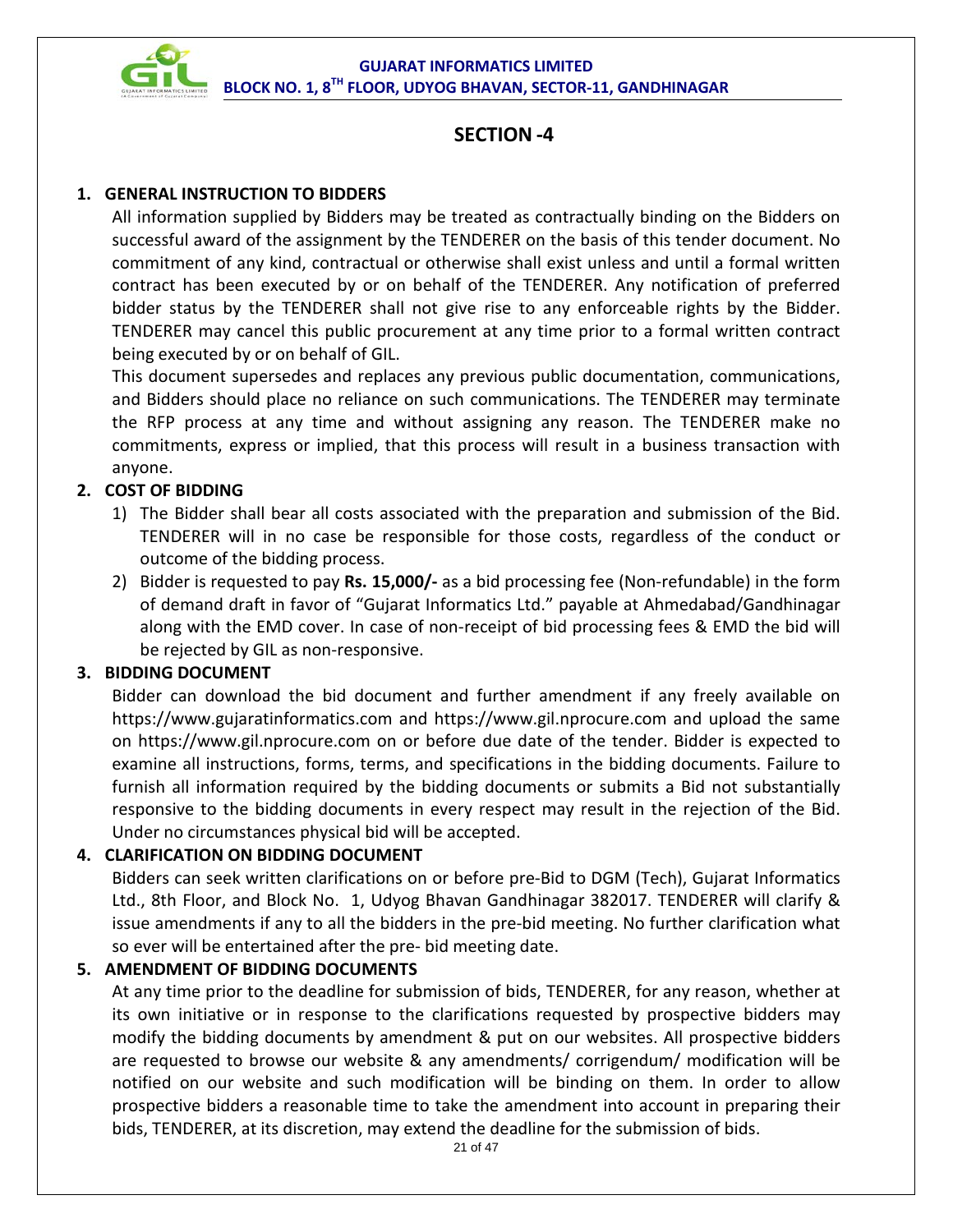

#### **6. BID SECURITY/ EARNEST MONEY DEPOSIT (EMD)**

- 1) Bidder shall furnish, as part of the Bid, EMD (Refundable) for the amount of Rs. 20,00,000/-(Rupees Twenty Lakh Only) in the form of Demand Draft OR in the form of an unconditional Bank Guarantee by Bank Guarantee (which should be valid for 6 months from the last date of bid submission) of any Nationalized Bank including the public sector bank or Private Sector Banks or Commercial Banks or Co-Operative Banks and Rural Banks (operating in India having branch at Ahmedabad/ Gandhinagar) as per the G.R. no. EMD/10/2015/508/DMO dated 27.04.2016 issued by Finance Department or further instruction issued by Finance department time to time; in the name of "Gujarat Informatics Ltd." payable at Gandhinagar (in the format specified in Annexure IV) and must be submitted along with the covering letter.
- 2) EMD of all unsuccessful bidders would be refunded within 60 Days on selection of successful bidder.
- 3) The EMD of successful bidder would be returned upon successful submission of Performance Bank Guarantee as per the format provided in Annexure IV.
- 4) EMD amount is interest free and will be refundable to the unsuccessful bidders without any accrued interest on it.
- 5) The bid / proposal submitted without EMD and Bid Processing fee, mentioned above, will be summarily rejected.
- 6) The EMD may be forfeited, In case of a Bidder if:
	- 1. The bidder withdraws its bid during the period of bid validity.
	- 2. The Bidder does not respond to requests for clarification of their Bid.
	- 3. The Bidder fails to co-operate in the Bid evaluation process.
	- 4. The bidder is found to be involved in fraudulent and corrupt practices
	- 5. In case of successful bidder, the said bidder fails:
		- i.) Fails to sign the agreement in time
		- ii.) Fails to submit performance bank guarantee

#### **7. LANGUAGE OF THE BID**

The Bid prepared by the Bidder, as well as all correspondence and documents relating to the Bid exchanged by the Bidder and TENDERER shall be in English. Supporting documents and printed literature furnished by the bidder may be in another language provided they are accompanied by an accurate translation of the relevant pages in English. For purposes of interpretation of the bid, the translation shall govern.

#### **8. LATE BIDS**

- 1) Bids received after the due date and the specified time (including the extended period if any) for any reason whatsoever, shall not be entertained and shall be REJECTED.
- 2) The bids submitted by telex/telegram/ fax/e-mail etc. shall not be considered. No correspondence will be entertained on this matter.

#### **9. SECTION COMPRISING THE BIDS**

- 1) The quotation should be scan-able and distinct without any option stated in.
- 2) All forms / Tables, duly filled-in with necessary proofs, as required and stated in the bid document & supporting documents for eligibility criteria should be uploaded. The bid uploaded shall have the following documents: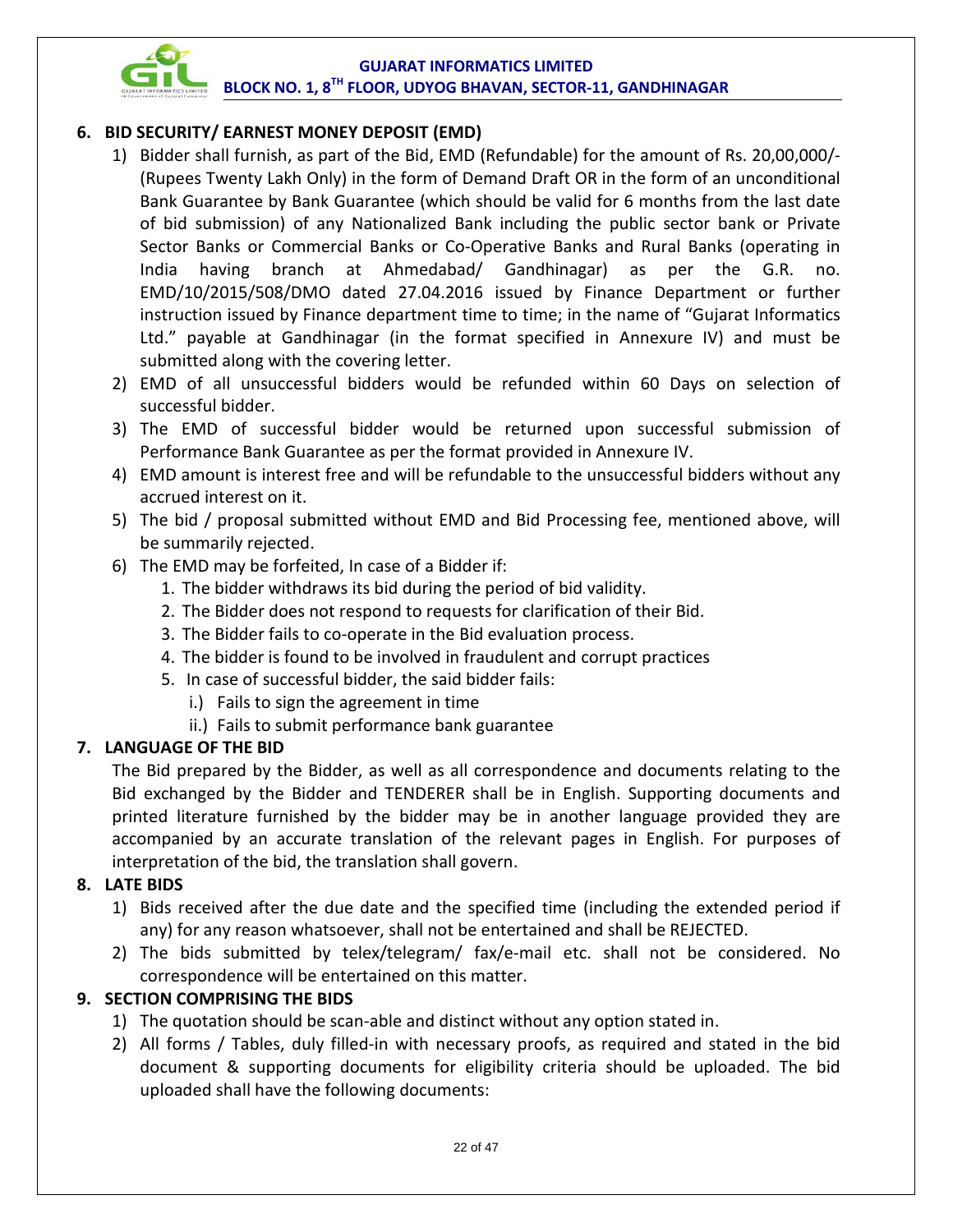

1. **BID SECURITY SECTION:** The bid security & bid processing fee (non-refundable) to be furnished to GIL office in the form of demand draft in favor of "Gujarat Informatics Ltd." payable at Ahmedabad/Gandhinagar before opening of un-price bid. The details are required to be filled in this section.

#### 2. **ELIGIBILITY & TECHNICAL SECTION**

- i.) Financial Capabilities. (In the Prescribed Format Only: ANNEXURE VI)
- ii.) Compliance Statement. (In the Prescribed Format Only: ANNEXURE VII)
- iii.) Proposed Technical Solution as per the Scope of Work with details of each component/Module
- iv.) Proposed Technical Architecture for the project, with details of each project component
- v.) Detailed Write‐up on the Approach & Methodology for implementing and maintenance of the project.
- **3. PRICE BID SECTION: Priced bid** (in the prescribed format only in Section V)
- 3) Price shall be inclusive of all freight, forwarding, transit insurance and installation charges. Prices shall be inclusive of Excise Duties. The prices shall strictly be submitted in the given format. Quoted prices shall be without GST. The tax components as applicable shall be mentioned separately in the respective columns. Successful Bidder will have to supply/provide goods with an Invoice from a place located within State of Gujarat.
- 4) Prices shall be written in both words and figures. In the event of difference, the price in words shall be valid and binding. Arithmetical errors will be rectified on the following basis.
- 5) The bidder should provide calculations (Bill of Material with installation and setup charges, exclusive of taxes) for the quoted items, without which the bid is liable for rejection. Any arithmetical errors in these calculations will be on bidders account.
- 6) Offered price should be exclusive of all applicable taxes such as GST, FOR destination (anywhere in Gujarat state).

#### **10. BID OPENING**

- 1) Bids will be opened in the presence of Bidder's representatives, who choose to attend. The Bidder's representatives who are present shall sign a register evidencing their attendance.
- 2) In the event of the specified date of Bid opening being declared a holiday for the GIL, the Bids shall be opened at the appointed time and location on the next working day.
- 3) The Bidder's names, bid modifications or withdrawals, discounts and the presence or absence of relevant Bid security and such other details as the TENDERER officer at his/her discretion, may consider appropriate, will be announced at the opening.
- 4) Immediately after the closing time, the TENDERER contact person shall open the Un-Priced Bids and list them for further evaluation.
- 5) Bids that are not opened at bid opening shall not be considered further for evaluation.

#### **11. BID VALIDITY**

- 1) Bids shall remain valid for 180 days after the date of Bid opening prescribed by TENDERER. A Bid valid for a shorter period shall be rejected as non-responsive.
- 2) In exceptional circumstances, TENDERER may solicit Bidder's consent to an extension of the period of validity. The request and the responses thereto shall be made in writing. The Bid security shall also be suitably extended. A Bidder's request to modify the Bid will not be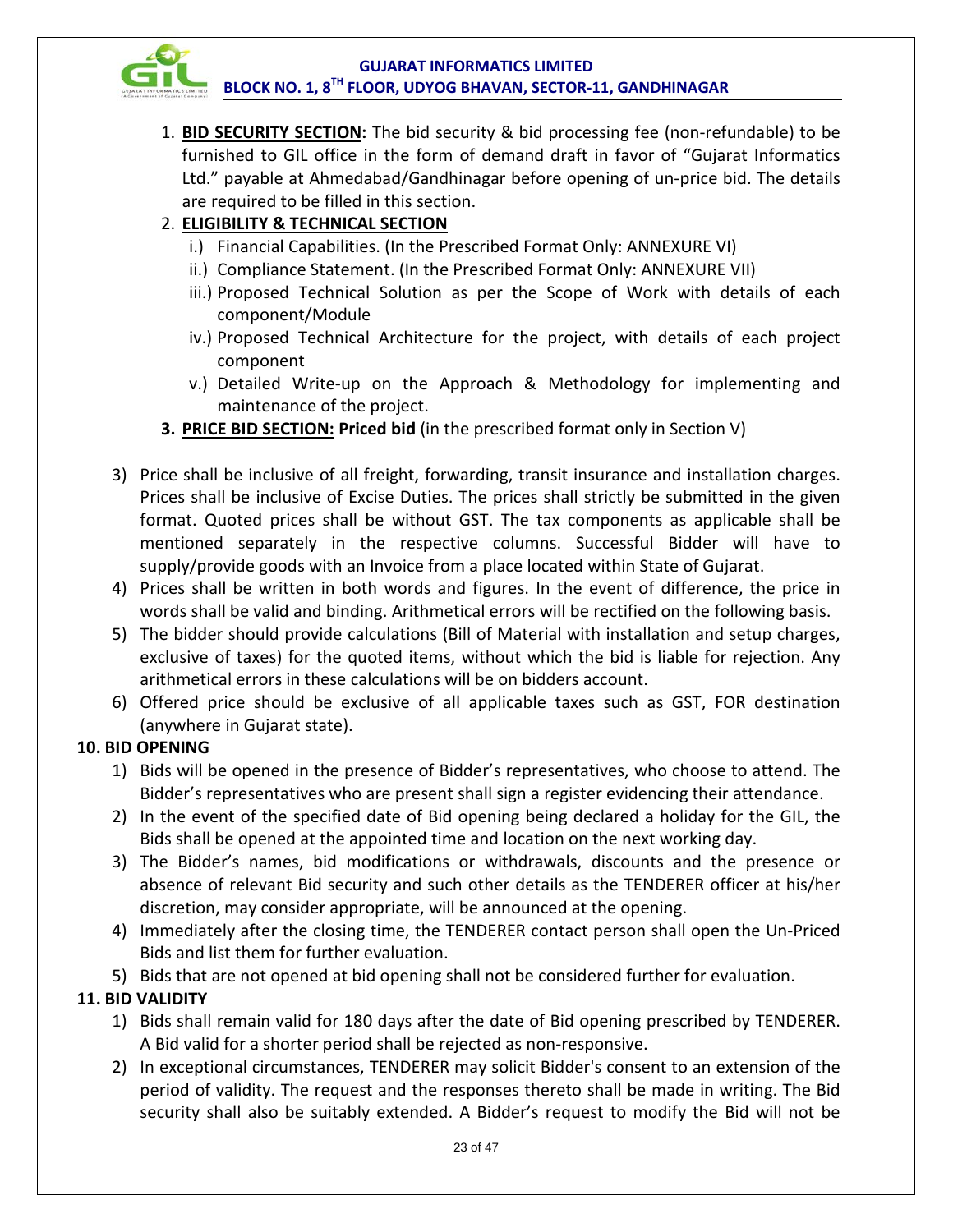

permitted.

#### **12. CONTACTING TENDERER**

- 1) Bidder shall not approach TENDERER officers outside of office hours and/ or outside TENDERER office premises, from the time of the Bid opening to the time the Contract is awarded.
- 2) Any effort by a bidder to influence TENDERER officers in the decisions on Bid evaluation, bid comparison or contract award may result in rejection of the Bidder's offer. If the Bidder wishes to bring additional information to the notice of the TENDERER, it should do so in writing.

#### **13. REJECTION OF BIDS**

TENDERER reserves the right to reject any Bid, and to annul the bidding process and reject all bids at any time prior to award of Contract, without thereby incurring any liability to the affected Bidder(s) or any obligation to inform the affected Bidder(s) of the grounds for such decision.

#### **14. BID EVALUATION PROCESS**

- 1) Part I (Bid Security): Bidders who have submitted the valid bid security as per the format shall be considered for further evaluation. Similarly, if the RFP document fee has not been deposited / submitted in case of downloaded forms the Bid shall be out rightly rejected.
- 2) Part II (Financial Bid): Bidders qualified as per the "Eligibility criteria" defined in section-3 and meeting the technical compliance as per the requirement of the RFP will be short- listed and financial bids of only those bidders will only be opened for evaluation and arriving at lowest (L1) bidder.

#### **15. AWARD OF CONTRACT**

- 1) Award Criteria: The Criteria for selection will be the lowest cost to TENDERER for the qualified bid. TENDERER may negotiate the prices with L1 Bidder, under each item/head offered by Bidder.
- 2) Prior to expiration of the period of Bid validity, TENDERER will notify the successful Bidders and issue LoI/Work Order.
- 3) The successful bidder will have to revert with the Acceptance of the LoI within 7 days of the issuance of the same to the TENDERER.
- 4) The contract Performance guarantee has to be submitted within 15 calendar days of receipt of LoI/Work Order. The Performance Bank guarantee shall be equal to 10% of the contract value valid for duration of 180 days beyond the expiry of contract.
- 5) In case, the lowest bidder (L1) does not accept the award of contract or found to be involved in corrupt and/or fraudulent practices, the next lowest bidder i.e. L2 will be awarded the contract. In such scenario, the L2 bidder has to match the L1 Price and execute the project at the L1 Price for the entire contract duration.
- 6) The TENDERER right to vary requirements at time of award: TENDERER reserves the right at the time of award to increase or decrease quantity for the requirements originally specified in the document without any change in Bid rate or other terms and conditions.

#### **16. FORCE MAJEURE**

1) Force Majeure shall mean any event or circumstances or combination of events or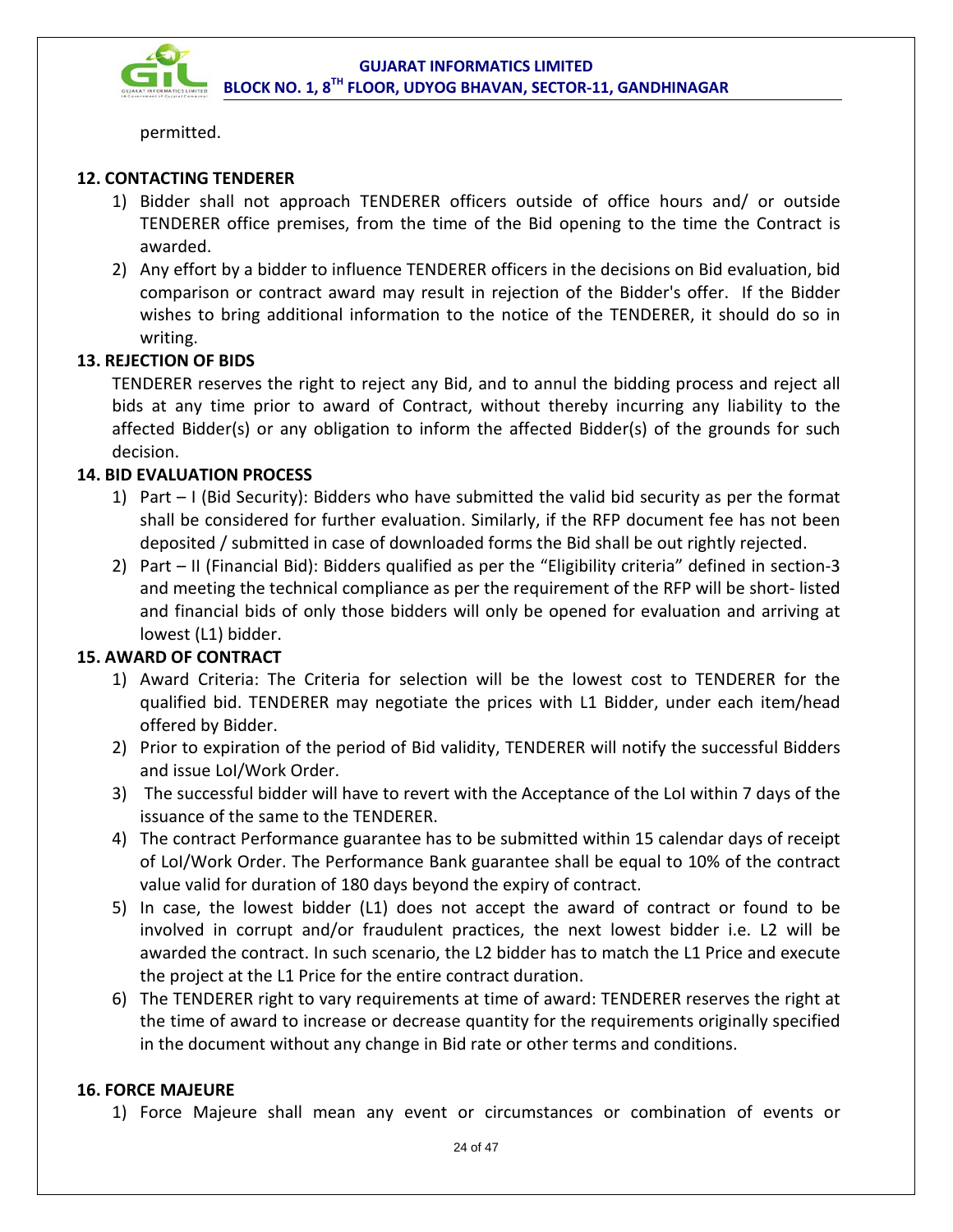

circumstances that materially and adversely affects, prevents or delays any Party in performance of its obligation in accordance with the terms of the Agreement, but only if and to the extent that such events and circumstances are not within the affected party's reasonable control, directly or indirectly, and effects of which could have prevented through Good Industry Practice or, in the case if construction activities through reasonable skill and care, including through the expenditure of reasonable sums of money. Any events or circumstances meeting the description of the Force Majeure which have same effect upon the performance of any contractor shall constitute Force Majeure with respect to the TPA.

- 2) The Parties shall ensure compliance of the terms of the Agreement unless affected by the Force Majeure Events. The bidder shall not be liable for forfeiture of its implementation / Performance guarantee, levy of Penalties, or termination for default if and to the extent that it's delay in performance or other failure to perform its obligations under the Agreement is the result of Force Majeure.
- 3) Force Majeure Events: The Force Majeure circumstances and events shall include the following events to the extent that such events or their consequences (it being understood that if a causing event is within the reasonable control of the affected party, the direct consequences shall also be deemed to be within such party's reasonable control) satisfy the definition as stated above. Without limitation to the generality of the foregoing, Force Majeure Event shall include following events and circumstances and their effects to the extent that they, or their effects, satisfy the above requirements:
- 4) Natural events ("Natural Events") to the extent they satisfy the foregoing requirements including:
	- 1. Any material effect on the natural elements, including lightning, fire, earthquake, cyclone, flood, storm, tornado, or typhoon;
	- 2. Explosion or chemical contamination (other than resulting from an act of war);
- 5) In the event of Force majeure event happening the mobilizing amount provided, amounts due to the date of Force Majeure and Service level breaches for the specific link will be treated as occuring due to Force majeure. Further, bidder is responsible for obtaining the insurance for the assets deployed to insure against natural/man-made calamities**.**
- 6) FORCE MAJEURE EXCLUSIONS: Force Majeure shall not include the following event(s) and/or circumstances, except to the extent that they are consequences of an event of Force Majeure:
	- 1. Unavailability, late delivery
	- 2. Delay in the performance of any contractor, sub-contractors or their agents;
- 7) PROCEDURE FOR CALLING FORCE MAJEURE: The Affected Party shall notify to the other Party in writing of the occurrence of the Force Majeure as soon as reasonably practicable, and in any event within 5 (five) days after the Affected Party came to know or ought reasonably to have known, of its occurrence and that the Force Majeure would be likely to have a material impact on the performance of its obligations under the Agreement.

#### **17. CONTRACT OBLIGATIONS:**

Once a contract is confirmed and signed, the terms and conditions contained therein shall take precedence over the Bidder's bid and all previous correspondence.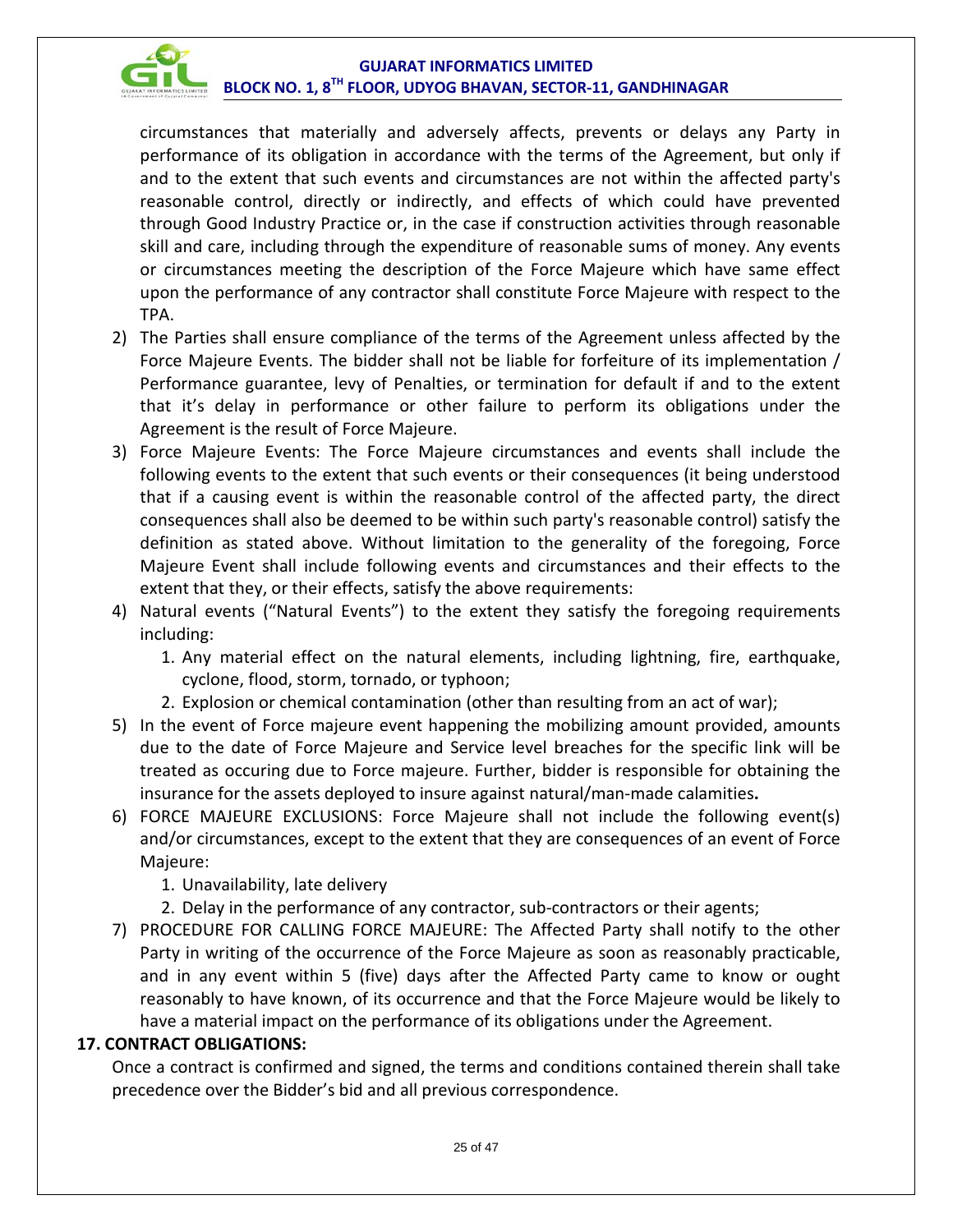

#### **18. AMENDMENT TO THE AGREEMENT**

Amendments to the Agreement may be made by mutual agreement by both the Parties. No variation in or modification in the terms of the Agreement shall be made except by written amendment Signed by both the parties. All alterations and changes in the Agreement will take into account prevailing rules, regulations and laws applicable in the state of Gujarat.

#### **19. REPRESENTATIONS AND WARRANTIES**

- 1) Representations and Warranties by the Selected Agency:
	- 1. It is a company/ organization under any statute of India duly organized and validly existing under the laws of India and has all requisite legal power and authority and corporate authorizations to execute the Agreement and carry out the terms, conditions and provisions hereof;
	- 2. It has in full force and effect all requisite clearances, approvals and permits necessary to enter into the Agreement and perform its obligations hereof;
	- 3. It will have the legally valid and enforceable title to all Equipment as may be necessary for proper functioning and it will be free from all encumbrances, liens, charges, any security interest and adverse claims of any description;
	- 4. The Agreement and the transactions and obligations hereof do not contravene its constitutional documents or any law, regulation or government directive and will not contravene any provisions of, or constitute a default under, any other Agreement or instrument to which it is a party or by which it or its property may be bound or any of its obligations or undertakings by which it or any of its assets are bound or cause a limitation on its powers or cause it to exceed its authorized powers;
	- 5. There is no pending or threatened actions, suits or proceedings affecting the Successful Bidder or its affiliates or any of their respective assets before a court, governmental agency, commission or arbitrator or administrative tribunal which affects the selected agency's ability to perform its obligations under the Agreement; and neither Successful Bidder nor any of its affiliates have immunity from the jurisdiction of a court or from legal process (whether through service of notice, attachment prior to judgment, attachment in aid of execution or otherwise);
	- 6. The Successful Bidder confirms that all representations and warranties of the Successful Bidder set forth in the Agreement are true, complete and correct in all respects;
	- 7. No information given by the Successful Bidder in relation to the Agreement, project documents or any document comprising security contains any material missstatement of fact or omits to state as fact which would be materially averse to the enforcement of the rights and remedies of TENDERER or which would be necessary to make any statement, representation or warranty contained herein or therein true and correct;
	- 8. All equipment including material to be installed by the Successful Bidder shall be new. All equipment shall conform to the codes, standards and regulations applicable to networking facilities and benefit from the usual manufacturer's guarantees.
- 2) Representations and Warranties by TENDERER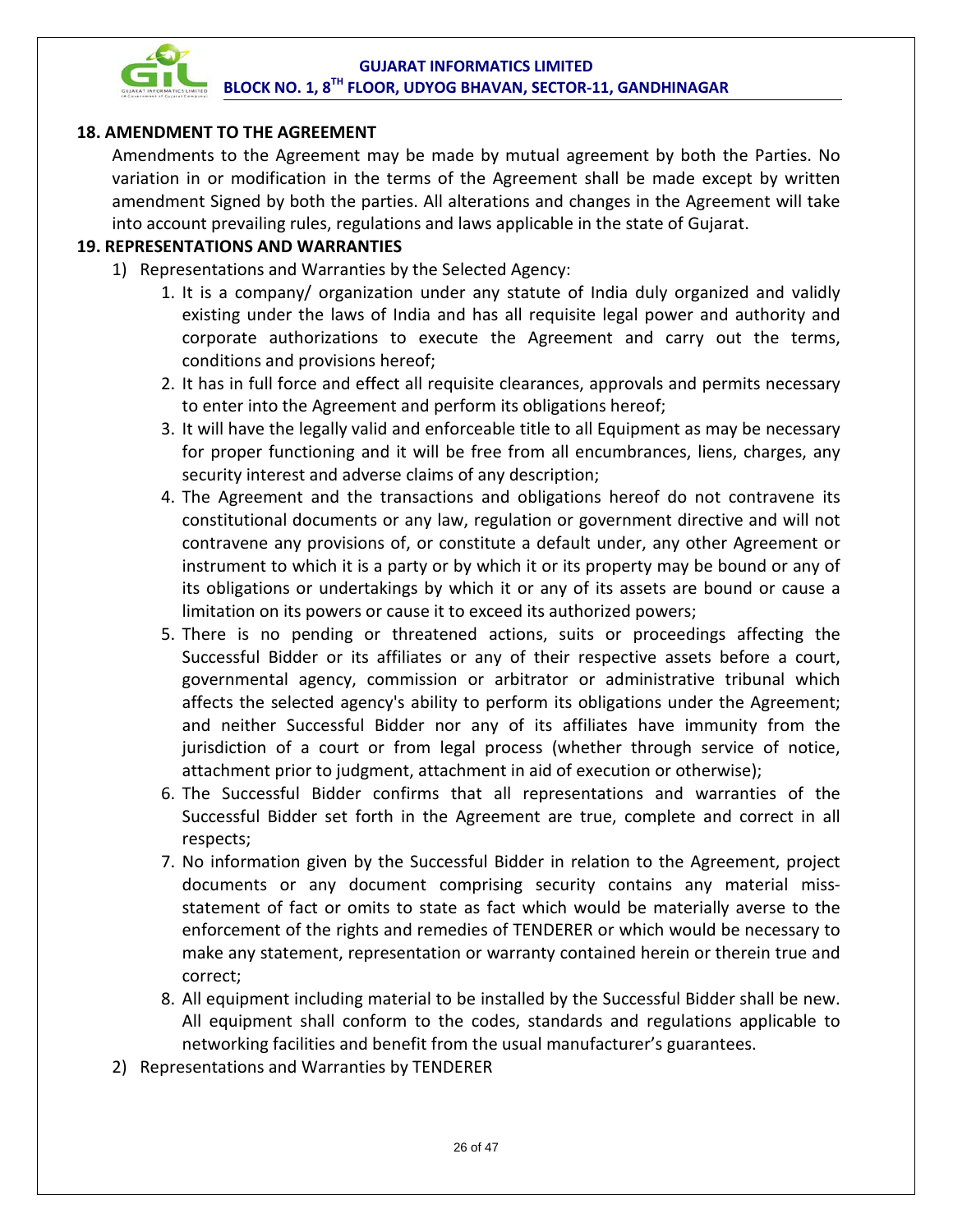

- 1. It has full legal right; power and authority to execute the Village Wi-Fi project and to enter into and perform its obligations under the Agreement and there are no proceedings pending.
- 2. The Agreement has been duly authorized, executed and delivered by TENDERER and constitutes valid, legal and binding obligation of TENDERER.
- 3. The execution and delivery of the Agreement with the Successful Bidder does not violate any statutory judgment, order, decree, regulation, right, obligation or rule of any court, government authority or arbitrator of competent jurisdiction applicable in relation to TENDERER, its assets or its administration.

#### **20. RESOLUTION OF DISPUTES**

- 1) If any dispute arises between the Parties hereto during the subsistence or thereafter, in connection with the validity, interpretation, implementation or alleged material breach of any provision of the Agreement or regarding a question, including the questions as to whether the termination of the Contract Agreement by one Party hereto has been legitimate, both Parties hereto shall endeavor to settle such dispute amicably. The attempt to bring about an amicable settlement is considered to have failed as soon as one of the Parties hereto, after reasonable attempts [which attempt shall continue for not less than 30 (thirty) days], give 15 days' notice thereof to the other Party in writing.
- 2) In the case of such failure the dispute shall be referred to a sole arbitrator or in case of disagreement as to the appointment of the sole arbitrator to three arbitrators, two of whom will be appointed by each Party and the third appointed by the two arbitrators.
- 3) The place of the arbitration shall be Gandhinagar, Gujarat.
- 4) The Arbitration proceeding shall be governed by the Arbitration and Conciliation Act of 1996 as amended.
- 5) The proceedings of arbitration shall be in English language.
- 6) The arbitrator's award shall be substantiated in writing. The arbitration tribunal shall also decide on the costs of the arbitration procedure.
- 7) The Parties hereto shall submit to the arbitrator's award and the award shall be enforceable in any competent court of law

#### **21. BOOKS & RECORDS**

The Successful Bidder shall maintain adequate Documents Related to project's physical materials & equipment's for inspection and audit by the TENDERER or its nominated agency during the terms of Contract until expiry of the performance guarantee.

#### **22. PERFORMANCE GUARANTEE**

- 1) The Successful Bidder shall furnish Performance Guarantee as provided in the bid document to TENDERER for an amount equal to 10% of the value of the Order.
- 2) The performance guarantee will be in the form of bank guarantee for the amount equal of 10% of the value of the Order towards faithful performance of the contract obligation, and performance of the equipment during Warranty period. In case of poor and unsatisfactory field services, TENDERER shall invoke the PBG.
- 3) The Performance Guarantee shall be valid for a period of 180 days beyond Contract period and shall be denominated in Indian Rupees and shall be in the form of an unconditional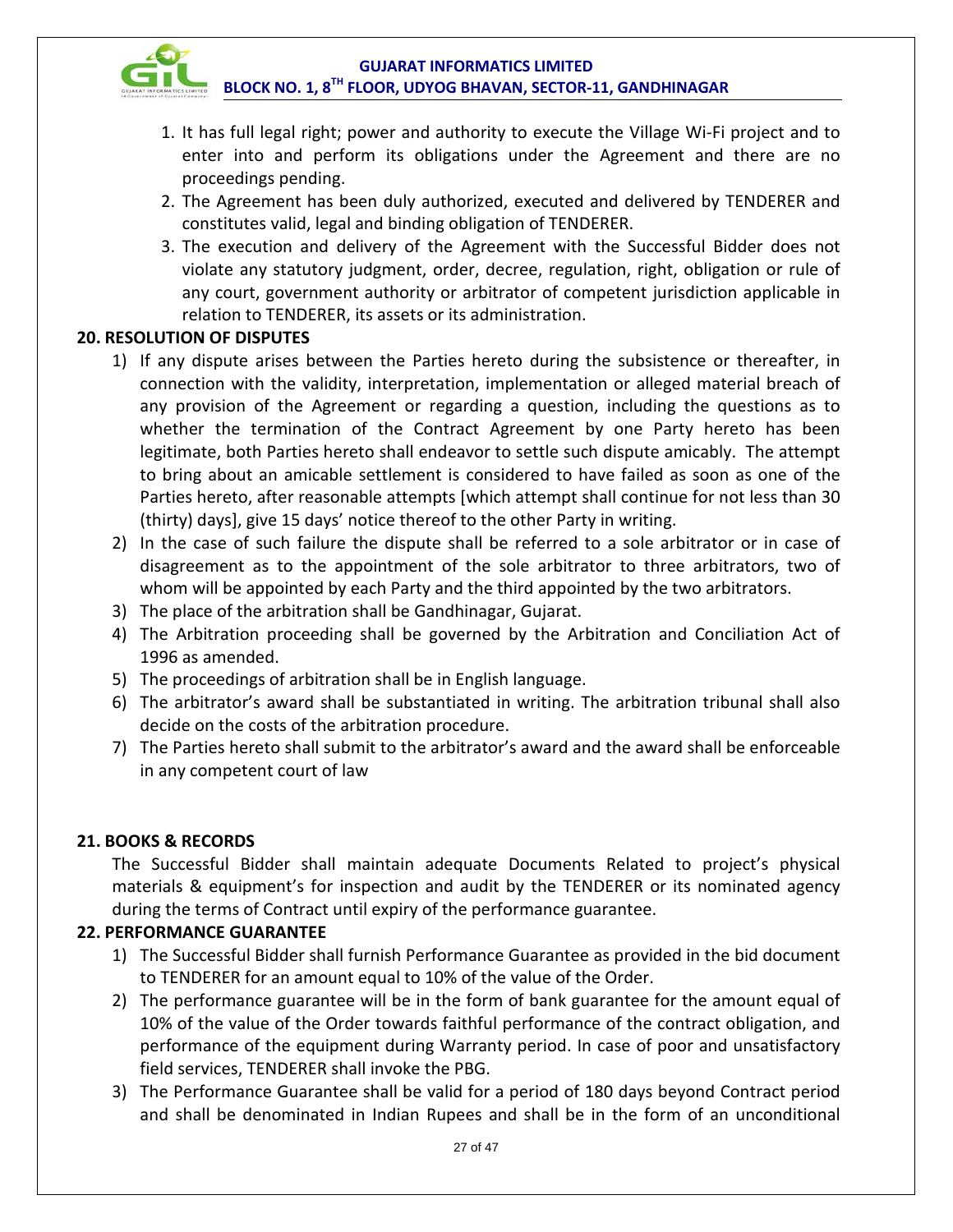

Bank Guarantee issued by all Public-Sector Banks / private banks having branch in Gandhinagar/Ahmedabad in the format provided by TENDERER to be submitted Within 15 calendar days from the date of LOI/work order.

4) The Performance Guarantee shall be discharged by TENDERER and returned to the successful bidder within 30 calendar days from the date of expiry of the Performance Bank Guarantee.

#### **23. TERMNATION CLAUSE**

- 1) Termination by TENDERER: TENDERER, reserves the right to suspend any of the services and/or terminate this agreement in the following circumstances by giving 30 days' notice in writing if: -
	- 1. The bidder becomes the subject of bankruptcy, insolvency, and winding up, receivership proceedings;
	- 2. In case TENDERER finds illegal use of hardware, software tools, manpower etc. that are dedicated to the project;
	- 3. In case the bidder fails to deliver the required services as per the scope of work within the prescribed time lines defined in this RFP and extension granted, if any. In such scenario, TENDERER reserve the right to procure the same from other bidders/channels at the risk, cost and responsibility of the selected agency.
- 2) Termination by Successful bidder: The successful bidder reserves the right to suspend any of the Services and/or terminate the Agreement at any time with 30 days' notice if the payment due to the successful bidder for the services rendered is due for more than 2 (two) consecutive cycles.
- 3) Upon occurrence of an event of default as set out in Clause above, either party will deliver a default notice in writing to the other party which shall specify the event of default, and give the other party an opportunity to correct the default.
- 4) Upon expiry of notice period unless the party receiving the default notice remedied the default, the party giving the default notice may terminate the Agreement.
- 5) During the notice period, both parties shall, save as otherwise provided therein, continue to perform their respective obligations under this Agreement and shall not, whether by act of omission or commission impede or otherwise interfere with party's endeavor to remedy the default which gave rise to the commencement of such notice period.
- 6) The termination hereof shall not affect any accrued right or liability of either Party nor affect the operation of the provisions of the Contract that are expressly or by implication intended to come into or continue in force on or after such termination**.**

#### **24. EXIT MANAGEMENT**

- 1) This sets out the provisions, which will apply on expiry or termination of the Contract Agreement, the Project Implementation, Operation and Management SLA.
- 2) In the case of termination of the Project Implementation and/or Operation and Management, the Parties shall agree at that time whether, and if so during what period, the provisions of this Schedule shall apply.
- 3) The Parties shall ensure that their respective associated entities carry out their respective obligations set out in this Exit Management Schedule.
- 4) Cooperation and Provision of Information
- 5) During the exit management period: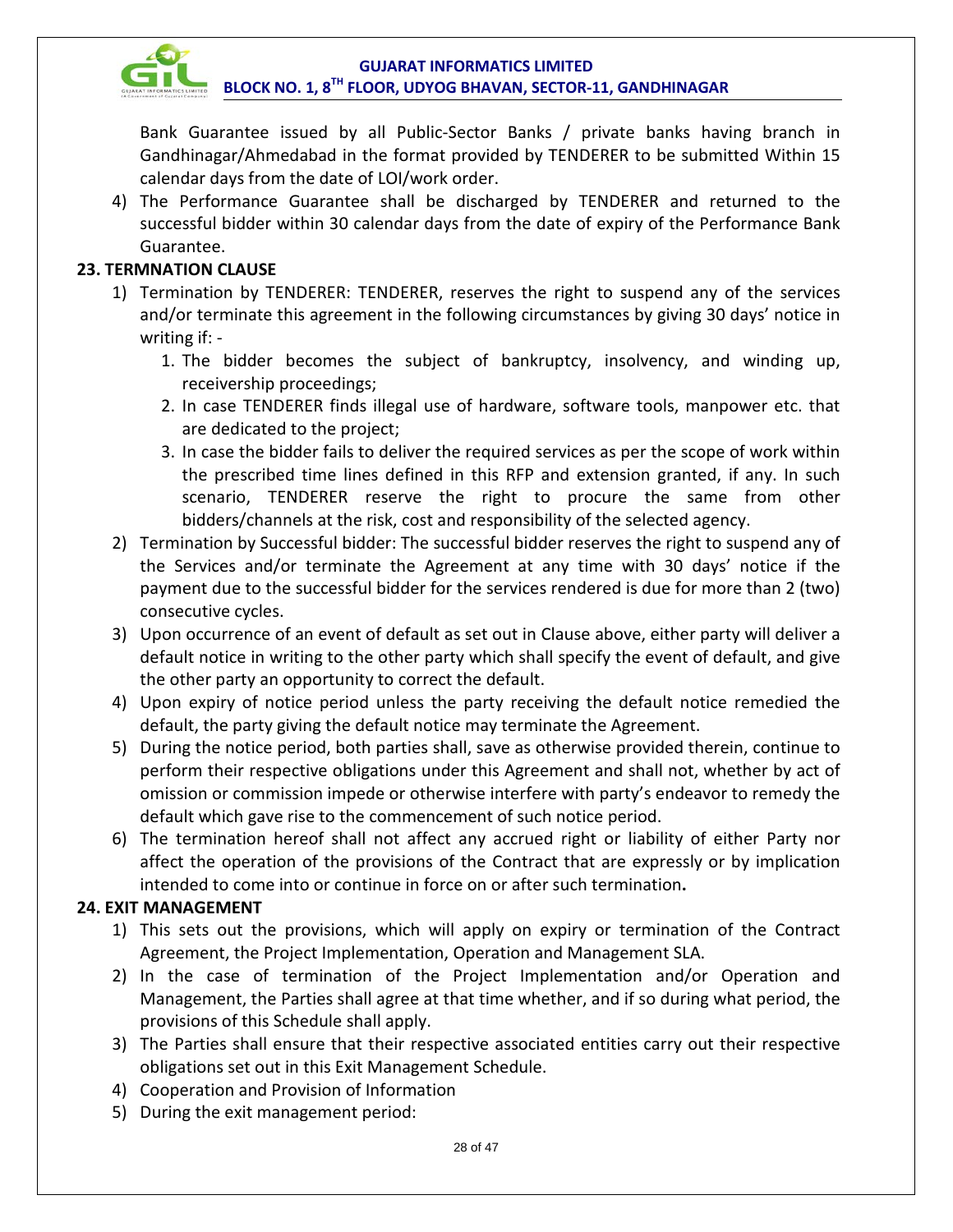

- 1. The successful bidder will allow the TENDERER or its nominated agency access to information reasonably required to define the then current mode of operation associated with the provision of the services to enable the TENDERER to assess the existing services being delivered;
- 2. Promptly on reasonable request by the TENDERER, the successful bidder shall provide access to and copies of all information held or controlled by them which they have prepared or maintained in accordance with this agreement relating to any material aspect of the services (whether provided by the successful bidder or sub-contractors appointed by the successful bidder). The TENDERER shall be entitled to copy of all such information. Such information shall include details pertaining to the services rendered and other performance data. The successful bidder shall permit the TENDERER or its nominated agencies to have reasonable access to understand the methods of delivery of the services employed by the successful bidder and to assist appropriate knowledge transfer.
- 6) Confidential Information, Security and Data
	- 1. The successful bidder will promptly on the commencement of the exit management period supply to the TENDERER or its nominated agency the following:
		- i.) Information relating to the current services rendered and customer and performance data relating to the performance of sub-contractors in relation to the services;
		- ii.) Documentation relating to Intellectual Property Rights;
		- iii.) Documentation relating to sub-contractors (If Any);
		- iv.) All current and updated data as is reasonably required for purposes of the TENDERER or its nominated agencies transitioning the services to its Replacement agency in a readily available format nominated by the TENDERER, its nominated agency;
		- v.) All other information (including but not limited to documents, records and agreements) relating to the services reasonably necessary to enable the TENDERER *or* its nominated agencies, or its Replacement *agency* to carry out due diligence in order to transition the provision of the Services to *the* TENDERER or its nominated agencies, or its Replacement Agency (as the case may be).
- 7) General Obligations of the Successful Bidder
	- 1. The successful bidder shall provide all such information as may reasonably be necessary to effect as seamless a handover as practicable in the circumstances to the TENDERER or its nominated agency or its Replacement agency and which the successful bidder has in its possession or control at any time during the exit management period.
	- 2. For the purposes of this Schedule, anything in the possession or control of any successful bidder, associated entity, or sub-contractor is deemed to be in the possession or control of the successful bidder.
	- 3. The successful bidder shall commit adequate resources to comply with its obligations under this Exit Management Schedule.
- 8) Exit Management Plan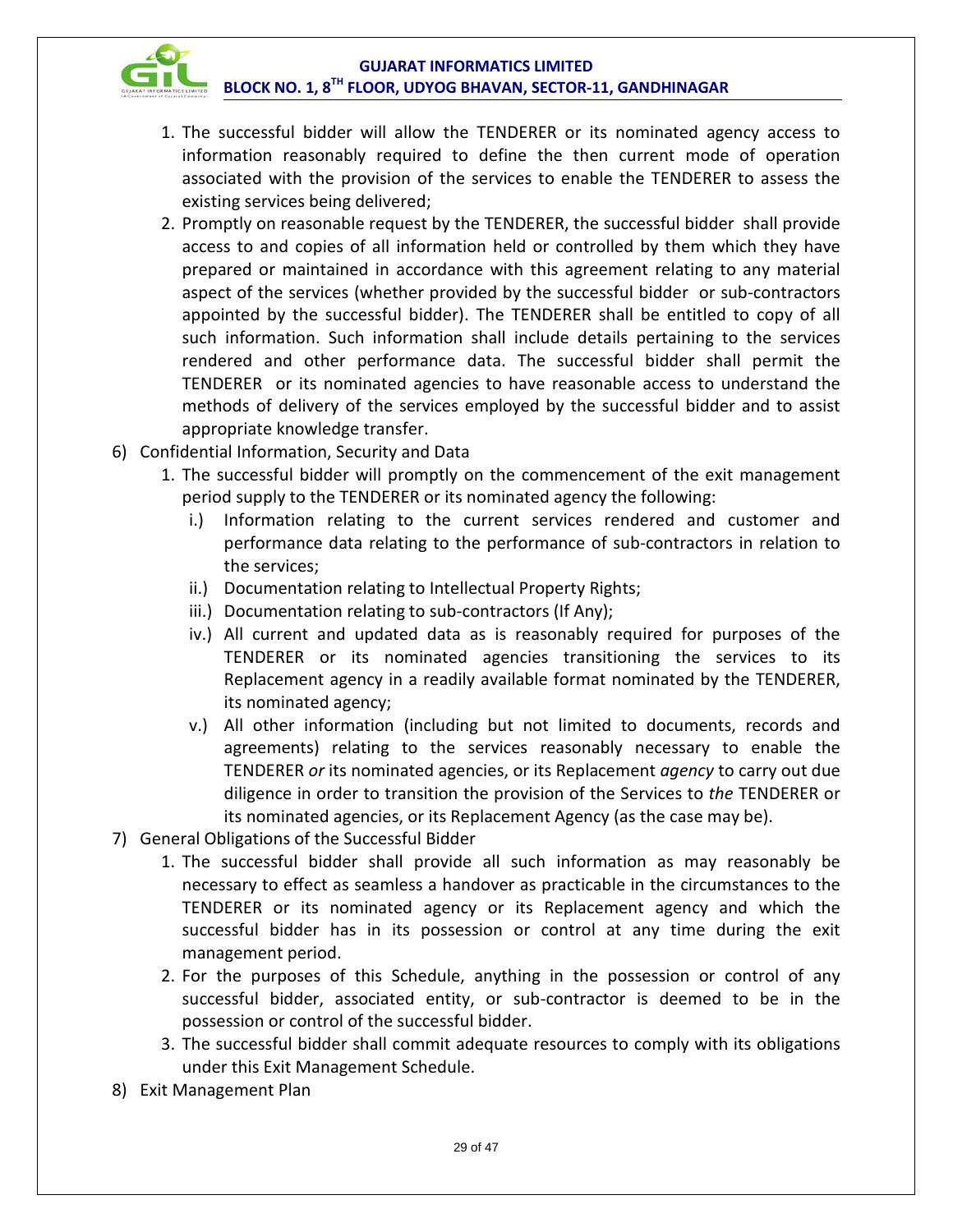

- 1. The successful bidder shall provide the TENDERER or its nominated agency with a recommended exit management plan ("Exit Management Plan") which shall deal with at least the following aspects of exit management in relation to the Contract Agreement as a whole and in relation to the Project Implementation, and the Operation and Management SLA.
	- i.) A detailed program of the transfer process that could be used in conjunction with a Replacement agency (if any) including details of the means to be used to ensure continuing provision of the services throughout the transfer process or until the cessation of the services and of the management structure to be used during the transfer;
	- ii.) Plans for provision of contingent support to the TENDERER, and Replacement agency for a reasonable period after transfer.
- 2. The successful bidder shall re-draft the Exit Management Plan annually thereafter to ensure that it is kept relevant and up to date.
- 3. Each Exit Management Plan shall be presented by the successful bidder to and approved by the TENDERER or its nominated agencies.
- 4. The terms of payment as stated in the Terms of Payment Schedule include the costs of the successful bidder complying with its obligations under this Schedule.
- 5. In the event of termination or expiry of the Contract Agreement , and Project Implementation, each Party shall comply with the Exit Management Plan.
- 6. During the exit management period, the successful bidder shall use its best efforts to deliver the services.
- 7. Payments during the Exit Management period shall be made in accordance with the Terms of Payment Schedule.
- 8. This Exit Management plan shall be furnished in writing to the TENDERER or its nominated agencies within 90 days from the Effective Date of this Agreement.

#### **25. INDEMNIFICATION**

Successful bidder will defend and/or settle any claims against TENDERER that allege that Bidder branded product or service as supplied under this contract infringes the intellectual property rights of a third party. Successful bidder will rely on Customer's prompt notification of the claim and cooperation with our defense. Successful Bidder may modify the product or service so as to be non-infringing and materially equivalent or we may procure a license. If these options are not available, we will refund to Customer the amount paid for the affected product in the first year or the depreciated value thereafter or, for support services, the balance of any pre‐paid amount or, for professional services, the amount paid. Successful Bidder is not responsible for claims resulting from any unauthorized use of the products or services. This section shall also apply to deliverables identified as such in the relevant Support Material except that Bidder is not responsible for claims resulting from deliverables content or design provided by Customer.

#### **26. LIMITATION OF LIABILITY**

Successful bidder cumulative liability for its obligations under the contract shall not exceed the value of the charges payable by the TENDERER within the remaining duration of the contract term from the day claim is raised and Successful Bidder shall not be liable for incidental, consequential, or indirect damages including loss of profit or saving.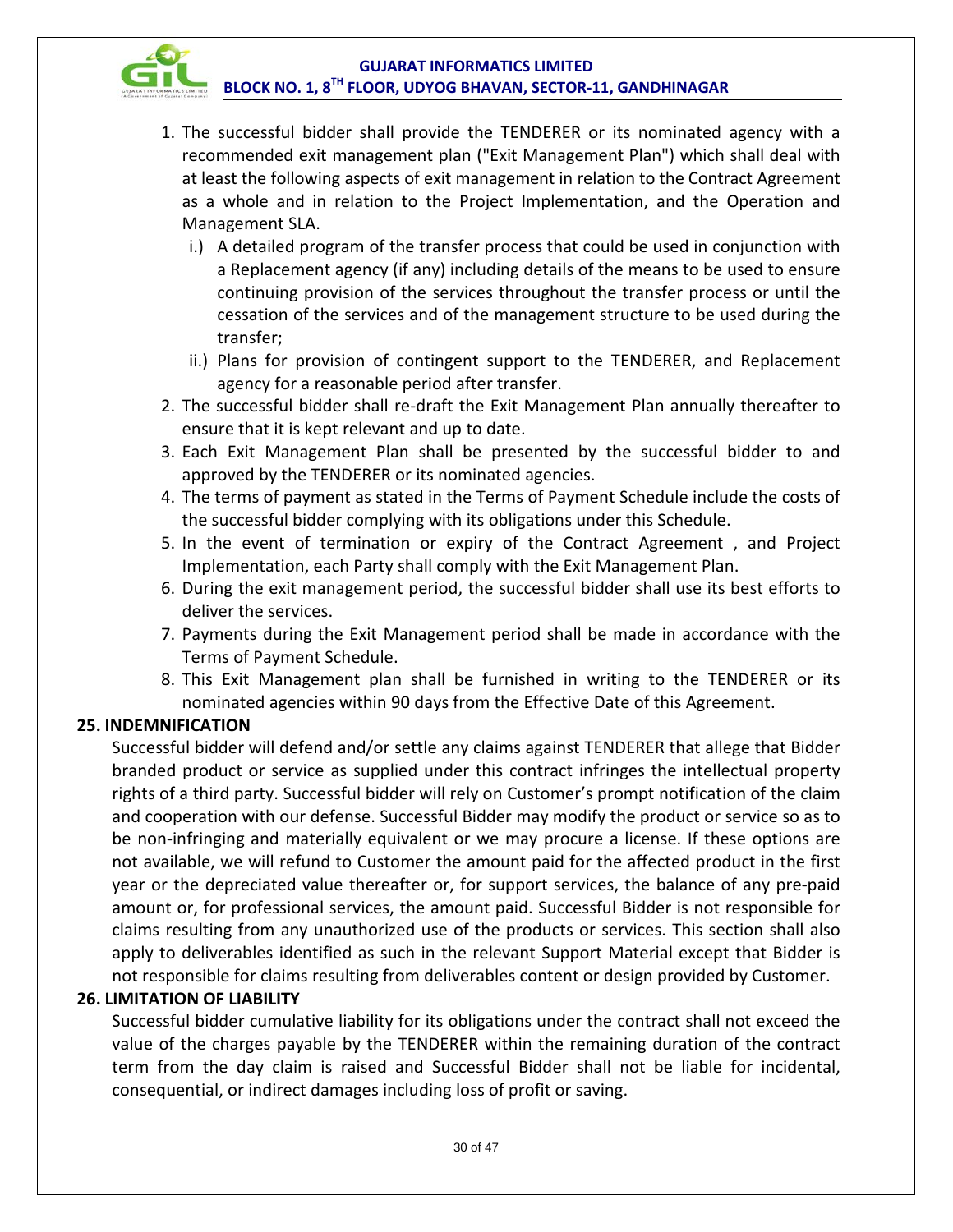

#### **27. CONFIDENTIALITY**

- 1) Successful Bidder understands and agrees that all materials and information marked and identified by TENDERER as 'Confidential' are valuable assets of TENDERER and are to be considered TENDERER's proprietary information and property. Successful Bidder will treat all confidential materials and information provided by TENDERER with the highest degree of care necessary to ensure that unauthorized disclosure does not occur. Successful Bidder will not use or disclose any materials or information provided by TENDERER without TENDERER's prior written approval.
- 2) Successful Bidder shall not be liable for disclosure or use of any materials or information provided by TENDERER or developed by Successful Bidder which is:
	- 1. possessed by Successful Bidder prior to receipt from TENDERER, other than through prior disclosure by TENDERER, as documented by the successful bidder 's written records;
	- 2. published or available to the general public otherwise than through a breach of Confidentiality; or
	- 3. Obtained by Successful Bidder from a third party with a valid right to make such disclosure, provided that said third party is not under a confidentiality obligation to TENDERER; or
	- 4. Developed independently by the successful bidder.
- 3) In the event that Successful Bidder is required by judicial or administrative process to disclose any information or materials required to be held confidential hereunder, Successful Bidder shall promptly notify TENDERER and allow TENDERER a reasonable time to oppose such process before making disclosure.
- 4) Successful Bidder understands and agrees that any use or dissemination of information in violation of this Confidentiality Clause will cause TENDERER irreparable harm, may leave TENDERER with no adequate remedy at law and TENDERER is entitled to seek to injunctive relief.
- 5) TENDERER does not follow the practice of asking Confidential Information of selected agency, however if any confidential information is required/shared by the Successful Bidder, then Successful Bidder has to clearly marked it as "Strictly confidential". TENDERER in turn will not share the same without prior concern of the selected agency.
- 6) Above mentioned "confidentiality clause" shall be applicable on both the parties i.e. TENDERER and selected agency.

#### **28. PAYMENTS TERMS**

As per the scope of work of this RFP document bidder is required to provide ordered services. This is a rate contract where work-order of each link will be sub-ordinate contract, in itself, as a part of overall contract arrived at, as a part of this RFP.

1) Payment Schedule:

A) Capex Component: 100% payment on successful completion of FAT (Delivery, installation, Commissioning, Integration, Discovery in NMS, etc.)

B) Opex Component: Total operational charges for 5years will be paid in 20 equated quarterly instalments from the date of Go live.

31 of 47 2) Shifting Charges: If in case, there is shifting of office from one building to another, the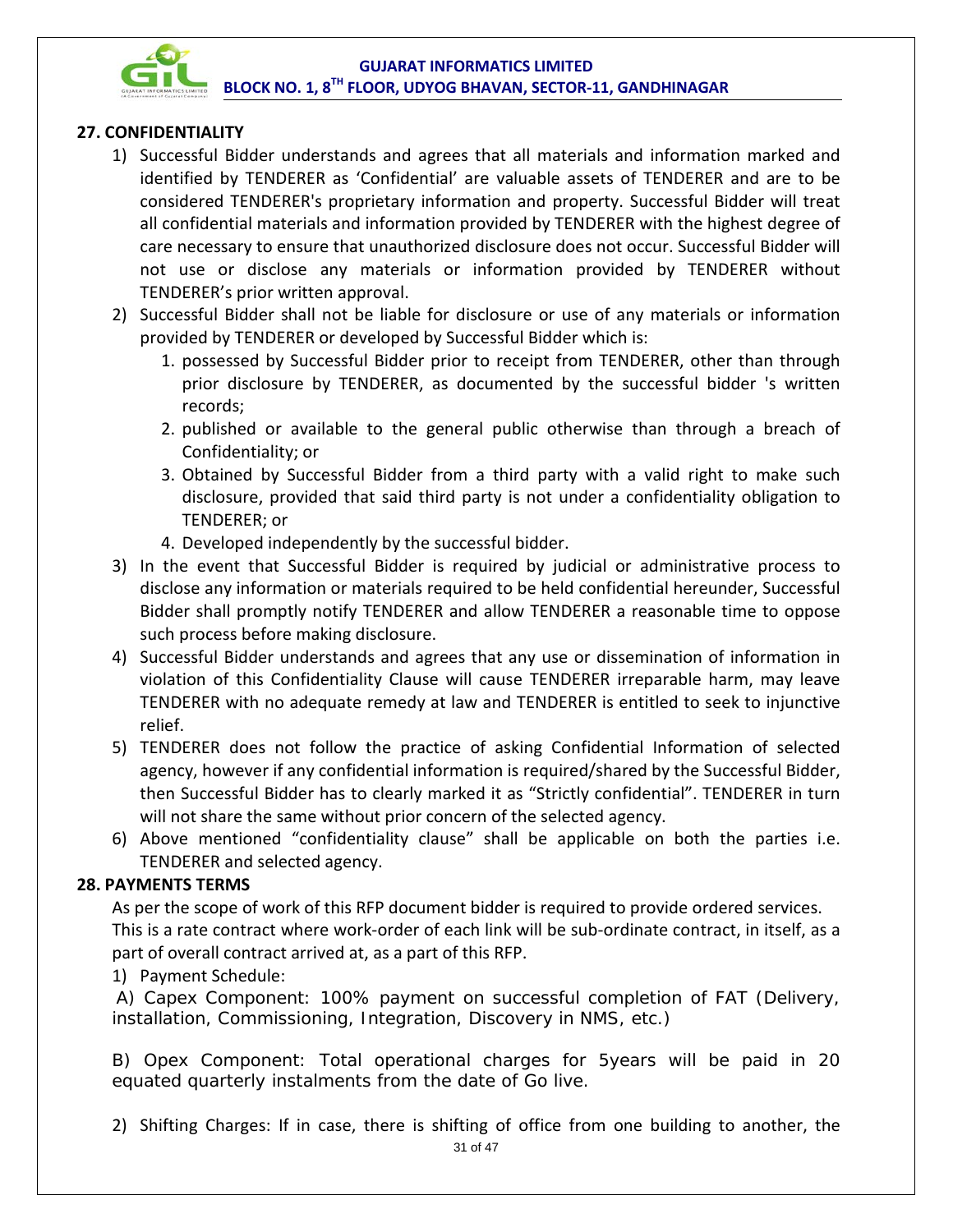

bidder will be responsible for unmounting of the Radio and necessary support structure from the existing location to new location.

The following charges would be paid for the shifting purpose:

- 1. Shifting of Radio link at one side along with support structure and accessories: Rs. 25000/- per link
- 2. Shifting of Radio link at both the sides along with support structure and accessories: Rs. 35000/- per link
- 3. Shifting of Radio links without relocating of support structure: Rs. 10000/- per link
- 3) The invoice would be processed for release of payment within 45 days after due verification of the invoice and other supporting documents by the TENDERER or its designated agency.
- 4) In case the processing of the invoice gets delayed beyond 45 days from the date of acceptance of invoice, the Successful bidder would be paid an adhoc amount of 50% of invoice value and the remaining amount would be released after getting clarifications, due verification and imposition of penalty, if any.
- 5) Payment shall be made in Indian Rupees. While making payment, necessary deductions of penalties, if any and applicable TDS/income tax will be made.

#### **29. SERVICE TERMS**

- 1) The entire scope of the work depends on the technical skill and experience in management of the same level or kind of infrastructure.
- 2) It is mandatory for Bidder to deploy qualified professional to install, commission & maintain the proposed Network, as defined under scope of work.
- 3) The Bidder need to manage & maintain various records related to the services extended to the Government.
- 4) If required, the Bidder may need to coordinate and approach various agencies working for TENDERER.
- 5) The Bidder needs to maintain the required security of the network as per the DoT/TENDERER Security guidelines.
- 6) The Bidder is responsible to maintain documentation on the progress of the work and will have to update the same on regular basis. Successful bidder will have to submit the progress reports regularly, as per the guide line issued by TENDERER/TPA.
- 7) In case of failure of any system or equipment, the Bidder needs to replace or repair the faulty part/component/device to restore the services at the earliest. The cost of the repairing or replacement of faulty Cable/component/device has to be entirely born by the Bidder.
- 8) All expenses related to cable/component/device, including hiring of specialized technical expertise, in case required, has to be borne by the Bidder as part of Contract Agreement.
- 9) Bidder shall submit test procedures covering various test cases and expected results of these tests relating to various systems being commissioned for the network.

#### **30. IMPLEMENTATION TIMELINES, SERVICE LEVEL AND PENALTY CLAUSE**

1) **IMPLEMENTATION TIMELINES** 

| S/n | <b>Activity</b>                                     | <b>Timeline</b>                    | Penalty                                                                                                         |
|-----|-----------------------------------------------------|------------------------------------|-----------------------------------------------------------------------------------------------------------------|
|     | Delay in<br>$1$   Installation and<br>Commissioning | 15 working days<br>from work order | 0.5% of order value for delayed item per<br>week or part thereof for delay in<br>installation and commissioning |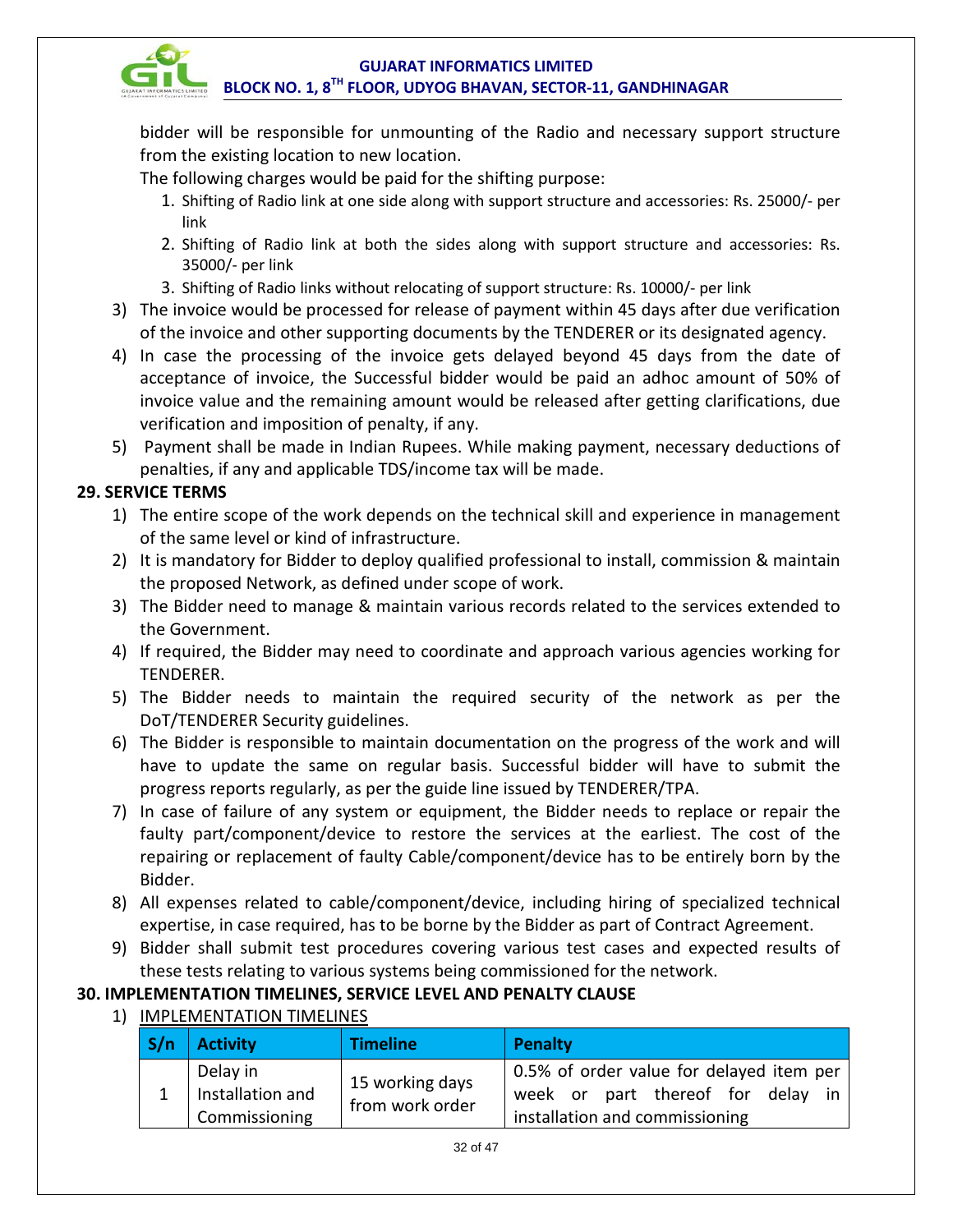

Note: Maximum Penalty cap of 10% of contract value for Penalty for Delay in Implementation.

#### 2) SERVICE LEVEL

| <b>Activity</b>      | <b>Target</b> | <b>Penalty</b>                                                                                                                                                                                                                                                                                                                                                                                      |
|----------------------|---------------|-----------------------------------------------------------------------------------------------------------------------------------------------------------------------------------------------------------------------------------------------------------------------------------------------------------------------------------------------------------------------------------------------------|
| Availability of Link | 99.74%        | a) 99.748.50% or Better= NIL<br>b) 98.00% to 99.73 = 5% of QP per link<br>c) 96.00% to 97.99% = 10% of QP per link<br>d) 90.00% to 95.99% = 20% of QP per link<br>e) 80.00% to 89.99% = 40% of QP per link<br>d) if the link is not available for 80% or less in a quarter,<br>the link will be considered as unavailable and the<br>payment for the said link will not be considered in the<br>QP. |

Note: Successful Bidder shall be paid Quarterly Payment (QP) as per the services provided to TENDERER. The penalty, if any, will be recovered against the payment invoice submitted by the selected agency. Availability will be calculated on a Quarterly basis. There will be no maximum capping for penalty.

3) If the TENDERER fails to provide space and related clearances to carry out the job as per the agreement terms, as a result of which the installation of the equipment is delayed and the Successful Bidder is not able to adhere to the schedule for completing the Acceptance Tests. Delay solely on account of above will not be included while ascertaining actual delay.

#### **31. APPROVALS/CLEARANCES**

- 1) Necessary approvals/ clearances concerned authorities, for establishing the proposed project are to be obtained by the Successful bidder.
- 2) Necessary approvals/ clearances from concerned authorities, as required, for fire protection, government duties / taxes/ Octroi are to be obtained by the Successful bidder.
- 3) Necessary approvals / clearances, from concerned authorities for "Right of way, as required, are to be obtained by the Successful bidder for laying their own cables to meet system requirements.
- 4) Necessary approvals/ clearances from DoT/ TEC/ TRAI/ Concerned authorities/ any service provider, for establishing the network and connecting different Network elements/ any service provider's circuits, shall be obtained by the Successful bidder.

#### **32. PROJECT IMPLEMENTATION**

- 1) Third party auditor will be for the Project and all acceptance and monitoring of work will be undertaken by them. All Invoices, Vouchers, Bills for supplied services by the Successful bidder under the scope of the work will be verified measured and accepted by the TPA, for release of payment.
- 2) As part of implementation, the successful bidder shall will have to submit a detailed Implementation plan. The successful bidder will implement the project strictly as per the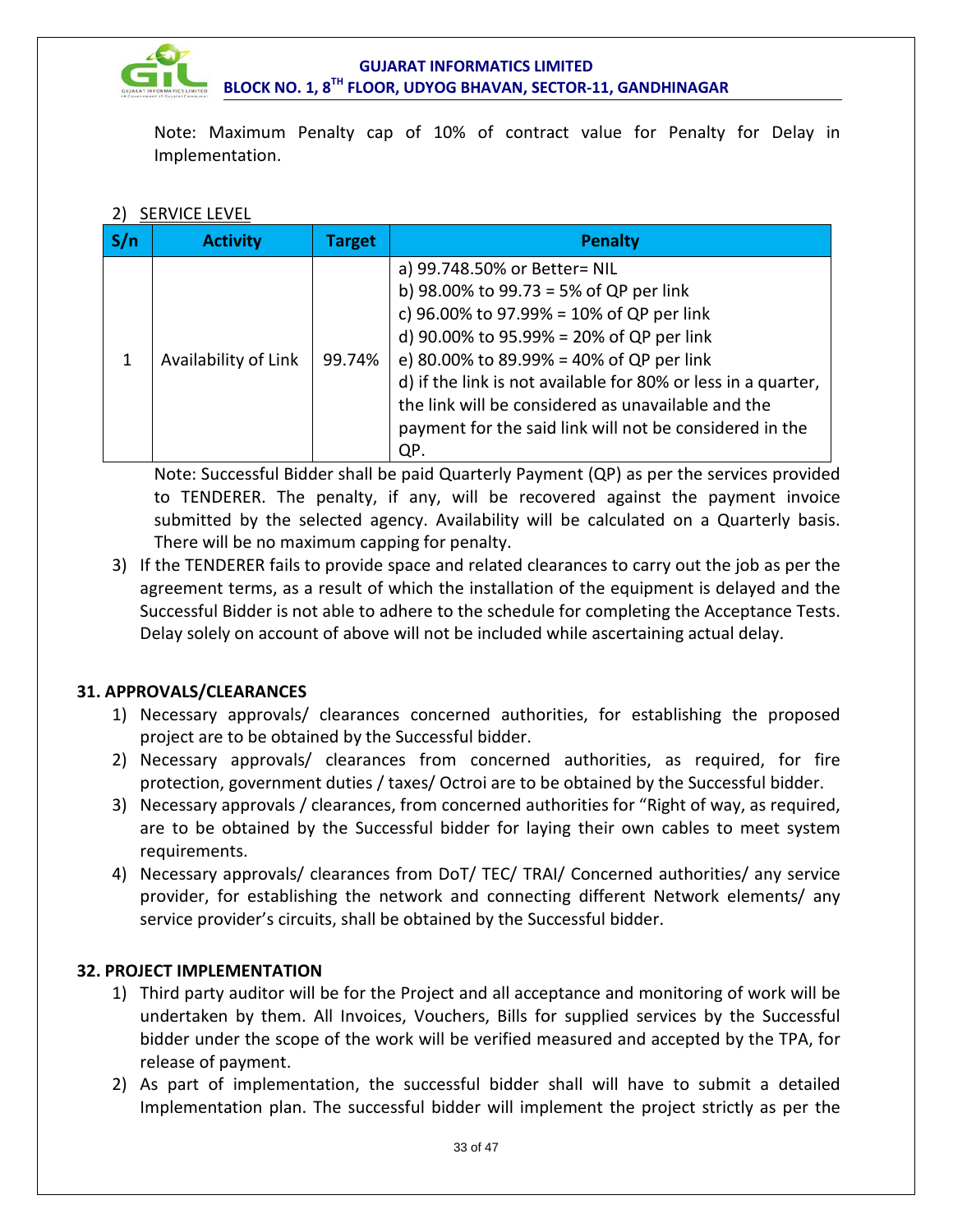plan approved by TENDERER

- 3) The successful bidder shall arrange to obtain all statutory and regulatory permission (If any) at no cost to the Government of Gujarat.
- 4) The successful bidder may have to work during Holidays and Sundays, according to the urgency of work. The successful bidder will obtain such permission on his own in consultation with the User Department/TENDERER. It will be the responsibility of the Successful bidder to co-ordinate with all other agencies of Government of Gujarat in order to obtain No Objection Certificate required to execute the job, However the TENDERER may assist the successful bidder in obtaining such clearance.
- 5) The Successful bidder shall not disturb or damage the existing network of communication. If in case any damage to the network is done, the same shall be corrected with no extra cost. The successful bidder will also be responsible for paying penalty, as imposed by the service owner to which the damage is incurred.
- 6) Successful bidder shall treat all matters connected with the contract strictly confidential and shall undertake not to disclose, in any way, information, documents, technical data, experience and know how, without prior written permission from TENDERER.
- 7) Any damage caused to the property of Government of Gujarat while executing the job shall be solely Successful bidder 's responsibility. In case any damage to the property is caused, the same will be recovered from the Successful bidder.

#### **33. THIRD PARTY AGENCY**

The TENDERER may appoint/designate a Third Party for IT Infrastructure projects, which would monitor the project during implementation, commissioning and operation. The Third Party will also conduct required Final Acceptance Test as per the technical requirement of the Agreement and will issue the Certificate of Completion of the proposed Site(s). Third Party Agency will verify the services provided by the successful bidder under the agreement. The successful bidder will have to co-operate with such Third Party agency or its representatives during the entire contract duration.

#### **34. FRAUDULENT AND CORRUPT PRACTICES**

- 1) Fraudulent practice means a misrepresentation of facts in order to influence a procurement process or the execution of a Contract and includes collusive practice among Bidders (prior to or after Bid submission) designed to establish Bid prices at artificial non-competitive levels and to deprive the TENDERER of the benefits of free and open competition.
- 2) "Corrupt Practice" means the offering, giving, receiving or soliciting of anything of value, pressurizing to influence the action of a public official in the process of Contract execution.
- 3) TENDERER will reject a proposal for award and may forfeit the EMD and/or Performance Bank Guarantee if it determines that the bidder recommended for award has engaged in corrupt or fraudulent practices in competing for, or in executing, contract(s).

#### **35. COPYRIGHT AND INTELLECTUAL PROPERTY RIGHTS**

- 1) TENDERER will have exclusive right to use the application software, its upgraded versions (as customized and upgraded from time to time).
- 2) No software or services covered by the contract shall be developed or done by the company in violation of any right whatsoever of third party, and in particular, but without prejudice to the generality of the foregoing of any patent right, trademark or Similar right, or of any charge, mortgage or lien. Vendor will indemnify TENDERER for all such correspondence.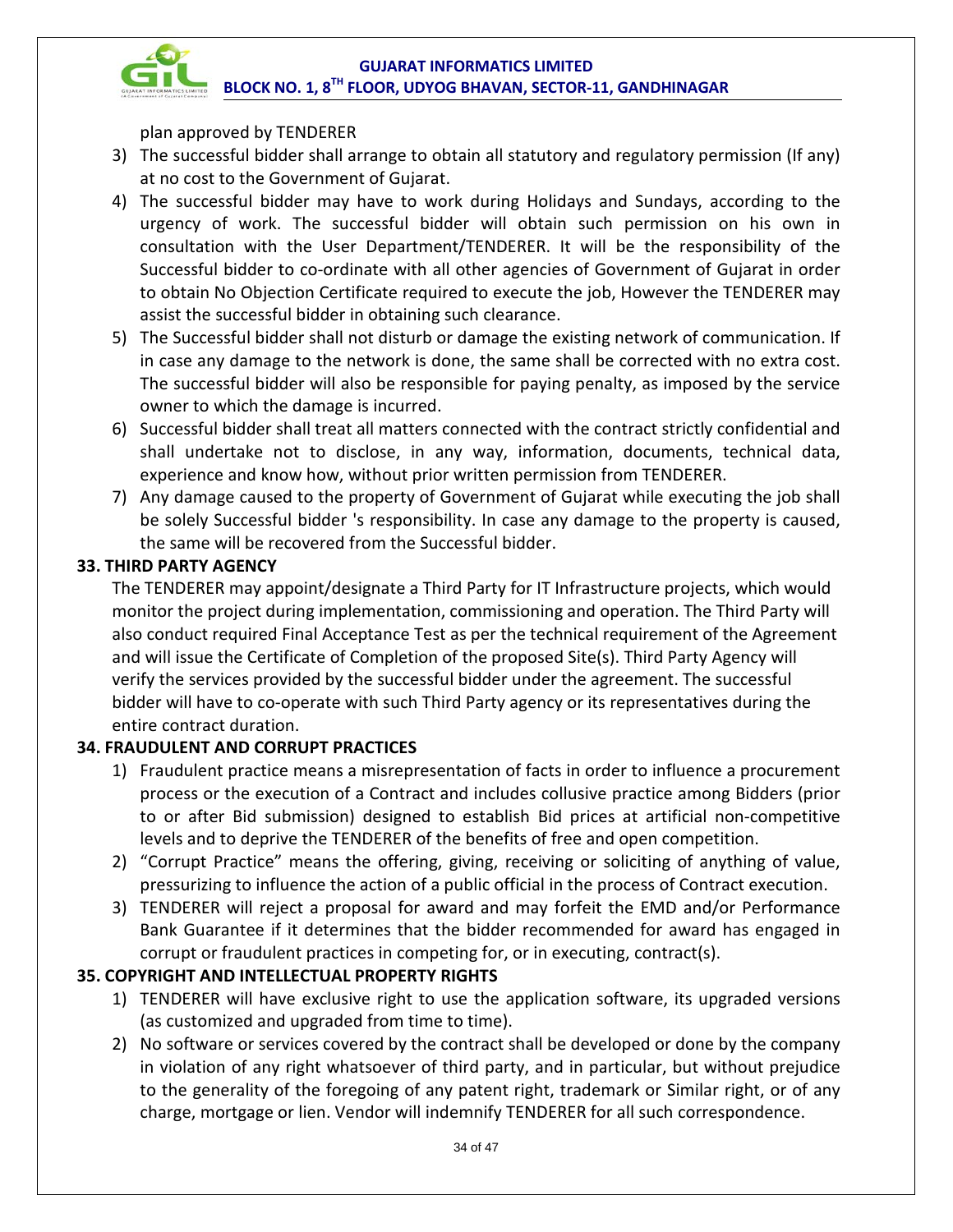

## *SECTION: V*

### PRICE BID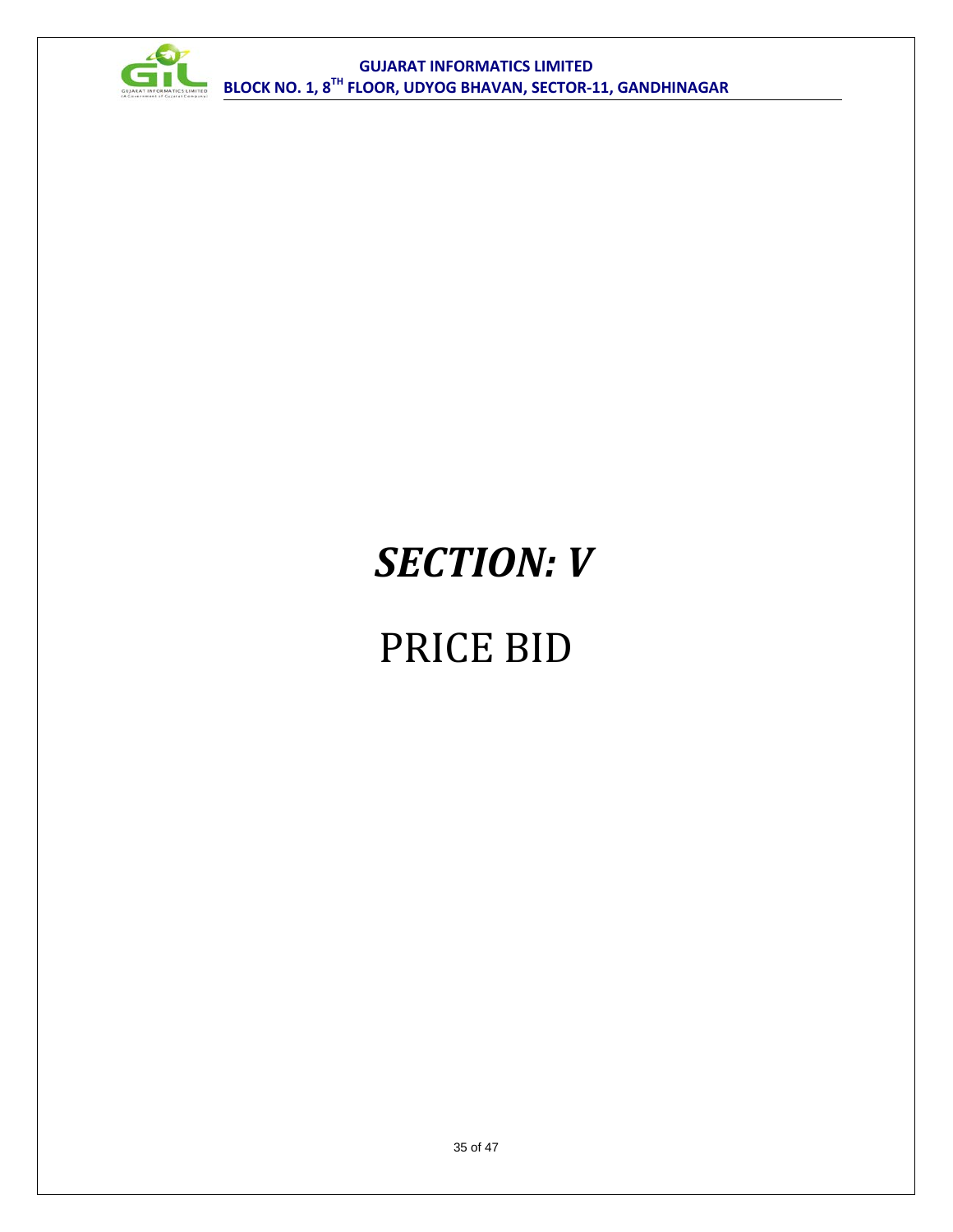

### **PRICE BID**

|                                                                                  | <b>Base Price for Point-to-point RF link</b> |           |  |
|----------------------------------------------------------------------------------|----------------------------------------------|-----------|--|
| <b>Aerial Distance</b>                                                           | <b>Capex</b>                                 | Opex/year |  |
| up to 2km                                                                        | 50000                                        | 20000     |  |
| $2-5km$                                                                          | 60000                                        | 20000     |  |
| 5-10km                                                                           | 75000                                        | 20000     |  |
| 10-30km                                                                          | 20000                                        |           |  |
| Uniform % Discount Rate/Premium offered for all line<br>item's (Capex + Opex) -> |                                              |           |  |

#### **Note:**

- 1) Point-to-point RF link will comprise of supply, installation and maintenance of radios at both (base and remote location) along with erection structure, necessary accessories, antennas, active & passive cabling, etc.
- 2) The above-mentioned line items should comply to Technical specifications and Scope of work including all applicable Licenses, Cables and Accessories, Installation, Commissioning and Configuration with 5 Year Warranty and onsite Support.
- 3) The Aerial Distance mentioned above is for bid evaluation purpose only. Order will be placed as per actual requirement.
- 4) The above-mentioned rates are exclusive to taxes and shall be paid as per actuals.
- 5) L1 will be decided based on the lowest cost to the TENDERER i.e. qualified bidder with highest Uniform Discounting rate in each schedule for all line items (w/o taxes).
- 6) The quoted price will be treated as a rate contract and the prices shall be valid for a period of three years.
- 7) Non-acceptance of above condition(s) or conditional bid shall be rejected.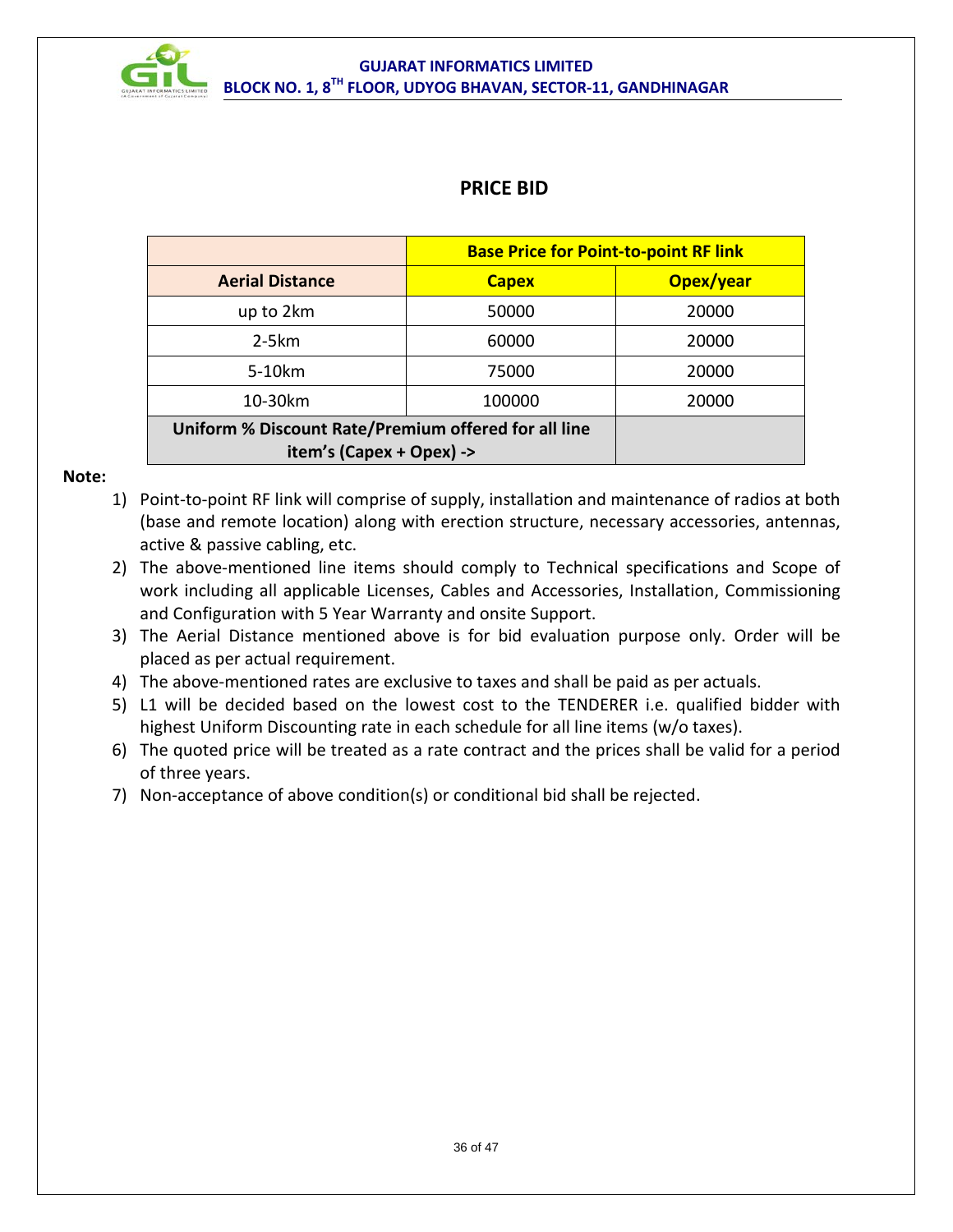

## *SECTION-VI*

# ANNEXURES & FORMATS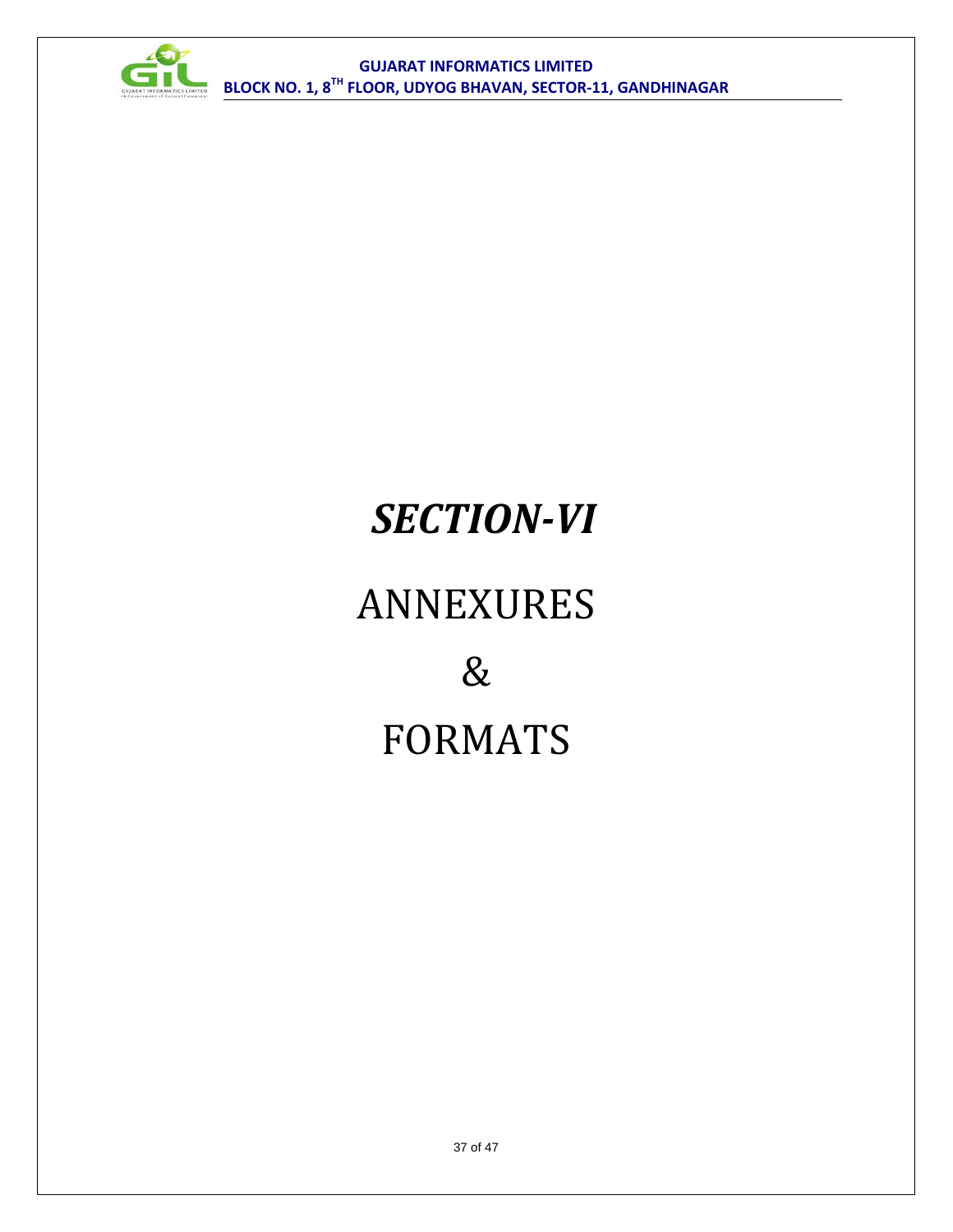

#### **Annexure I– Proposal Covering Letter**

(To be on the Bidder's letterhead duly Signed by Authorized Signatory)

Tender Ref No:

To

**DGM (Tech) Gujarat Informatics Ltd Block no. 1, 8th floor, Udyog Bhavan, Sector-11, Gandhinagar**

Dear Sir,

We ………………………….. (Name of the bidder) hereby submit our proposal in response to notice inviting tender date …………….. and tender document no. …………………….. and confirm that:

- 1. All information provided in this proposal and in the attachments, is true and correct to the best of our knowledge and belief.
- 2. We shall make available any additional information if required to verify the correctness of the above statement.
- 3. Certified that the period of validity of bids is 180 days from the last date of submission of proposal, and
- 4. We are quoting for all the items (including services) as per the price bid format Section-VII as mentioned in the RFP.
- 5. We the Bidder are not under a declaration of Ineligibility for corrupt or fraudulent practices or blacklisted by any of the Government agencies.
- 6. We have an office in the state and relevant documents for the same are attached. We undertake that if the local presence is not there in the state, that we shall establish an office in the state capital at Gandhinagar, within one month of the award of contract.
- 7. Gujarat Informatics Limited may contact the following person for further Information regarding this tender: -

a. Name & Designation: b. Full address of office

c. Email ID & Contact No.

8. We are uploading our Response to the RFP (Eligibility, technical and financial bid documents) as per the instructions set out in this RFP.

Yours Sincerely,

**(Signature)**

**Name & Designation of Authorized Signatory: Date: Name of the bidder:**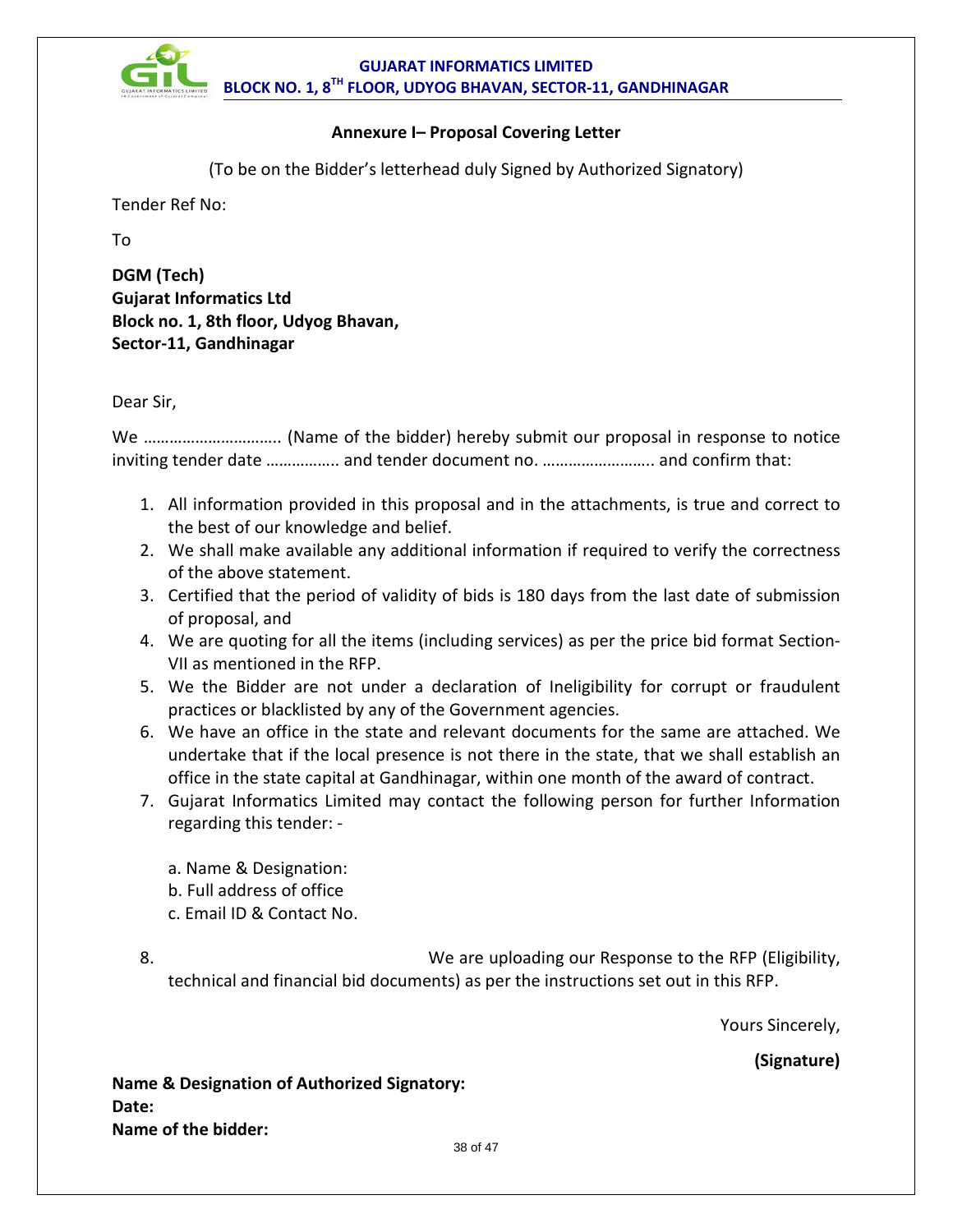

#### **Annexure II: Format for Power of Attorney**

**(**To be provided in original on stamp paper of value required under law duly Signed by 'bidder'**)**

Dated:

#### **POWER OF ATTORNEY**

#### **To Whomsoever It May Concern**

Know all men by these presents, we **Example 2** (name and registered office address of the Bidder) do hereby constitute, appoint and authorize Mr./Ms./Mrs. \_\_\_\_\_\_\_\_\_ (Name of the Person(s)), domiciled at  $(Address)$ , acting as  $(Designation and the name of$ the firm), as Authorized Signatory and whose Signature is attested below, as our attorney, to do in our name and on our behalf, all such acts, deeds and things necessary in connection with or incidental to our Proposal for award of Contract "**Rate Contract for selection of Agency for Supply, Installation, Commissioning, Testing and O&M of RF connectivity for Last Mile connectivity of GSWAN.**" involving the deliverables including Provisioning for Hardware, Software, Erection Structure, Cabling(Active & Passive), Implementation Services, Operations , Maintenance and support for at least 5 years as per location provided in RFP issued by GIL , vide RFP (Tender Document) Document No. \_\_\_\_\_\_\_\_\_ dated \_\_\_\_\_\_\_\_\_\_\_ , issued by Gujarat Informatics Limited, including Signing and submission of all documents and providing information and responses to clarifications / enquiries etc. as may be required by Gujarat Informatics Limited or any governmental authority, representing us in all matters before Gujarat informatics Limited, and generally dealing with GIL in all matters in connection with our Proposal for the said Project. We hereby agree to ratify all acts, deeds and things lawfully done by our said attorney pursuant to this Power of Attorney and that all acts, deeds and things done by our aforesaid attorney shall and shall always be deemed to have been done by us.

For ---------------------(Signature) (Name, Title and Address) Accept (Attested Signature of Mr./Ms./Mrs. (Name, Title and Address of the Attorney)

Notes: - To be executed by the Bidder - The mode of execution of the Power of Attorney should be in accordance with the procedure, if any, laid down by the applicable law and the charter documents of the executant(s) and when it is so required the same should be under common seal affixed in accordance with the required procedure. - Also, wherever required, the executant(s) should submit for verification the extract of the charter documents and documents such as a resolution / power of attorney in favor of the Person executing this Power of Attorney for the delegation of power hereunder on behalf of the executants(s).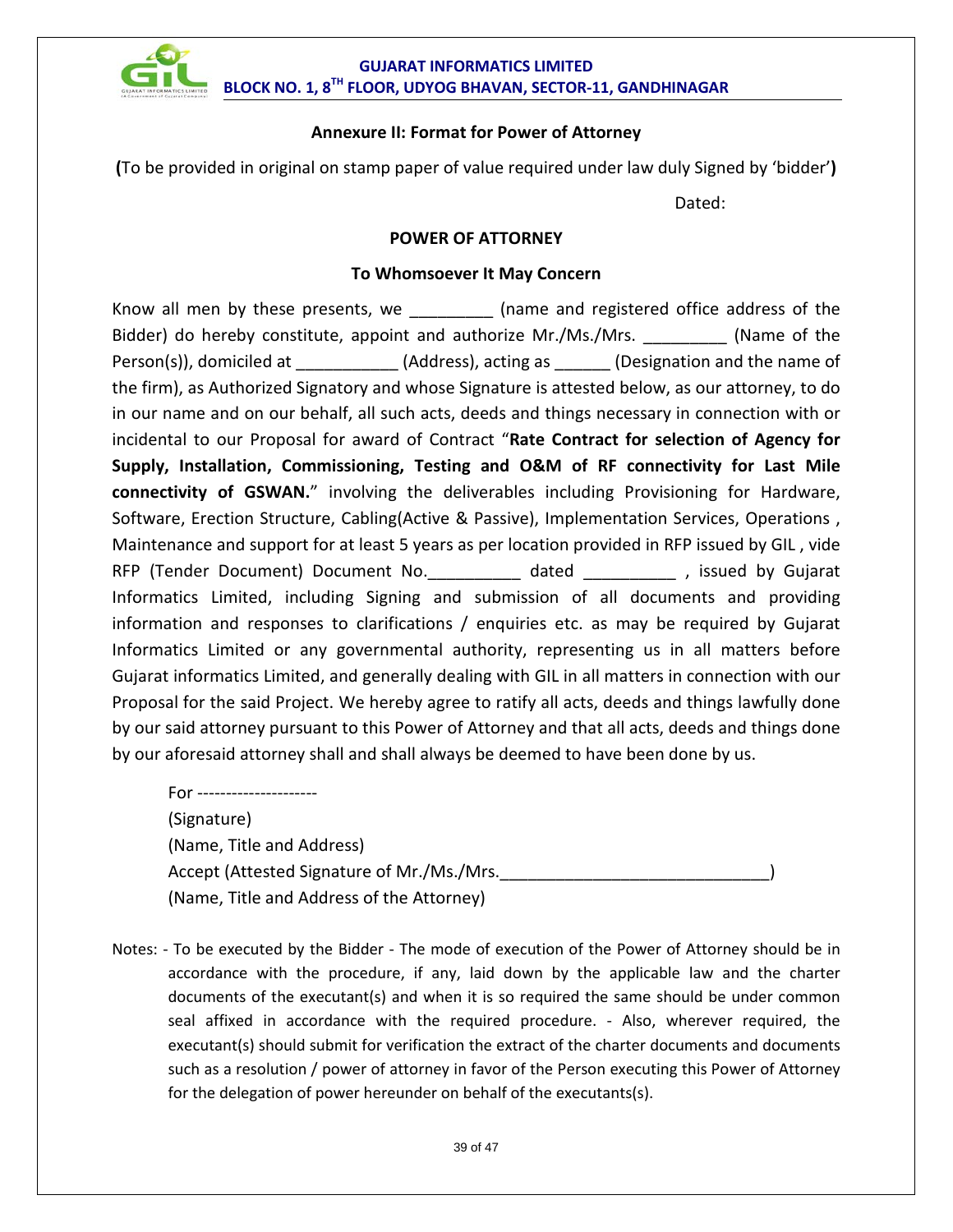

#### **Annexure III-Authorization Letter from Original Equipment Manufacturer (OEM)**

(To be provided as part of Technical Bid on letter head Signed by the authorized representative of OEM in favor of 'bidder')

To

**DGM (Tech)** 

**Gujarat Informatics Ltd**

**Block no. 1, 8th floor, Udyog Bhavan,**

#### **Sector-11, Gandhinagar**

Tender Ref No:

Subject: "Rate Contract for selection of Agency for Supply, Installation, Commissioning, Testing and O&M of RF connectivity for Last Mile connectivity of GSWAN."

Dear Sir,

I/We ................................................... [manufacturer] having our office/works at ………………………hereby certify that M/s ...... [Bidder] is an authorized ............... [relationship] of .......... [manufacturer] and they are authorized to represent .............. [manufacturer] in submitting their bid for ......... [product& services] and conclude the contract with you.

We ....... [manufacturer] are confident of M/s [Bidder's] ability to represent us and provide full support in making your project successful. We .............. [manufacturer] have authorized .............................. to quote for this tender.

I / We ................................................... hereby commit & confirm the following:

a) The duration of the service support will be for a period of five years from the date of supply of equipment.

b) The service support will be provided onsite and will not be charged extra.

c) The equipment (s) quoted for this bid will not be declared End-of-Support for next 7 years and will not be end of production for next one year from the date of bid submission.

d) The service support will be comprehensive hence no extra charge is to be paid for any Hardware failure.

Signature ..............

Name .....................

Designation ....................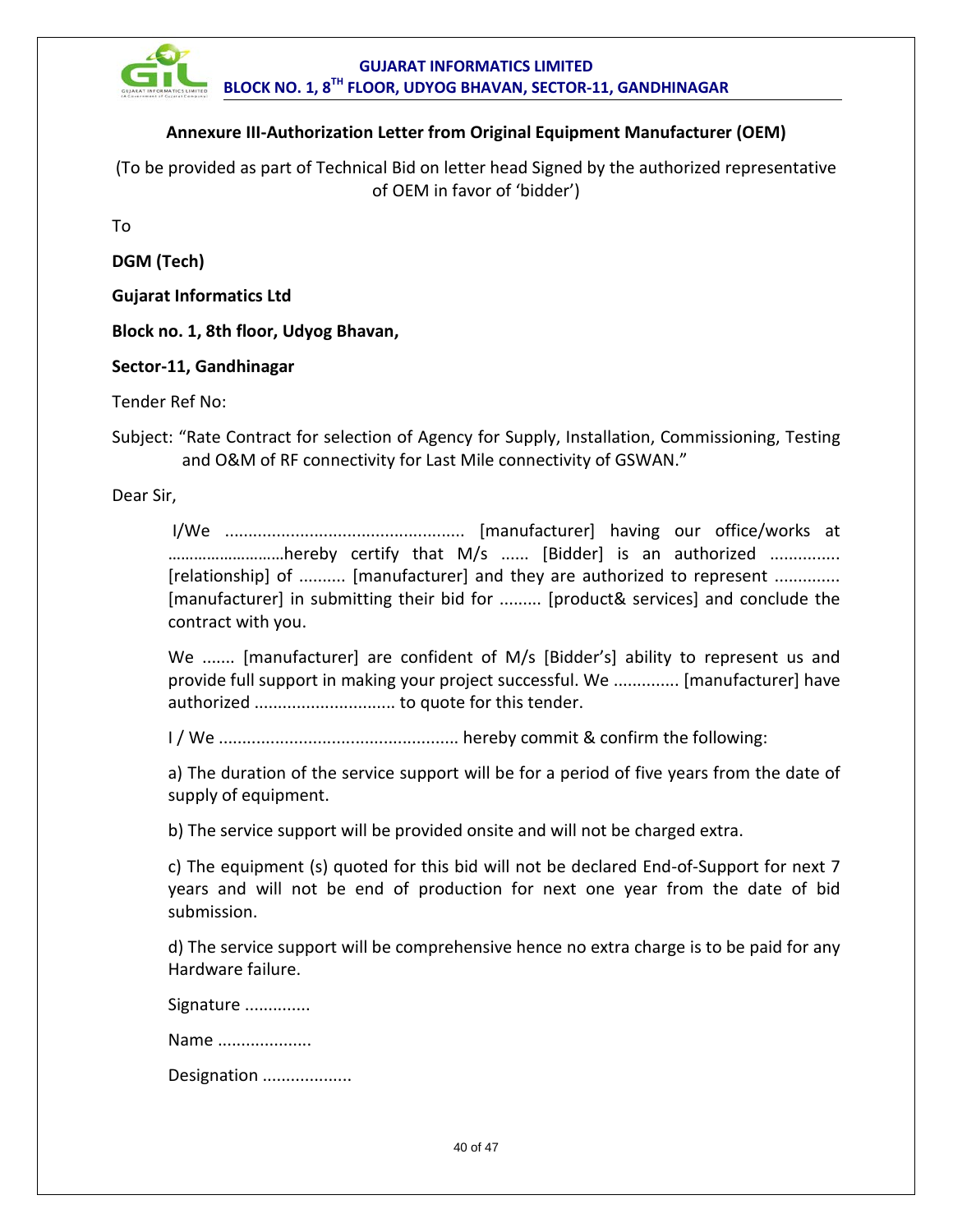

#### **Annexure IV- Bank Guarantee format for Earnest Money Deposit**

To and the Dated: the Dated: the Dated: the Dated: the Dated: the Dated: the Dated: the Dated: the Dated: the Dated: the Dated: the Dated: the Dated: the Dated: the Dated: the Dated: the Dated: the Dated: the Dated: the Da

**DGM (Tech) Gujarat Informatics Ltd Block no. 1, 8th floor, Udyog Bhavan, Sector-11, Gandhinagar**

Whereas ‐‐‐‐‐‐‐‐‐‐‐‐‐‐‐‐‐‐‐‐‐‐‐‐‐‐‐‐‐‐‐‐‐‐‐‐‐‐‐‐‐‐‐‐‐‐‐‐‐‐‐‐‐‐‐‐‐‐‐‐ (here in after called "the Bidder") has submitted its bid dated ---------------- in response to the Tender no: XXXXXXXXX for  $KNOW$   $\,$  ALL MEN by these presents that WE ‐‐‐‐‐‐‐‐‐‐‐‐‐‐‐‐‐‐‐‐‐‐‐‐‐‐‐‐‐‐‐‐‐‐‐‐‐‐‐‐‐‐‐‐‐‐‐‐‐‐‐‐‐‐‐‐‐‐‐‐‐‐‐ ‐‐‐‐‐‐‐‐‐‐‐ ‐‐‐‐‐‐‐‐‐‐‐‐‐‐‐‐‐‐‐‐‐‐‐‐‐‐‐‐‐‐‐‐‐‐‐‐‐‐‐ having our registered office at ‐‐‐‐‐‐‐‐‐‐‐‐ ‐‐‐‐‐‐‐‐‐‐‐‐‐‐‐‐‐‐‐‐‐‐‐ ‐‐‐‐‐‐ ---------------------- (hereinafter called "the Bank") are bound unto the \_\_\_\_\_\_\_\_\_\_\_\_\_\_\_, Gujarat Informatics Limited in the sum of ----------------------- for which payment well and truly to be made to Gujarat Informatics Limited , the Bank binds itself, its successors and assigns by these presents. Sealed with the Common Seal of the said Bank this ---------------day of -------‐‐‐‐‐‐‐‐‐‐‐‐‐‐‐‐ ‐‐‐‐2017.

#### **THE CONDITIONS of this obligation are:**

The EMD may be forfeited, In case of a Bidder if:

- 1) The bidder withdraws its bid during the period of bid validity.
	- a. The Bidder does not respond to requests for clarification of their Bid.
	- b. The Bidder fails to co-operate in the Bid evaluation process.
	- c. The bidder, fails to furnish Performance Bank Guarantee in time.
- 2) The bidder fails to Sign the contract in accordance with this RFP
- 3) The bidder is found to be involved in fraudulent and corrupt practices

We undertake to pay to the TENDERER up to the above amount upon receipt of its first written demand, without TENDERER having to substantiate its demand, provided that in its demand TENDERER will specify that the amount claimed by it is due to it owing to the occurrence of any of the above-mentioned conditions, specifying the occurred condition or conditions.

This guarantee will remain valid up to 6 months from the last date of bid submission. The Bank undertakes not to revoke this guarantee during its currency without previous consent of the TENDERER and further agrees that the guarantee herein contained shall continue to be enforceable till the TENDERER discharges this guarantee

The Bank shall not be released of its obligations under these presents by any exercise by the TENDERER of its liability with reference to the matters aforesaid or any of them or by reason or any other acts of omission or commission on the part of the TENDERER or any other indulgence shown by the TENDERER or by any other matter or things.

The Bank also agree that the TENDERER at its option shall be entitled to enforce this Guarantee against the Bank as a Principal Debtor, in the first instance without proceeding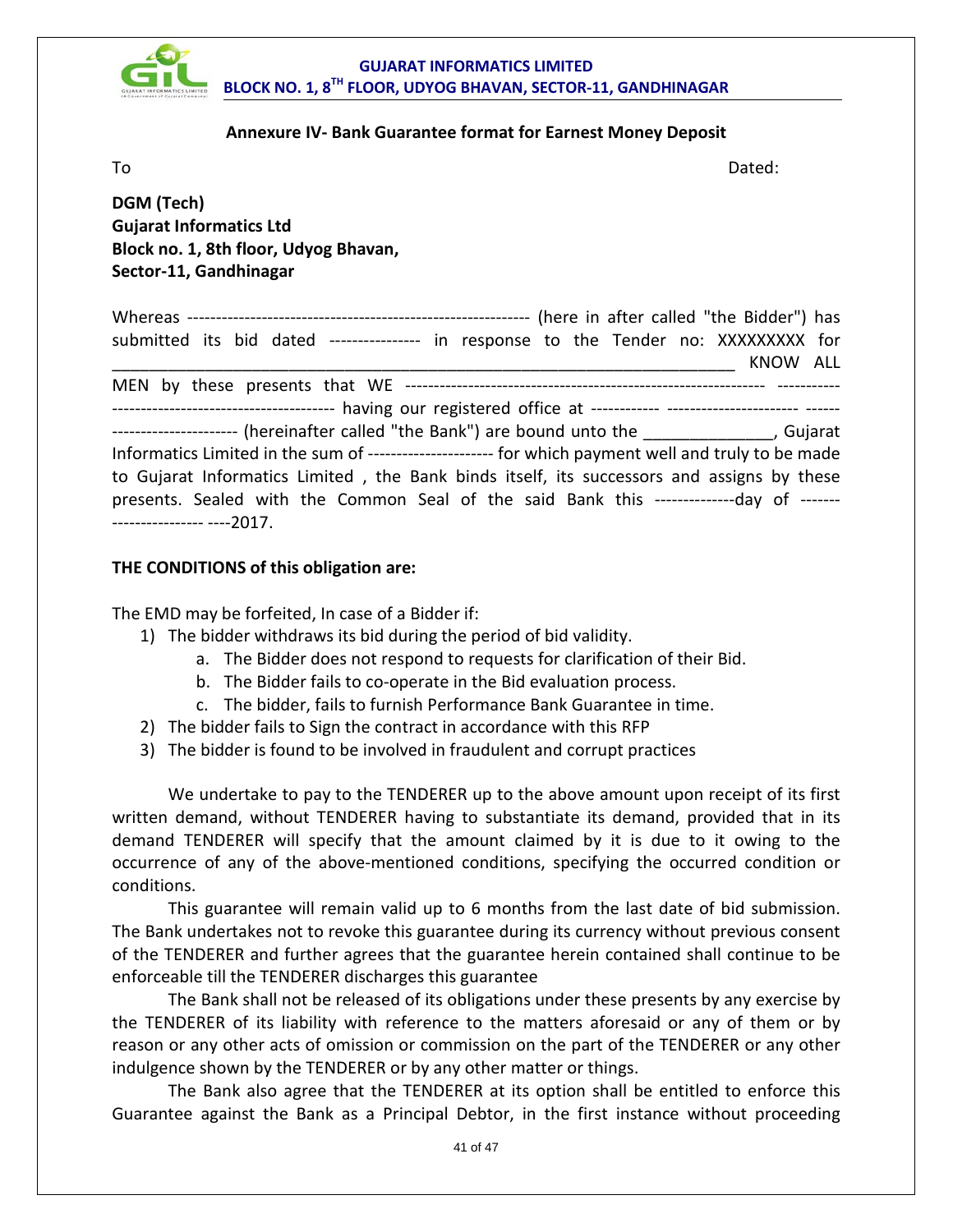

against the SELLER and not withstanding any security or other guarantee that the TENDERER may have in relation to the SELLER's liabilities.

Dated at \_\_\_\_\_\_\_\_\_\_\_\_\_\_\_\_\_\_\_\_\_\_\_\_ on this \_\_\_\_\_\_\_\_\_\_\_\_\_\_ day of \_\_\_\_\_\_\_\_\_\_\_\_\_\_\_2017.

Signed and delivered by

\_\_\_\_\_\_\_\_\_\_\_\_\_\_\_\_\_\_\_\_\_ For & on Behalf of Name of the Bank & Branch & Its official Address with seal **Approved Bank:** Any Nationalized Bank operating in India having branch at Ahmedabad/

Gandhinagar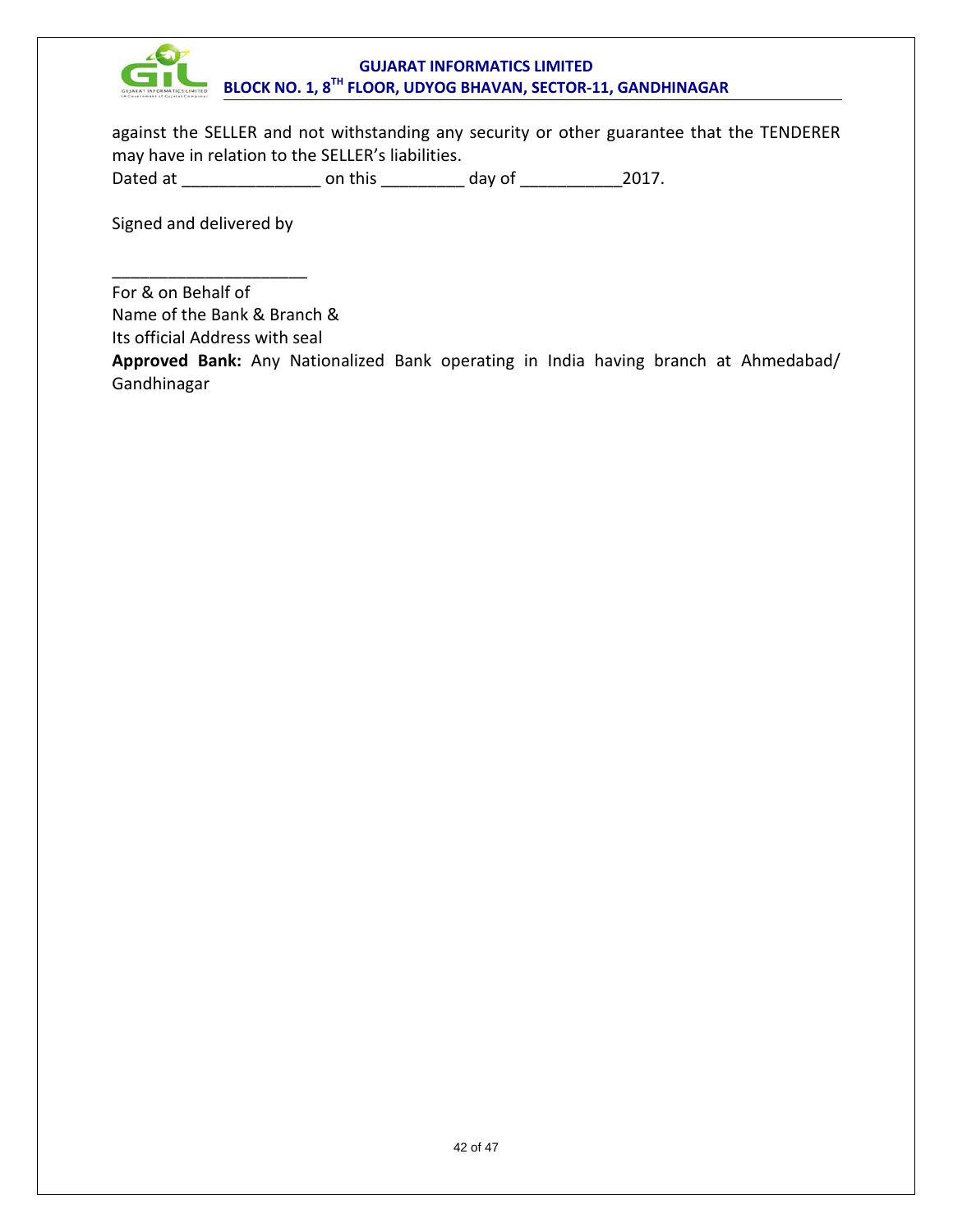

#### **Annexure-V- PERFORMANCE BANK GUARANTEE**

(To be stamped in accordance with Stamp Act)

Ref: Bank Guarantee No. de de la contrata de la contrata de la contrata de la contrata de la contrata de la contrata de la contrata de

To,

**DGM (Tech) Gujarat Informatics Ltd Block no. 1, 8th floor, Udyog Bhavan, Sector-11, Gandhinagar**

Dear Sir,

WHEREAS............................. (Name of Bidder) hereinafter called "the Bidder" has undertaken, in pursuance of Agreement dated, (hereinafter referred to as the Agreement for "**Rate Contract for selection of Agency for Supply, Installation, Commissioning, Testing and O&M of RF connectivity for Last Mile connectivity of GSWAN"**, for the Department of Science and Technology, Government of Gujarat / M/s Gujarat Informatics Limited ("TENDERER")

AND WHEREAS it has been stipulated in the said Agreement that the Bidder shall furnish a Bank Guarantee ("the Guarantee") from a scheduled bank for the sum specified therein as security for implementing PROJECT.

1. WHEREAS we \_\_\_\_\_\_\_\_\_\_ ("the Bank", which expresSion shall be deemed to include it successors and permitted as Signs) have agreed to give the Urban Development and Urban Housing Department, Government of Gujarat /Gujarat Informatics Limited ("TENDERER") the Guarantee:

THEREFORE the Bank hereby agrees and affirms as follows:

\_\_\_\_\_\_\_\_\_\_\_\_\_\_\_\_\_\_\_\_\_\_\_\_\_

The Bank hereby irrevocably and unconditionally guarantees the payment of all sums due and payable by the Bidder to TENDERER under the terms of their Agreement dated \_\_\_\_\_\_\_\_\_\_\_\_\_\_\_. Provided, however, that the maximum liability of the Bank towards TENDERER under this Guarantee shall not, under any circumstances, exceed  $\_$  in aggregate.

2. In pursuance of this Guarantee, the Bank shall, immediately upon the receipt of a written notice from TENDERER in that behalf and without delay/demur or set off, pay to TENDERER any and all sums demanded by TENDERER under the said demand notice, subject to the maximum limits specified in Clause 1 above. A notice from TENDERER to the Bank shall be sent by Registered Post (Acknowledgement Due) at the following address: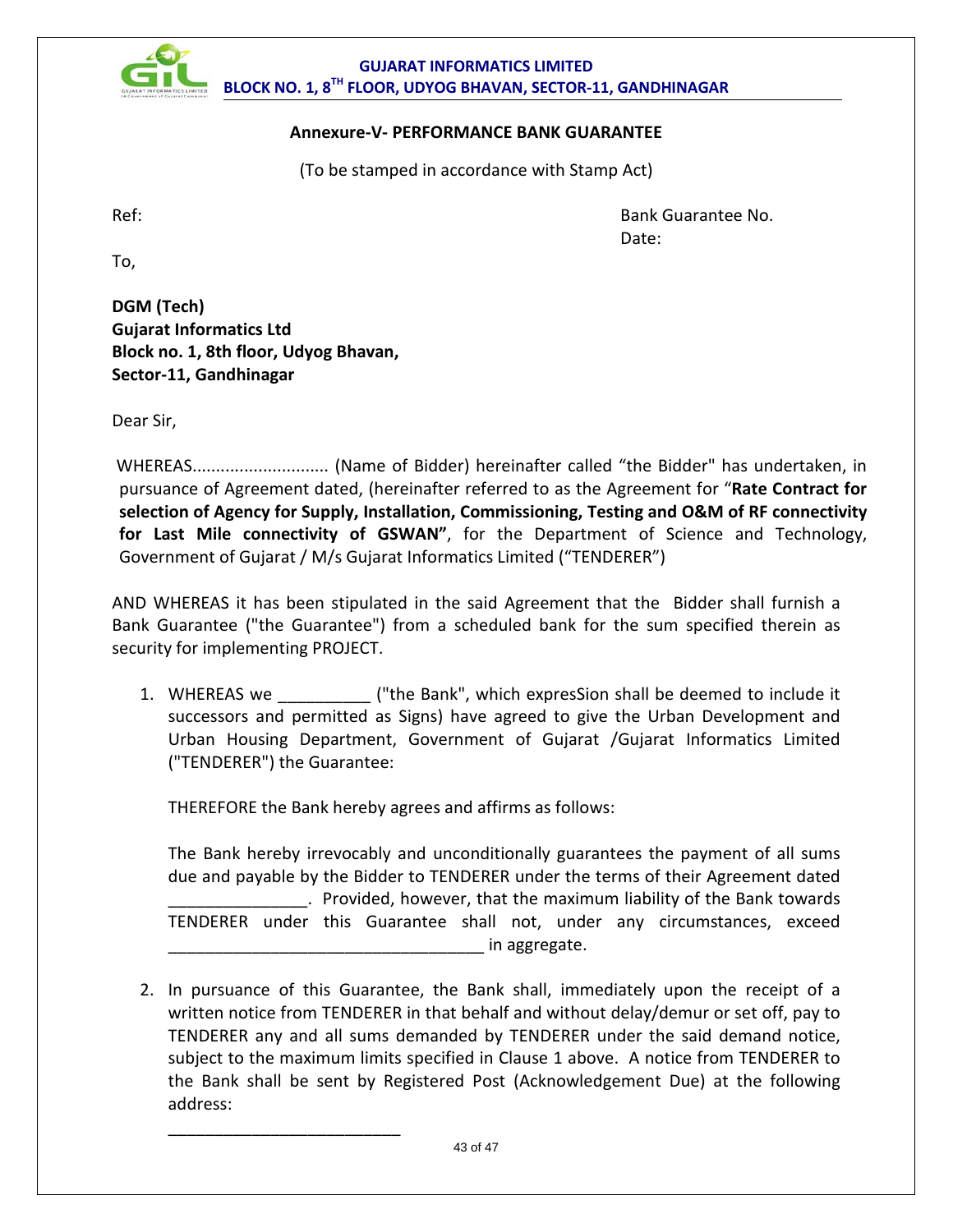

\_\_\_\_\_\_\_\_\_\_\_\_\_\_\_\_\_\_\_\_\_\_\_\_\_ Attention Mr.

\_\_\_\_\_\_\_\_\_\_\_\_\_\_\_\_\_\_\_\_\_\_\_\_\_

3. This Guarantee shall come into effect immediately upon execution and shall remain in force for a period of months from the date of its execution. The Bank shall extend the Guarantee for a further period which may be mutually decided by the bidder and TENDERER.

The liability of the Bank under the terms of this Guarantee shall not, in any manner whatsoever, be modified, discharged, or otherwise affected by:

- Any change or amendment to the terms and conditions of the Contract or the execution of any further Agreements.
- Any breach or non-compliance by the Bidder with any of the terms and conditions of any Agreements/credit arrangement, present or Future, between Bidder and the Bank.
- 4. The BANK also agrees that TENDERER at its option shall be entitled to enforce this Guarantee against the Bank as a Principal Debtor, in the first instance without proceeding against the BIDDER and not withstanding any security or other guarantee that TENDERER may have in relation to the Bidder's liabilities.
- 5. The BANK shall not be released of its obligations under these presents by reason of any act of omission or commission on the part of TENDERER or any other indulgence shown by TENDERER or by any other matter or thing whatsoever which under law would, but for this provision, have the effect of relieving the BANK.
- 6. This Guarantee shall be governed by the laws of India and the courts of Ahmedabad shall have jurisdiction in the adjudication of any dispute which may arise hereunder.

Dated this ………………. Day of ……………………..,2017 Witness (Signature) (Signature) (Name) Bank Rubber Stamp (Name) (Official Address) **Designation with Bank Stamp** Plus Attorney as per Power of Attorney No. Dated: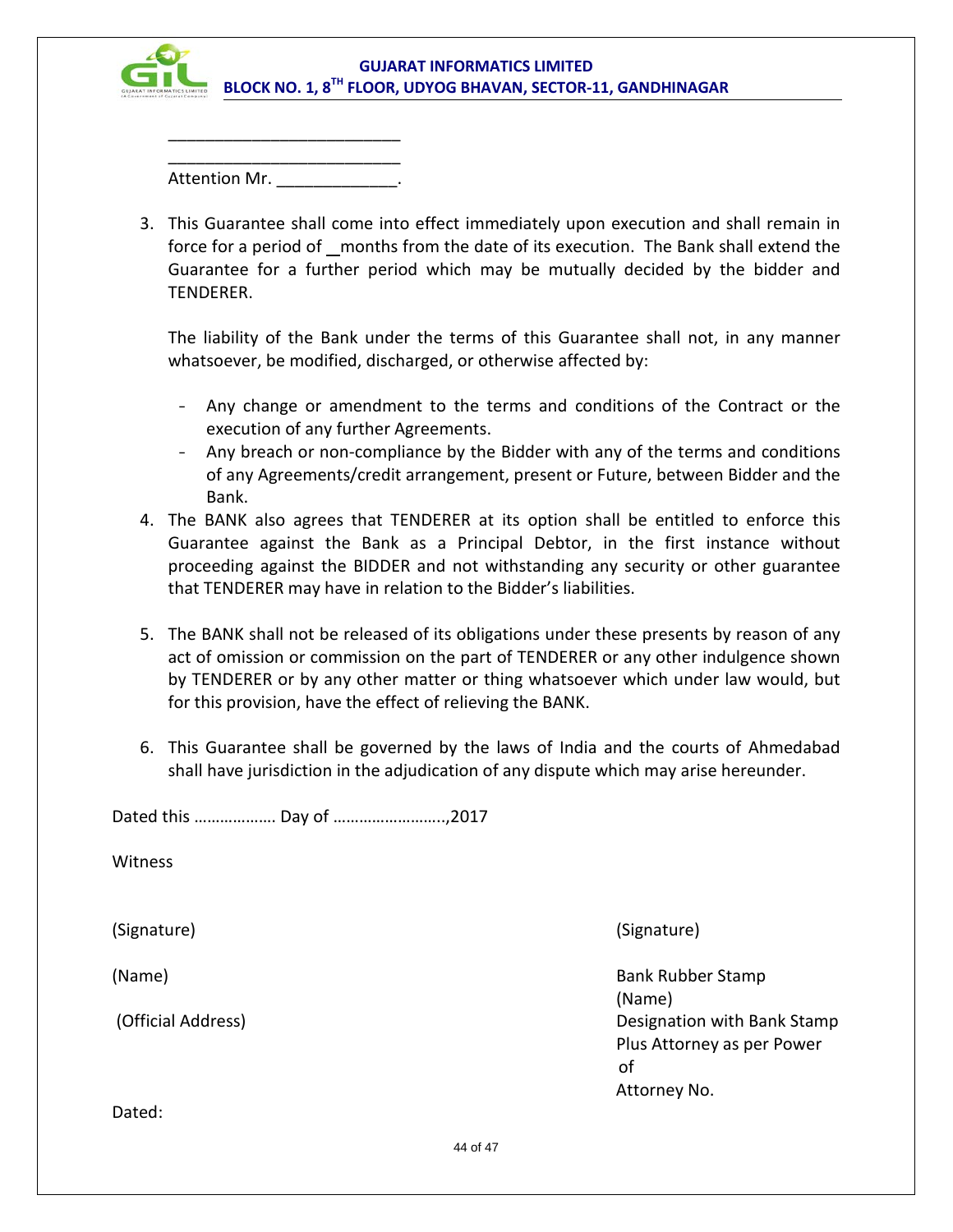

#### **Annexure VI- Financial Details of the Bidder**

| <b>Turnover (In Crore)</b> |                                                                                                                                                             |                             | <b>Net Worth (In Crore)</b> |               |               |               |
|----------------------------|-------------------------------------------------------------------------------------------------------------------------------------------------------------|-----------------------------|-----------------------------|---------------|---------------|---------------|
| $2014 - 2015$              |                                                                                                                                                             | $2015 - 2016$   2016 - 2017 |                             | $2014 - 2015$ | $2015 - 2016$ | $2016 - 2017$ |
|                            |                                                                                                                                                             |                             |                             |               |               |               |
| Note:                      |                                                                                                                                                             |                             |                             |               |               |               |
|                            | 1. Upload the audited financial statement/ audited annual report of the last three financial<br>vears.                                                      |                             |                             |               |               |               |
|                            | 2. Annual financial turnover during the last three years is Rs. Crore against IT/ITes.<br>Bidder shall upload a certificate from the statutory auditors/CA. |                             |                             |               |               |               |
|                            | 3. Bidder should have a positive Net worth. In this regard bidder, should upload a<br>certificate from the statutory auditors.                              |                             |                             |               |               |               |

Name:

Designation:

Signature of the Authorized Signatory (with seal):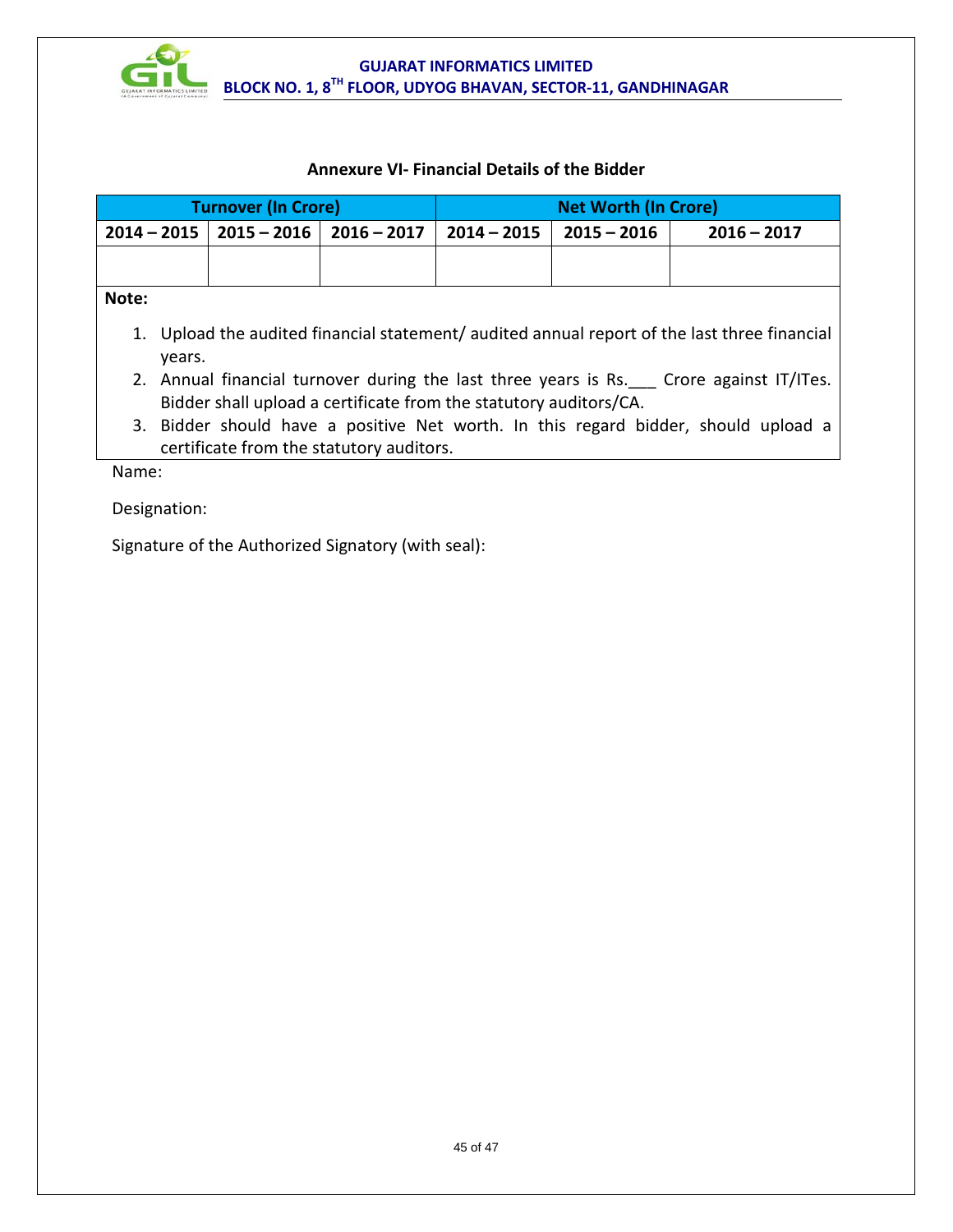

#### **ANNEXURE VII: COMPLIANCE STATEMENT**

| Sr.<br><b>No</b> | <b>Proposed Hardware as</b><br>per Specification | <b>Make</b><br>and<br><b>Model</b> | <b>Quantity</b> | <b>Proposed</b><br><b>Technical</b><br><b>Specification</b> | <b>Complied</b><br>/ Not<br><b>Complied</b> | <b>Comments</b> |
|------------------|--------------------------------------------------|------------------------------------|-----------------|-------------------------------------------------------------|---------------------------------------------|-----------------|
|                  |                                                  |                                    |                 |                                                             |                                             |                 |
|                  |                                                  |                                    |                 |                                                             |                                             |                 |

**Note**: The bidders will have to incorporate any additional hardware or software required for the successful implementation and running of the project and adherence to SLAs. Bidders should carry out independent assessment to as to what exact number of hardware might be required.

Name:

Designation:

Signature of the Authorized Signatory (with seal):